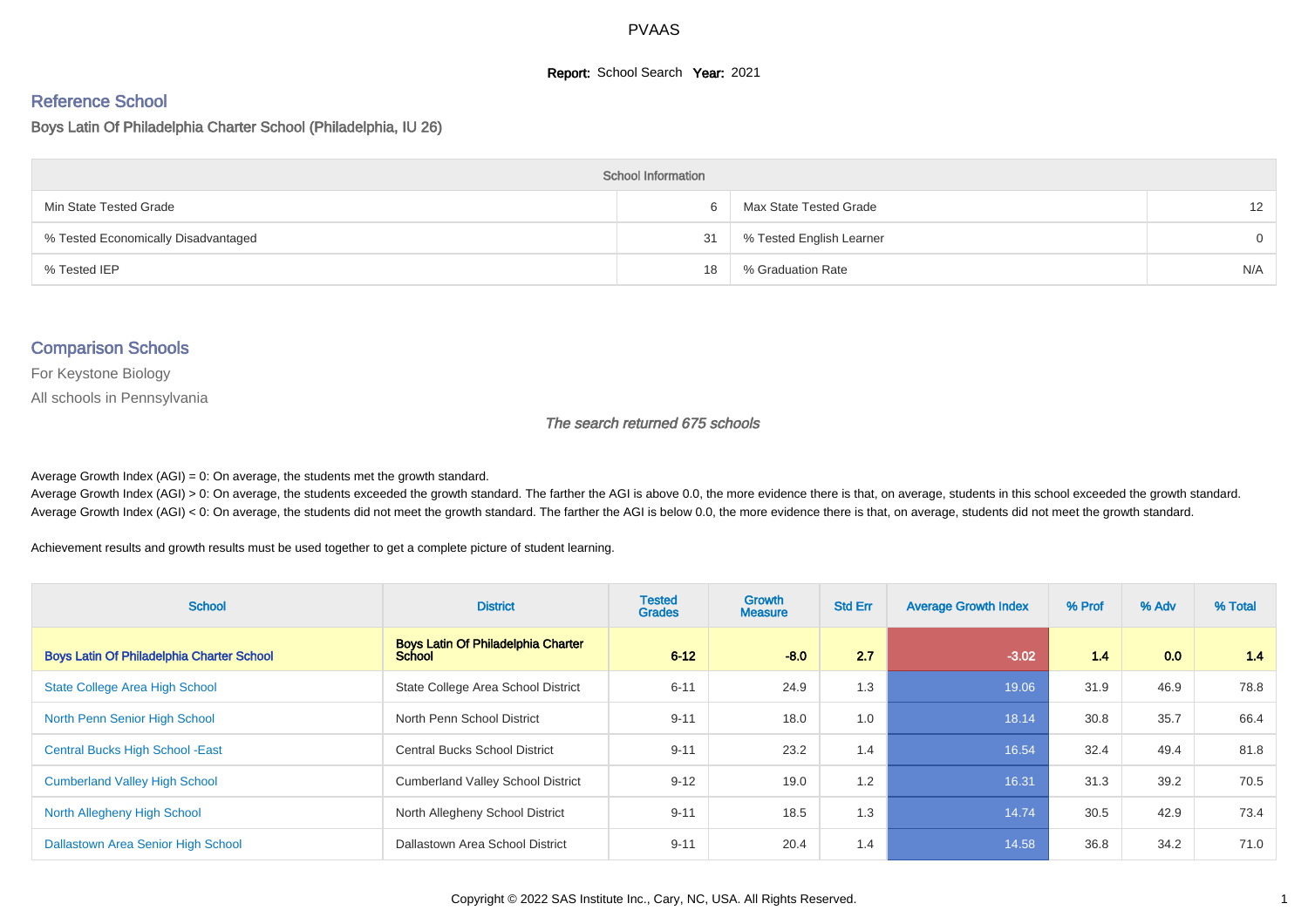| <b>School</b>                                    | <b>District</b>                                            | <b>Tested</b><br><b>Grades</b> | <b>Growth</b><br>Measure | <b>Std Err</b> | <b>Average Growth Index</b> | % Prof | % Adv | % Total |
|--------------------------------------------------|------------------------------------------------------------|--------------------------------|--------------------------|----------------|-----------------------------|--------|-------|---------|
| <b>Boys Latin Of Philadelphia Charter School</b> | <b>Boys Latin Of Philadelphia Charter</b><br><b>School</b> | $6 - 12$                       | $-8.0$                   | 2.7            | $-3.02$                     | 1.4    | 0.0   | 1.4     |
| Spring-Ford Senior High School 9-12 Center       | Spring-Ford Area School District                           | $9 - 11$                       | 17.0                     | 1.2            | 14.46                       | 30.4   | 45.3  | 75.7    |
| Plymouth-Whitemarsh Senior High School           | <b>Colonial School District</b>                            | $9 - 11$                       | 22.6                     | 1.6            | 13.93                       | 27.2   | 43.5  | 70.6    |
| Souderton Area Senior High School                | Souderton Area School District                             | $9 - 11$                       | 19.0                     | 1.4            | 13.32                       | 39.2   | 31.2  | 70.4    |
| <b>Tyrone Area High School</b>                   | <b>Tyrone Area School District</b>                         | $9 - 12$                       | 29.8                     | 2.3            | 13.19                       | 36.6   | 29.1  | 65.7    |
| <b>Lower Merion High School</b>                  | <b>Lower Merion School District</b>                        | $8 - 10$                       | 21.5                     | 1.7            | 12.55                       | 31.1   | 48.2  | 79.3    |
| <b>Littlestown Senior High School</b>            | Littlestown Area School District                           | $9 - 11$                       | 29.5                     | 2.4            | 12.16                       | 38.4   | 29.3  | 67.7    |
| <b>Warwick Senior High School</b>                | Warwick School District                                    | $9 - 11$                       | 22.2                     | 1.8            | 12.11                       | 27.7   | 36.3  | 64.0    |
| <b>Hempfield Senior High School</b>              | <b>Hempfield School District</b>                           | $9 - 11$                       | 13.8                     | 1.3            | 10.94                       | 29.9   | 36.8  | 66.7    |
| Downingtown Stem Academy                         | Downingtown Area School District                           | $9 - 10$                       | 21.4                     | 2.0            | 10.84                       | 24.5   | 70.9  | 95.4    |
| <b>Hershey High School</b>                       | Derry Township School District                             | $9 - 10$                       | 20.6                     | 2.0            | 10.49                       | 32.8   | 46.9  | 79.7    |
| Central Bucks High School -South                 | <b>Central Bucks School District</b>                       | $10 - 11$                      | 13.2                     | 1.3            | 10.25                       | 38.1   | 36.3  | 74.4    |
| Loyalsock Township Senior High School            | Loyalsock Township School District                         | $8 - 12$                       | 27.3                     | 2.7            | 10.16                       | 36.8   | 35.1  | 71.9    |
| New Hope-Solebury High School                    | New Hope-Solebury School District                          | $9 - 11$                       | 29.4                     | 2.9            | 10.00                       | 31.6   | 50.0  | 81.6    |
| <b>Delaware Valley High School</b>               | Delaware Valley School District                            | $9 - 11$                       | 16.2                     | 1.6            | 9.99                        | 36.7   | 32.1  | 68.8    |
| Fox Chapel Area High School                      | Fox Chapel Area School District                            | $9 - 11$                       | 18.1                     | 1.9            | 9.75                        | 22.9   | 52.0  | 74.9    |
| <b>Unionville High School</b>                    | Unionville-Chadds Ford School<br><b>District</b>           | $8 - 11$                       | 16.3                     | 1.7            | 9.43                        | 31.2   | 48.0  | 79.2    |
| <b>Honesdale High School</b>                     | Wayne Highlands School District                            | $9 - 11$                       | 23.1                     | 2.5            | 9.41                        | 33.8   | 40.4  | 74.2    |
| <b>Council Rock High School South</b>            | <b>Council Rock School District</b>                        | $9 - 11$                       | 13.3                     | 1.4            | 9.36                        | 35.2   | 29.8  | 65.0    |
| Palmyra Area Senior High School                  | Palmyra Area School District                               | $9 - 11$                       | 16.6                     | 1.8            | 9.33                        | 38.8   | 34.0  | 72.8    |
| Council Rock High School - North                 | <b>Council Rock School District</b>                        | $9 - 11$                       | 14.3                     | 1.5            | 9.28                        | 28.3   | 41.8  | 70.1    |
| <b>Marple Newtown Senior High School</b>         | Marple Newtown School District                             | $9 - 11$                       | 21.1                     | 2.3            | 9.18                        | 31.1   | 42.7  | 73.8    |
| <b>Central York High School</b>                  | Central York School District                               | $9 - 12$                       | 13.4                     | 1.5            | 9.03                        | 31.4   | 24.1  | 55.5    |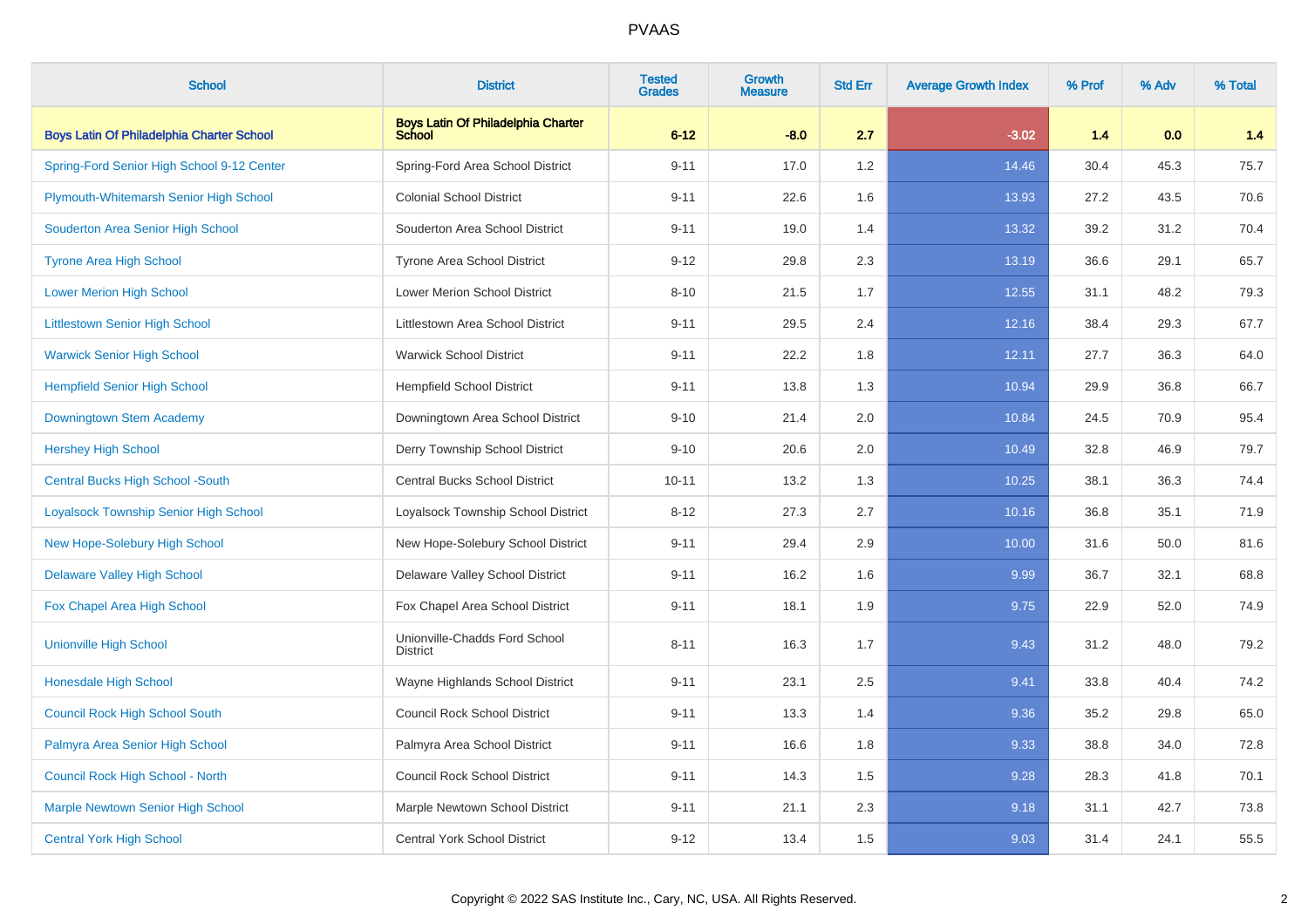| <b>School</b>                                    | <b>District</b>                                            | <b>Tested</b><br><b>Grades</b> | <b>Growth</b><br><b>Measure</b> | <b>Std Err</b> | <b>Average Growth Index</b> | % Prof | % Adv | % Total |
|--------------------------------------------------|------------------------------------------------------------|--------------------------------|---------------------------------|----------------|-----------------------------|--------|-------|---------|
| <b>Boys Latin Of Philadelphia Charter School</b> | <b>Boys Latin Of Philadelphia Charter</b><br><b>School</b> | $6 - 12$                       | $-8.0$                          | 2.7            | $-3.02$                     | 1.4    | 0.0   | 1.4     |
| <b>Upper Darby Senior High School</b>            | <b>Upper Darby School District</b>                         | $9 - 12$                       | 11.9                            | 1.3            | 8.84                        | 23.8   | 11.8  | 35.6    |
| Susquehannock High School                        | Southern York County School<br><b>District</b>             | $9 - 11$                       | 15.9                            | 1.8            | 8.77                        | 37.6   | 29.2  | 66.8    |
| <b>Saucon Valley Senior High School</b>          | Saucon Valley School District                              | $9 - 11$                       | 19.4                            | 2.2            | 8.74                        | 26.0   | 39.6  | 65.6    |
| <b>Peters Township High School</b>               | Peters Township School District                            | $8 - 11$                       | 14.4                            | 1.7            | 8.42                        | 35.2   | 41.6  | 76.8    |
| <b>Collegium Charter School</b>                  | Collegium Charter School                                   | $3 - 10$                       | 21.2                            | 2.6            | 8.18                        | 25.4   | 16.4  | 41.8    |
| <b>Upper Saint Clair High School</b>             | Upper Saint Clair School District                          | $9 - 11$                       | 14.2                            | 1.7            | 8.14                        | 32.2   | 44.5  | 76.7    |
| <b>Emmaus High School</b>                        | East Penn School District                                  | $9 - 11$                       | 9.4                             | 1.2            | 8.11                        | 32.8   | 26.4  | 59.2    |
| <b>Manheim Township High School</b>              | Manheim Township School District                           | $8 - 12$                       | 11.3                            | 1.4            | 7.85                        | 30.9   | 31.0  | 61.9    |
| <b>Bala-Cynwyd Middle School</b>                 | Lower Merion School District                               | $6 - 8$                        | 28.2                            | 3.7            | 7.68                        | 15.6   | 79.7  | 95.3    |
| <b>Central Bucks High School - West</b>          | <b>Central Bucks School District</b>                       | $10 - 11$                      | 10.5                            | 1.4            | 7.52                        | 34.0   | 38.0  | 72.0    |
| <b>Whitehall High School</b>                     | Whitehall-Coplay School District                           | $9 - 11$                       | 12.4                            | 1.7            | 7.46                        | 32.3   | 21.7  | 54.0    |
| <b>Upper Merion High School</b>                  | Upper Merion Area School District                          | $9 - 11$                       | 14.5                            | 1.9            | 7.43                        | 34.4   | 32.6  | 67.0    |
| Danville Area Senior High School                 | Danville Area School District                              | $9 - 11$                       | 18.9                            | 2.6            | 7.39                        | 32.0   | 46.1  | 78.1    |
| Mountain View Junior/Senior High School          | Mountain View School District                              | $7 - 11$                       | 24.8                            | 3.4            | 7.38                        | 45.8   | 37.3  | 83.0    |
| <b>Methacton High School</b>                     | <b>Methacton School District</b>                           | $9 - 11$                       | 11.4                            | 1.6            | 7.24                        | 36.0   | 33.6  | 69.6    |
| Camp Hill Senior High School                     | Camp Hill School District                                  | $9 - 12$                       | 21.3                            | 2.9            | 7.22                        | 32.3   | 41.4  | 73.7    |
| <b>Mifflin County Junior High School</b>         | Mifflin County School District                             | $8-9$                          | 13.5                            | 1.9            | 7.17                        | 43.6   | 21.2  | 64.8    |
| <b>Harriton Senior High School</b>               | <b>Lower Merion School District</b>                        | $9 - 11$                       | 13.0                            | 1.8            | 7.06                        | 31.5   | 39.6  | 71.1    |
| <b>Neshaminy High School</b>                     | Neshaminy School District                                  | $9 - 11$                       | 9.1                             | 1.3            | 6.99                        | 31.3   | 23.9  | 55.2    |
| <b>Mcdowell High School</b>                      | Millcreek Township School District                         | $9 - 11$                       | 9.5                             | 1.4            | 6.98                        | 34.5   | 30.1  | 64.6    |
| <b>Cocalico Senior High School</b>               | <b>Cocalico School District</b>                            | $9 - 11$                       | 12.8                            | 1.9            | 6.79                        | 28.2   | 32.3  | 60.5    |
| <b>Manheim Central Senior High School</b>        | Manheim Central School District                            | $9 - 11$                       | 13.3                            | 2.0            | 6.79                        | 27.8   | 35.4  | 63.2    |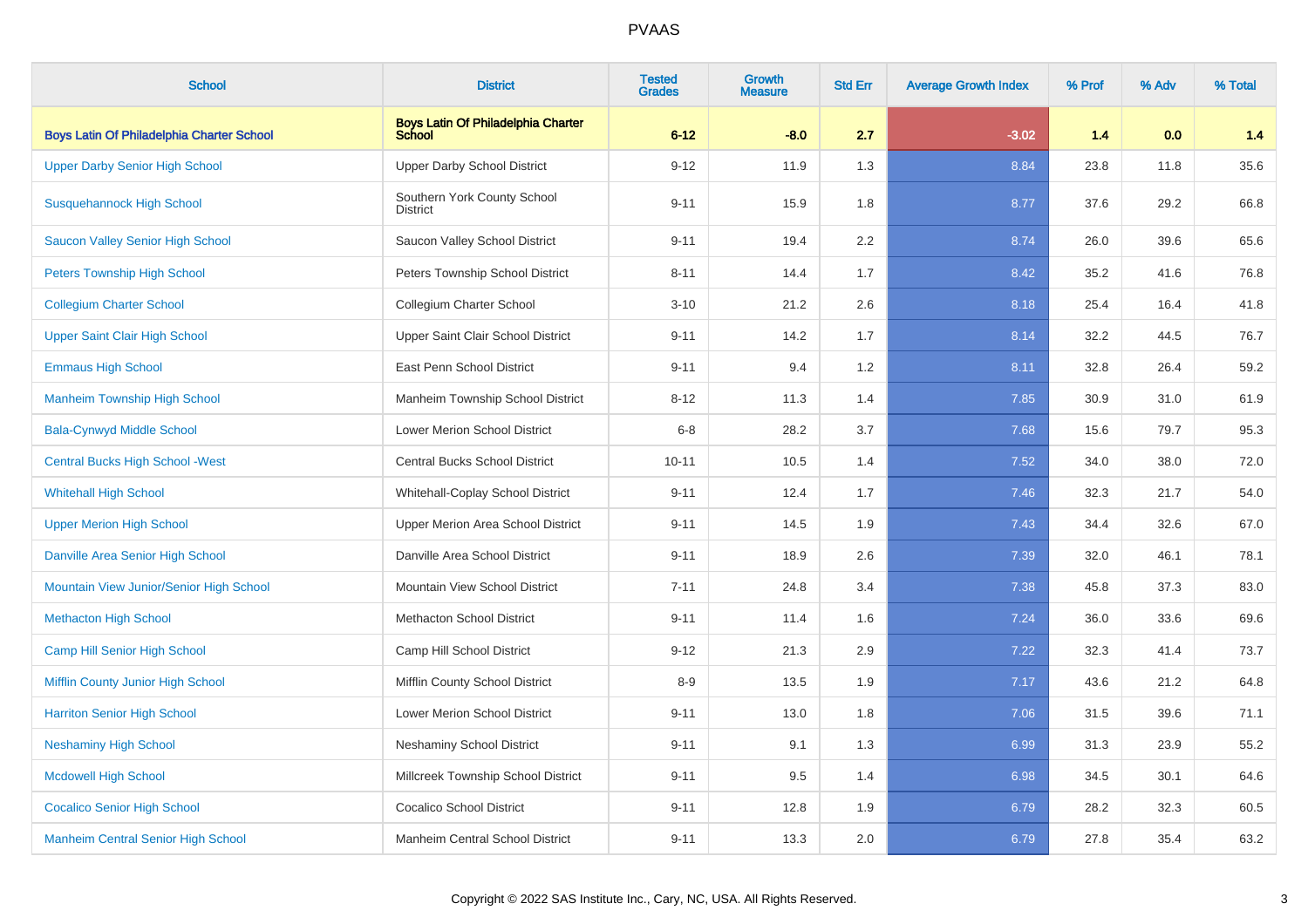| <b>School</b>                               | <b>District</b>                                            | <b>Tested</b><br><b>Grades</b> | Growth<br><b>Measure</b> | <b>Std Err</b> | <b>Average Growth Index</b> | % Prof | % Adv | % Total |
|---------------------------------------------|------------------------------------------------------------|--------------------------------|--------------------------|----------------|-----------------------------|--------|-------|---------|
| Boys Latin Of Philadelphia Charter School   | <b>Boys Latin Of Philadelphia Charter</b><br><b>School</b> | $6 - 12$                       | $-8.0$                   | 2.7            | $-3.02$                     | 1.4    | 0.0   | 1.4     |
| James Buchanan High School                  | <b>Tuscarora School District</b>                           | $9 - 11$                       | 14.0                     | 2.1            | 6.52                        | 37.1   | 26.3  | 63.4    |
| Armstrong Junior/Senior High School         | Armstrong School District                                  | $6 - 11$                       | 12.0                     | 1.9            | 6.46                        | 32.6   | 27.7  | 60.3    |
| Franklin Regional Senior High School        | Franklin Regional School District                          | $9 - 11$                       | 11.7                     | 1.8            | 6.40                        | 30.0   | 35.0  | 65.0    |
| Indiana Area Senior High School             | Indiana Area School District                               | $9 - 11$                       | 12.6                     | 2.0            | 6.28                        | 30.0   | 30.4  | 60.3    |
| Juniata Senior High School                  | Juniata County School District                             | $8 - 11$                       | 14.9                     | 2.4            | 6.25                        | 23.5   | 22.0  | 45.4    |
| <b>Punxsutawney Area High School</b>        | Punxsutawney Area School District                          | $7 - 11$                       | 16.4                     | 2.7            | 6.08                        | 18.6   | 29.0  | 47.6    |
| <b>Blue Mountain High School</b>            | <b>Blue Mountain School District</b>                       | $9 - 10$                       | 12.6                     | 2.1            | 6.07                        | 30.7   | 26.1  | 56.8    |
| <b>Agora Cyber Charter School</b>           | Agora Cyber Charter School                                 | $3 - 11$                       | 14.6                     | 2.4            | 6.03                        | 24.7   | 19.5  | 44.2    |
| Harbor Creek Senior High School             | Harbor Creek School District                               | $8 - 11$                       | 13.8                     | 2.3            | 5.98                        | 34.5   | 40.7  | 75.2    |
| Lampeter-Strasburg Senior High School       | Lampeter-Strasburg School District                         | $9 - 12$                       | 11.4                     | 1.9            | 5.92                        | 35.4   | 32.3  | 67.7    |
| <b>Pequea Valley High School</b>            | Pequea Valley School District                              | $9 - 11$                       | 18.5                     | 3.1            | 5.92                        | 29.2   | 37.5  | 66.7    |
| <b>Pine-Richland High School</b>            | <b>Pine-Richland School District</b>                       | $8 - 11$                       | 9.7                      | 1.7            | 5.84                        | 42.3   | 35.8  | 78.1    |
| <b>Hickory High School</b>                  | Hermitage School District                                  | $7 - 12$                       | 14.6                     | 2.5            | 5.82                        | 34.0   | 27.0  | 61.0    |
| <b>Cedar Crest High School</b>              | Cornwall-Lebanon School District                           | $9 - 11$                       | 8.7                      | 1.6            | 5.63                        | 28.0   | 20.5  | 48.6    |
| <b>Avon Grove High School</b>               | Avon Grove School District                                 | $9 - 10$                       | 8.0                      | 1.4            | 5.61                        | 33.7   | 33.2  | 67.0    |
| Lake-Lehman Junior/Senior High School       | Lake-Lehman School District                                | $7 - 11$                       | 15.5                     | 2.8            | 5.57                        | 25.8   | 22.5  | 48.3    |
| Penns Valley Area Junior/Senior High School | Penns Valley Area School District                          | $6 - 12$                       | 14.6                     | 2.6            | 5.55                        | 29.6   | 23.3  | 52.9    |
| Pennridge High School                       | Pennridge School District                                  | $9 - 10$                       | 7.9                      | 1.4            | 5.48                        | 32.0   | 27.6  | 59.6    |
| Easton Area High School                     | Easton Area School District                                | $9 - 12$                       | 7.0                      | 1.3            | 5.43                        | 24.1   | 13.0  | 37.1    |
| <b>Fleetwood Senior High School</b>         | Fleetwood Area School District                             | $9 - 10$                       | 10.8                     | 2.0            | 5.43                        | 31.7   | 25.8  | 57.5    |
| <b>West Branch Area High School</b>         | West Branch Area School District                           | $9 - 11$                       | 17.6                     | 3.3            | 5.39                        | 47.1   | 19.1  | 66.2    |
| Shikellamy Middle School (8372)             | <b>Shikellamy School District</b>                          | $6 - 8$                        | 30.2                     | 5.6            | 5.38                        | 5.0    | 95.0  | 100.0   |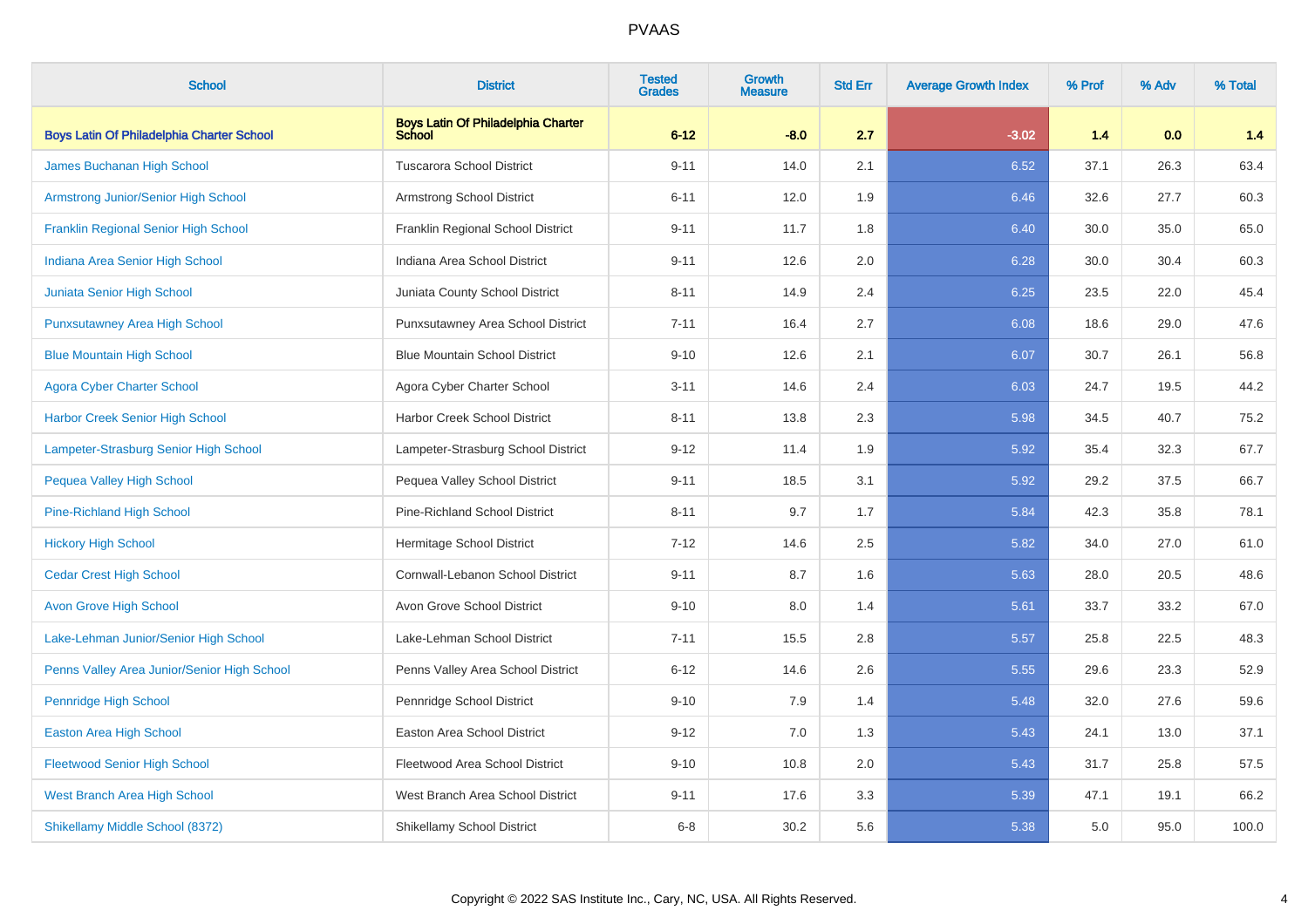| <b>School</b>                                     | <b>District</b>                                            | <b>Tested</b><br><b>Grades</b> | <b>Growth</b><br><b>Measure</b> | <b>Std Err</b> | <b>Average Growth Index</b> | % Prof | % Adv | % Total |
|---------------------------------------------------|------------------------------------------------------------|--------------------------------|---------------------------------|----------------|-----------------------------|--------|-------|---------|
| Boys Latin Of Philadelphia Charter School         | <b>Boys Latin Of Philadelphia Charter</b><br><b>School</b> | $6 - 12$                       | $-8.0$                          | 2.7            | $-3.02$                     | 1.4    | 0.0   | 1.4     |
| Pen Argyl Area High School                        | Pen Argyl Area School District                             | $8 - 12$                       | 13.4                            | 2.5            | 5.34                        | 28.5   | 23.8  | 52.3    |
| Penn Manor High School                            | Penn Manor School District                                 | $7 - 11$                       | 7.5                             | 1.5            | 5.15                        | 26.7   | 20.5  | 47.2    |
| <b>Belle Vernon Area High School</b>              | Belle Vernon Area School District                          | $9 - 11$                       | 11.7                            | 2.3            | 5.14                        | 31.6   | 25.4  | 57.1    |
| <b>Quaker Valley High School</b>                  | Quaker Valley School District                              | $9 - 11$                       | 12.7                            | 2.5            | 5.13                        | 39.5   | 26.4  | 65.9    |
| Lehighton Area High School                        | Lehighton Area School District                             | $9 - 11$                       | 12.0                            | 2.3            | 5.10                        | 30.5   | 24.9  | 55.3    |
| <b>Berlin Brothersvalley Senior High School</b>   | Berlin Brothersvalley School District                      | $9 - 11$                       | 20.3                            | 4.0            | 5.09                        | 28.3   | 41.3  | 69.6    |
| <b>West Perry Senior High School</b>              | West Perry School District                                 | $7 - 11$                       | 11.6                            | 2.3            | 5.04                        | 26.9   | 20.5  | 47.4    |
| <b>Iroquois Junior/Senior High School</b>         | Iroquois School District                                   | $7 - 11$                       | 14.1                            | 2.8            | 5.03                        | 33.3   | 16.0  | 49.4    |
| <b>Lakeland Junior/Senior High School</b>         | <b>Lakeland School District</b>                            | $7 - 11$                       | 13.9                            | 2.8            | 5.00                        | 22.2   | 21.2  | 43.4    |
| <b>Northern High School</b>                       | Northern York County School District                       | $9 - 11$                       | 9.0                             | 1.8            | 4.95                        | 24.3   | 23.1  | 47.4    |
| <b>New Oxford Senior High School</b>              | Conewago Valley School District                            | $7 - 12$                       | 8.2                             | 1.7            | 4.79                        | 41.3   | 19.4  | 60.6    |
| <b>Pennsbury High School</b>                      | Pennsbury School District                                  | $7 - 11$                       | 6.0                             | 1.3            | 4.73                        | 37.7   | 27.7  | 65.4    |
| Montrose Area Junior/Senior High School           | Montrose Area School District                              | $7 - 10$                       | 12.8                            | 2.8            | 4.62                        | 37.8   | 28.9  | 66.7    |
| West Allegheny Senior High School                 | West Allegheny School District                             | $9 - 12$                       | 9.1                             | 2.0            | 4.58                        | 37.3   | 27.2  | 64.5    |
| <b>Wallenpaupack Area High School</b>             | Wallenpaupack Area School District                         | $8 - 11$                       | 9.3                             | 2.1            | 4.54                        | 28.5   | 18.9  | 47.4    |
| <b>Lower Moreland High School</b>                 | Lower Moreland Township School<br><b>District</b>          | $8 - 11$                       | 9.0                             | 2.0            | 4.54                        | 38.2   | 33.2  | 71.4    |
| <b>Coudersport Area Junior/Senior High School</b> | <b>Coudersport Area School District</b>                    | $7 - 11$                       | 15.5                            | 3.4            | 4.53                        | 34.7   | 28.0  | 62.7    |
| <b>Stroudsburg High School</b>                    | Stroudsburg Area School District                           | $10 - 11$                      | 7.5                             | 1.7            | 4.51                        | 29.6   | 14.3  | 43.8    |
| Elizabethtown Area Senior High School             | Elizabethtown Area School District                         | $9 - 12$                       | 7.4                             | 1.7            | 4.44                        | 36.4   | 27.6  | 64.0    |
| <b>Ephrata Senior High School</b>                 | Ephrata Area School District                               | $9 - 11$                       | 7.3                             | 1.7            | 4.40                        | 31.6   | 17.1  | 48.8    |
| <b>Laurel High School</b>                         | <b>Laurel School District</b>                              | $9 - 11$                       | 13.7                            | 3.1            | 4.39                        | 30.3   | 15.7  | 46.1    |
| <b>Valley View High School</b>                    | Valley View School District                                | $9 - 11$                       | 9.7                             | 2.2            | 4.39                        | 26.6   | 23.1  | 49.7    |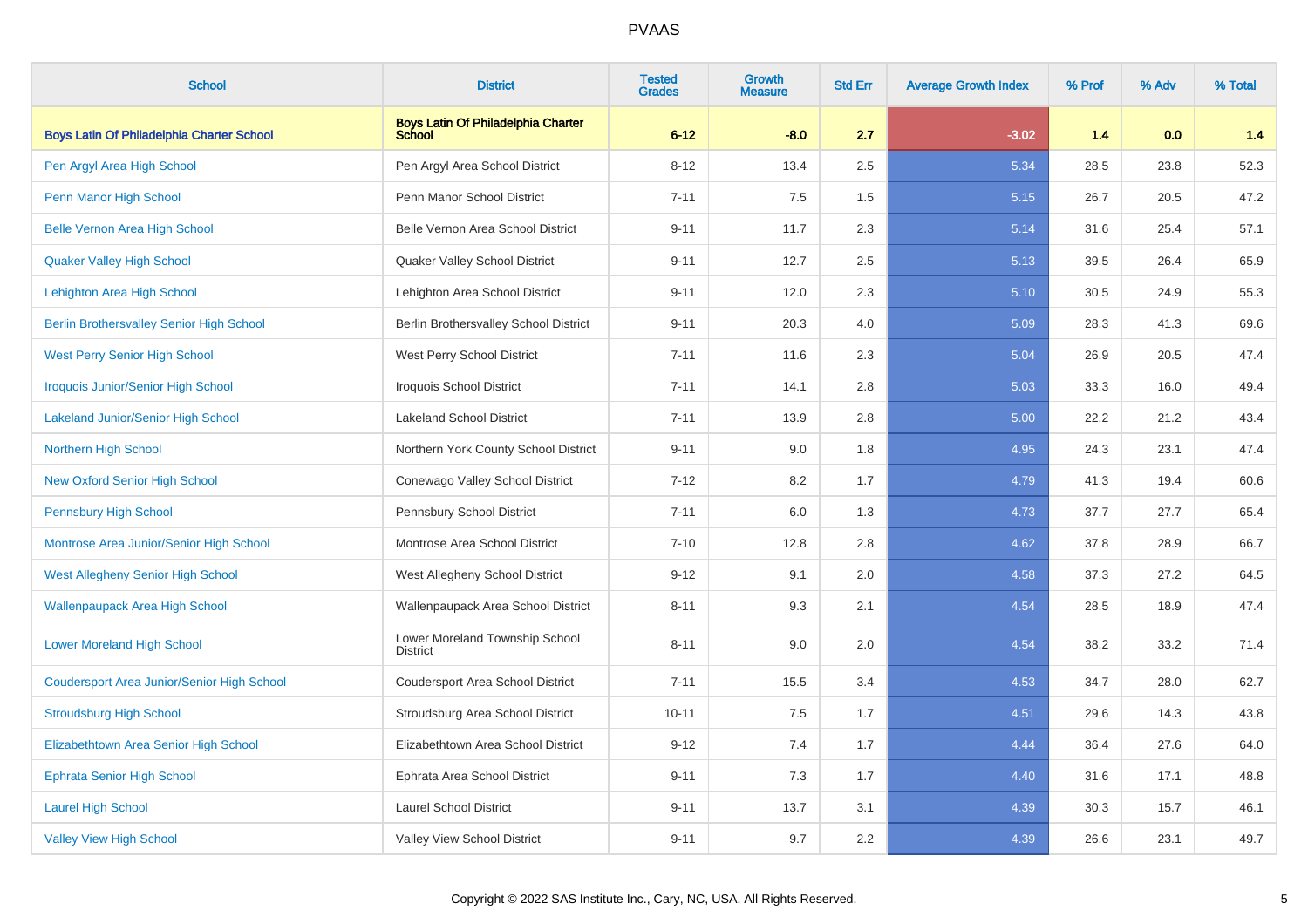| <b>School</b>                             | <b>District</b>                              | <b>Tested</b><br><b>Grades</b> | Growth<br><b>Measure</b> | <b>Std Err</b> | <b>Average Growth Index</b> | % Prof | % Adv | % Total |
|-------------------------------------------|----------------------------------------------|--------------------------------|--------------------------|----------------|-----------------------------|--------|-------|---------|
| Boys Latin Of Philadelphia Charter School | Boys Latin Of Philadelphia Charter<br>School | $6 - 12$                       | $-8.0$                   | 2.7            | $-3.02$                     | 1.4    | 0.0   | 1.4     |
| <b>Reading Senior High School</b>         | <b>Reading School District</b>               | $9 - 11$                       | 5.0                      | 1.2            | 4.33                        | 16.8   | 6.0   | 22.8    |
| Maritime Academy Charter School           | Maritime Academy Charter School              | $3 - 10$                       | 13.2                     | 3.1            | 4.29                        | 24.0   | 1.3   | 25.3    |
| <b>Radnor Senior High School</b>          | Radnor Township School District              | $8 - 12$                       | 7.9                      | 1.8            | 4.26                        | 33.0   | 38.3  | 71.3    |
| Abington Heights High School              | Abington Heights School District             | $8 - 11$                       | 7.1                      | 1.7            | 4.26                        | 33.8   | 31.7  | 65.5    |
| Hazleton Area High School                 | <b>Hazleton Area School District</b>         | $9 - 11$                       | 6.6                      | 1.6            | 4.26                        | 20.5   | 9.0   | 29.5    |
| Pennsylvania Leadership Charter School    | Pennsylvania Leadership Charter<br>School    | $3 - 11$                       | 8.0                      | 1.9            | 4.22                        | 33.1   | 27.8  | 60.9    |
| Phoenixville Area High School             | Phoenixville Area School District            | $9 - 11$                       | 7.6                      | 1.8            | 4.20                        | 32.3   | 27.6  | 59.8    |
| <b>Dallas Senior High School</b>          | <b>Dallas School District</b>                | $9 - 11$                       | 8.5                      | 2.1            | 4.12                        | 32.4   | 22.4  | 54.8    |
| <b>Eisenhower M/Hs</b>                    | Warren County School District                | $6 - 11$                       | 13.4                     | 3.3            | 4.12                        | 27.3   | 8.7   | 36.0    |
| Dover Area High School                    | Dover Area School District                   | $9 - 12$                       | 7.7                      | 1.9            | 4.08                        | 33.0   | 18.7  | 51.7    |
| <b>Warrior Run High School</b>            | <b>Warrior Run School District</b>           | $8 - 11$                       | 11.0                     | 2.7            | 4.08                        | 34.1   | 16.8  | 50.9    |
| <b>Hampton High School</b>                | Hampton Township School District             | $9 - 11$                       | 7.9                      | 2.0            | 4.03                        | 37.9   | 39.2  | 77.0    |
| <b>Central High School</b>                | Spring Cove School District                  | $9 - 11$                       | 9.6                      | 2.4            | 4.00                        | 31.8   | 25.4  | 57.1    |
| Penn Wood High School                     | William Penn School District                 | $9 - 12$                       | 7.6                      | 1.9            | 3.97                        | 14.0   | 7.2   | 21.3    |
| <b>Mifflin County High School</b>         | Mifflin County School District               | $10 - 11$                      | 10.8                     | 2.7            | 3.95                        | 14.2   | 0.0   | 14.2    |
| <b>Welsh Valley Middle School</b>         | Lower Merion School District                 | $6 - 10$                       | 18.2                     | 4.7            | 3.89                        | 19.4   | 75.0  | 94.4    |
| <b>Bucktail High School</b>               | Keystone Central School District             | $9 - 10$                       | 19.1                     | 5.0            | 3.86                        | 30.4   | 17.4  | 47.8    |
| Oil City Senior High School               | Oil City Area School District                | $9 - 11$                       | 9.3                      | 2.4            | 3.83                        | 29.1   | 13.1  | 42.2    |
| York Suburban Senior High School          | York Suburban School District                | $8 - 11$                       | 7.9                      | 2.1            | 3.80                        | 24.9   | 31.2  | 56.1    |
| <b>Conestoga Senior High School</b>       | Tredyffrin-Easttown School District          | $9 - 10$                       | 9.1                      | 2.4            | 3.77                        | 35.2   | 35.8  | 71.0    |
| <b>Mars Area Senior High School</b>       | Mars Area School District                    | $8 - 10$                       | 7.1                      | 1.9            | 3.69                        | 36.7   | 32.4  | 69.1    |
| North Pocono High School                  | North Pocono School District                 | $9 - 11$                       | 13.6                     | 3.7            | 3.68                        | 31.4   | 33.3  | 64.7    |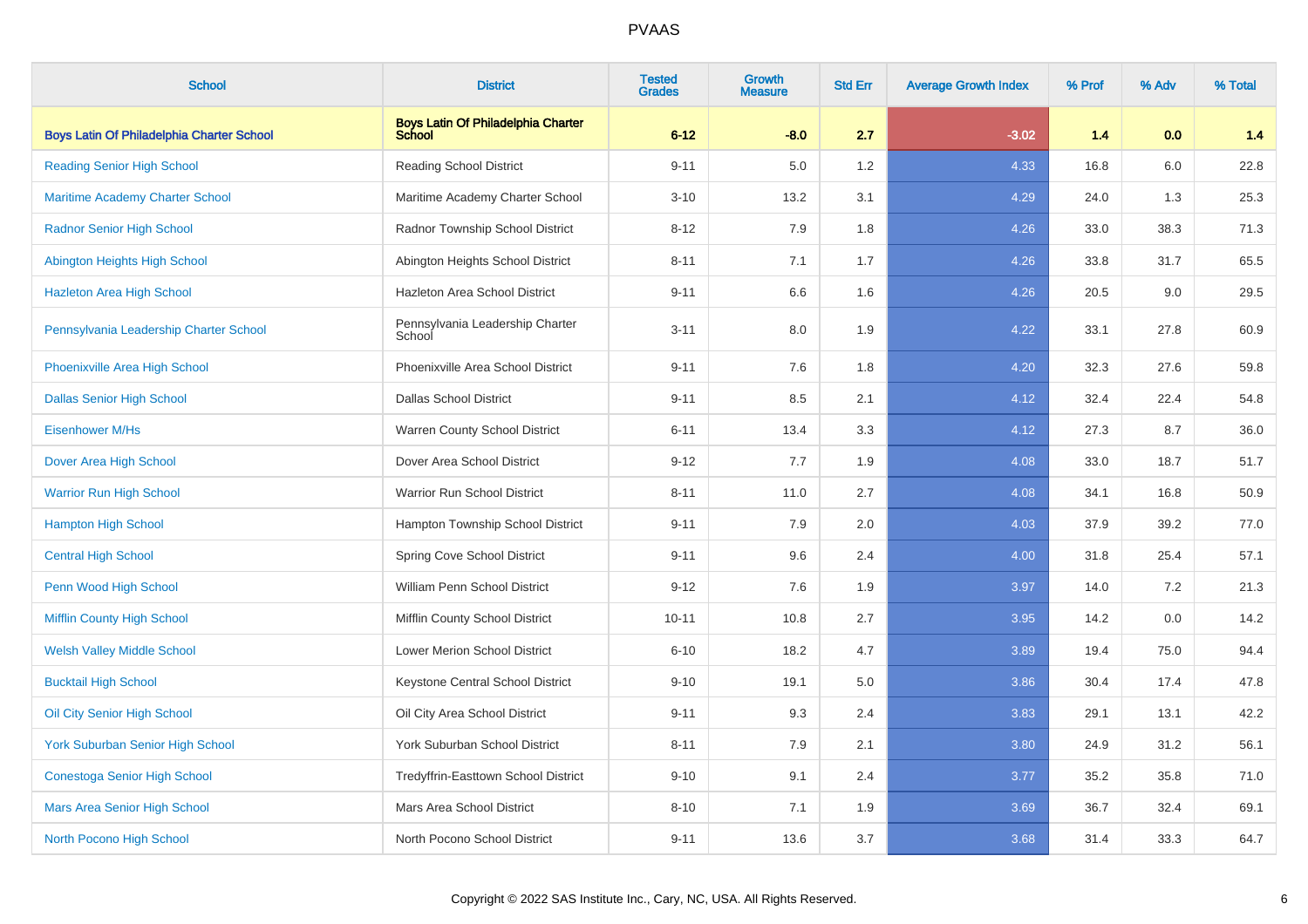| <b>School</b>                                    | <b>District</b>                                            | <b>Tested</b><br><b>Grades</b> | <b>Growth</b><br><b>Measure</b> | <b>Std Err</b> | <b>Average Growth Index</b> | % Prof | % Adv | % Total |
|--------------------------------------------------|------------------------------------------------------------|--------------------------------|---------------------------------|----------------|-----------------------------|--------|-------|---------|
| <b>Boys Latin Of Philadelphia Charter School</b> | <b>Boys Latin Of Philadelphia Charter</b><br><b>School</b> | $6 - 12$                       | $-8.0$                          | 2.7            | $-3.02$                     | 1.4    | 0.0   | 1.4     |
| <b>Bellefonte Area High School</b>               | <b>Bellefonte Area School District</b>                     | $9 - 11$                       | 7.2                             | 2.0            | 3.63                        | 28.8   | 21.5  | 50.2    |
| Cambridge Springs Junior/Senior High School      | <b>Penncrest School District</b>                           | $7 - 11$                       | 11.1                            | 3.1            | 3.61                        | 28.6   | 31.2  | 59.7    |
| <b>Conrad Weiser High School</b>                 | Conrad Weiser Area School District                         | $9 - 11$                       | 7.6                             | 2.1            | 3.60                        | 28.2   | 14.4  | 42.6    |
| <b>Fairview High School</b>                      | <b>Fairview School District</b>                            | $9 - 11$                       | 8.6                             | 2.4            | 3.58                        | 41.9   | 34.9  | 76.7    |
| South Fayette Township High School               | South Fayette Township School<br><b>District</b>           | $9 - 11$                       | 6.4                             | 1.8            | 3.55                        | 32.2   | 38.3  | 70.5    |
| <b>Steel Valley Senior High School</b>           | <b>Steel Valley School District</b>                        | $9 - 11$                       | 11.8                            | 3.3            | 3.53                        | 34.8   | 10.1  | 44.9    |
| Kutztown Area Senior High School                 | Kutztown Area School District                              | $9 - 12$                       | 9.8                             | 2.8            | 3.51                        | 38.5   | 14.6  | 53.2    |
| Wilmington Area High School                      | Wilmington Area School District                            | $8 - 11$                       | 11.4                            | 3.3            | 3.44                        | 30.1   | 25.3  | 55.4    |
| <b>Apollo-Ridge High School</b>                  | Apollo-Ridge School District                               | $9 - 12$                       | 10.2                            | 2.9            | 3.44                        | 34.0   | 9.4   | 43.4    |
| <b>Upper Dauphin Area High School</b>            | Upper Dauphin Area School District                         | $9 - 11$                       | 17.2                            | 5.1            | 3.36                        | 37.5   | 26.8  | 64.3    |
| <b>Upper Perkiomen High School</b>               | Upper Perkiomen School District                            | $9 - 11$                       | 6.3                             | 1.9            | 3.36                        | 25.4   | 19.9  | 45.4    |
| <b>Lower Dauphin High School</b>                 | Lower Dauphin School District                              | $9 - 10$                       | 5.8                             | 1.7            | 3.31                        | 30.9   | 27.0  | 57.9    |
| <b>Greenwood High School</b>                     | <b>Greenwood School District</b>                           | $9 - 11$                       | 11.8                            | 3.6            | 3.29                        | 31.2   | 32.8  | 63.9    |
| Kane Area High School                            | Kane Area School District                                  | $9 - 10$                       | 9.3                             | 2.9            | 3.25                        | 31.4   | 19.8  | 51.2    |
| <b>Bald Eagle Area Junior/Senior High School</b> | <b>Bald Eagle Area School District</b>                     | $6 - 11$                       | 8.1                             | 2.5            | 3.23                        | 31.6   | 15.6  | 47.3    |
| <b>Red Land Senior High School</b>               | <b>West Shore School District</b>                          | $9 - 11$                       | 5.4                             | 1.7            | 3.18                        | 35.5   | 16.1  | 51.6    |
| <b>Avon Grove Charter School</b>                 | Avon Grove Charter School                                  | $3 - 11$                       | 9.8                             | 3.1            | 3.18                        | 32.4   | 26.0  | 58.4    |
| <b>Allegheny-Clarion Valley High School</b>      | Allegheny-Clarion Valley School<br><b>District</b>         | $7 - 10$                       | 12.9                            | 4.1            | 3.17                        | 33.3   | 19.0  | 52.4    |
| 21st Century Cyber Charter School                | 21st Century Cyber Charter School                          | $6 - 12$                       | 6.6                             | 2.1            | 3.16                        | 29.0   | 21.8  | 50.8    |
| <b>Line Mountain High School</b>                 | Line Mountain School District                              | $9 - 11$                       | 12.2                            | 3.9            | 3.13                        | 40.4   | 42.3  | 82.7    |
| Capital Area School for the Arts Charter School  | Capital Area School for the Arts<br>Charter School         | $9 - 11$                       | 14.2                            | 4.5            | 3.13                        | 27.5   | 30.0  | 57.5    |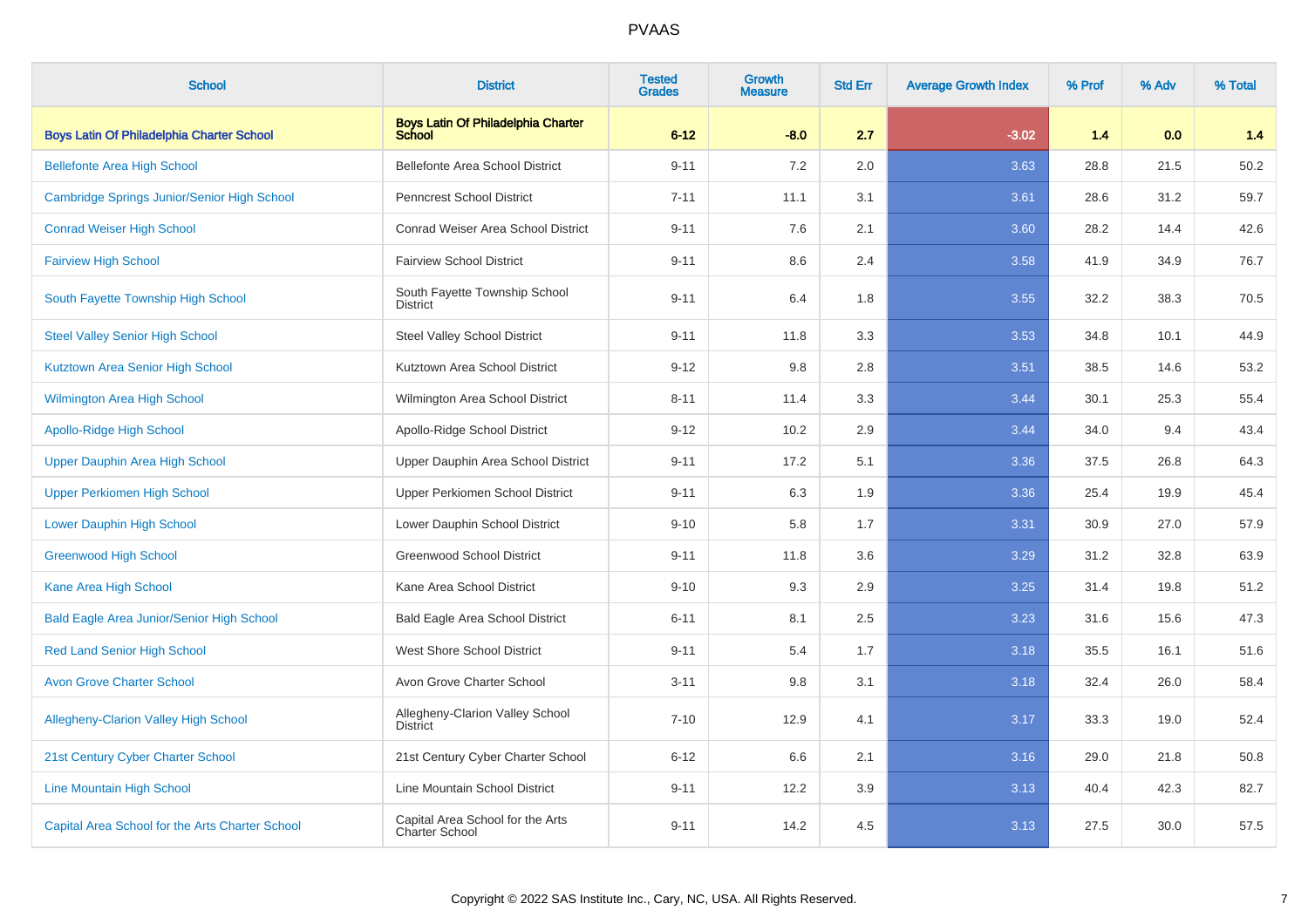| <b>School</b>                                      | <b>District</b>                                            | <b>Tested</b><br><b>Grades</b> | <b>Growth</b><br><b>Measure</b> | <b>Std Err</b> | <b>Average Growth Index</b> | % Prof | % Adv | % Total |
|----------------------------------------------------|------------------------------------------------------------|--------------------------------|---------------------------------|----------------|-----------------------------|--------|-------|---------|
| <b>Boys Latin Of Philadelphia Charter School</b>   | <b>Boys Latin Of Philadelphia Charter</b><br><b>School</b> | $6 - 12$                       | $-8.0$                          | 2.7            | $-3.02$                     | 1.4    | 0.0   | 1.4     |
| <b>Canton Junior/Senior High School</b>            | Canton Area School District                                | $7 - 11$                       | 8.9                             | 2.9            | 3.11                        | 13.8   | 23.0  | 36.8    |
| <b>Knoch High School</b>                           | South Butler County School District                        | $9 - 10$                       | 6.9                             | 2.2            | 3.08                        | 37.8   | 19.2  | 57.0    |
| <b>Great Valley High School</b>                    | <b>Great Valley School District</b>                        | $9 - 11$                       | 5.9                             | 2.0            | 2.99                        | 33.8   | 33.5  | 67.3    |
| <b>Meadville Area Senior High School</b>           | <b>Crawford Central School District</b>                    | $9 - 11$                       | 7.1                             | 2.4            | 2.97                        | 27.6   | 14.7  | 42.2    |
| Lankenau High School                               | Philadelphia City School District                          | $9 - 10$                       | 8.8                             | 3.0            | 2.96                        | 21.5   | 3.8   | 25.3    |
| St Marys Area Senior High School                   | Saint Marys Area School District                           | $9 - 11$                       | 6.6                             | 2.2            | 2.96                        | 35.4   | 18.3  | 53.7    |
| <b>Donegal High School</b>                         | Donegal School District                                    | $8 - 12$                       | 6.3                             | 2.1            | 2.95                        | 34.1   | 23.1  | 57.2    |
| Tamaqua Area Senior High School                    | Tamagua Area School District                               | $9 - 12$                       | 6.9                             | 2.4            | 2.93                        | 34.3   | 17.5  | 51.8    |
| <b>Bedford Senior High School</b>                  | <b>Bedford Area School District</b>                        | $9 - 11$                       | 6.9                             | 2.4            | 2.90                        | 31.0   | 20.6  | 51.6    |
| <b>Palisades High School</b>                       | Palisades School District                                  | $9 - 11$                       | 8.3                             | 2.9            | 2.87                        | 27.8   | 20.3  | 48.1    |
| <b>Commonwealth Charter Academy Charter School</b> | Commonwealth Charter Academy<br><b>Charter School</b>      | $3 - 10$                       | 4.2                             | 1.6            | 2.68                        | 27.0   | 15.6  | 42.5    |
| Homer-Center Junior/Senior High School             | <b>Homer-Center School District</b>                        | $7 - 11$                       | 9.3                             | 3.5            | 2.68                        | 38.0   | 17.7  | 55.8    |
| Northern Lehigh Senior High School                 | Northern Lehigh School District                            | $9 - 12$                       | 6.6                             | 2.5            | 2.63                        | 21.4   | 18.0  | 39.3    |
| Red Lion Area Senior High School                   | Red Lion Area School District                              | $9 - 11$                       | 5.0                             | 1.9            | 2.59                        | 32.3   | 21.5  | 53.8    |
| <b>Bentworth Senior High School</b>                | <b>Bentworth School District</b>                           | $9 - 11$                       | 7.6                             | 3.0            | 2.57                        | 26.6   | 17.0  | 43.6    |
| Huntingdon Area Senior High School                 | Huntingdon Area School District                            | $9 - 11$                       | 6.4                             | 2.6            | 2.51                        | 27.8   | 17.4  | 45.2    |
| East Pennsboro Area Senior High School             | East Pennsboro Area School District                        | $9 - 11$                       | 5.3                             | 2.1            | 2.50                        | 36.8   | 16.9  | 53.7    |
| <b>Mckeesport Area Senior High School</b>          | Mckeesport Area School District                            | $9 - 12$                       | 5.3                             | 2.2            | 2.48                        | 21.1   | 4.4   | 25.5    |
| <b>Brandywine Heights High School</b>              | Brandywine Heights Area School<br><b>District</b>          | $9 - 11$                       | 6.2                             | 2.5            | 2.44                        | 27.7   | 28.6  | 56.2    |
| <b>Strath Haven High School</b>                    | Wallingford-Swarthmore School<br><b>District</b>           | $9 - 10$                       | 5.3                             | 2.2            | 2.42                        | 33.3   | 37.1  | 70.4    |
| Northampton Area High School                       | Northampton Area School District                           | $9 - 11$                       | 3.7                             | 1.5            | 2.41                        | 29.8   | 17.9  | 47.7    |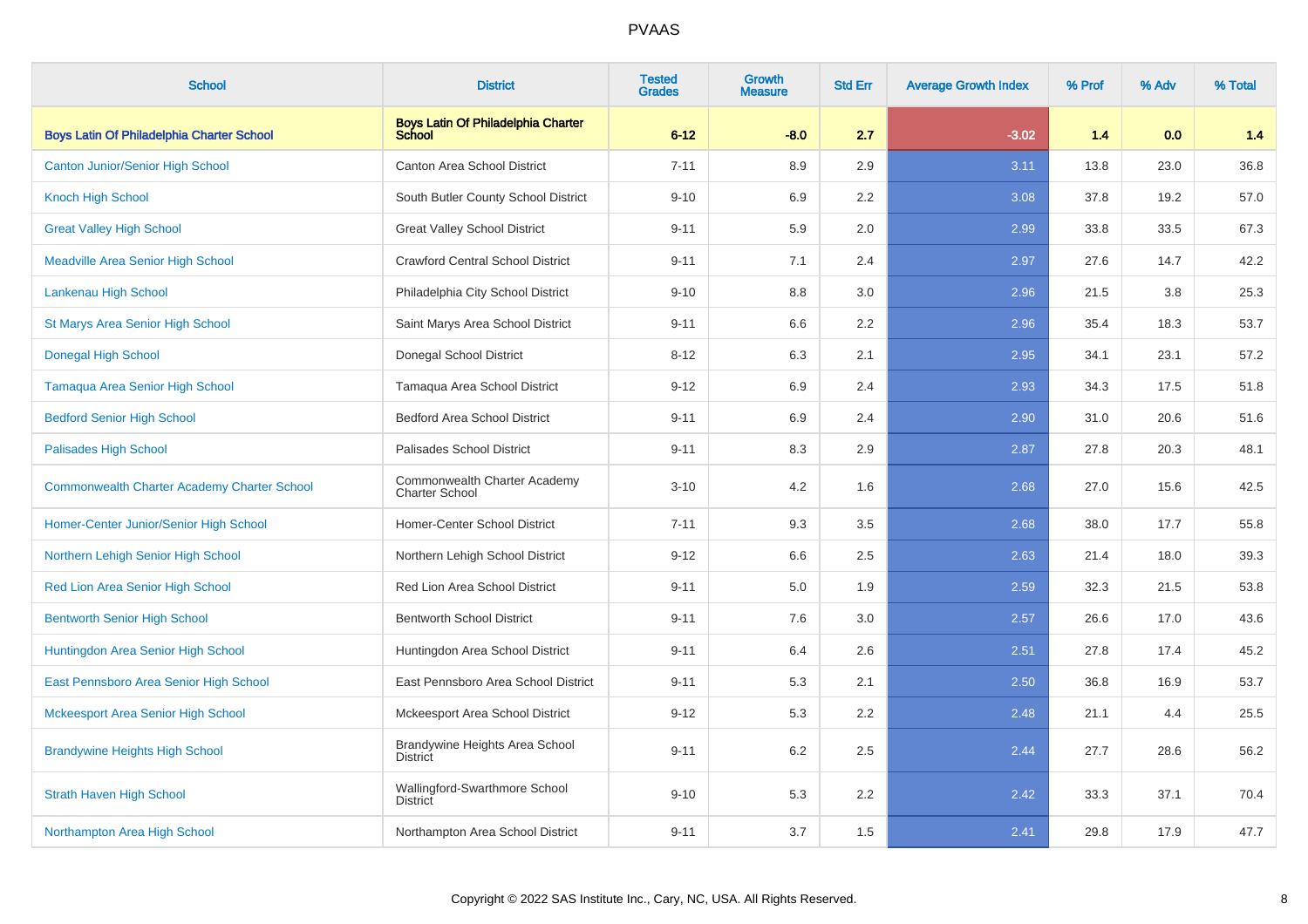| <b>School</b>                                    | <b>District</b>                                            | <b>Tested</b><br><b>Grades</b> | Growth<br><b>Measure</b> | <b>Std Err</b> | <b>Average Growth Index</b> | % Prof | % Adv | % Total |
|--------------------------------------------------|------------------------------------------------------------|--------------------------------|--------------------------|----------------|-----------------------------|--------|-------|---------|
| <b>Boys Latin Of Philadelphia Charter School</b> | <b>Boys Latin Of Philadelphia Charter</b><br><b>School</b> | $6 - 12$                       | $-8.0$                   | 2.7            | $-3.02$                     | 1.4    | 0.0   | 1.4     |
| <b>Blue Ridge High School</b>                    | <b>Blue Ridge School District</b>                          | $9 - 11$                       | 8.9                      | 3.7            | 2.41                        | 29.6   | 9.3   | 38.9    |
| <b>Glendale Junior/Senior High School</b>        | <b>Glendale School District</b>                            | $7 - 10$                       | 8.4                      | 3.5            | 2.40                        | 42.6   | 9.3   | 51.8    |
| Northeastern Senior High School                  | Northeastern York School District                          | $8 - 11$                       | 4.2                      | 1.8            | 2.35                        | 32.7   | 21.0  | 53.7    |
| <b>Brookville Junior/Senior High School</b>      | <b>Brookville Area School District</b>                     | $7 - 11$                       | 7.3                      | 3.1            | 2.35                        | 46.1   | 14.6  | 60.7    |
| <b>Stroudsburg Junior High School</b>            | Stroudsburg Area School District                           | $8 - 9$                        | 10.2                     | 4.4            | 2.31                        | 36.8   | 50.0  | 86.8    |
| <b>Williamson Senior High School</b>             | Northern Tioga School District                             | $7 - 10$                       | 7.2                      | 3.1            | 2.30                        | 31.1   | 20.3  | 51.4    |
| <b>Muncy Junior/Senior High School</b>           | <b>Muncy School District</b>                               | $7 - 11$                       | 7.4                      | 3.3            | 2.27                        | 37.6   | 18.8  | 56.4    |
| <b>Boiling Springs High School</b>               | South Middleton School District                            | $9 - 11$                       | 4.9                      | 2.2            | 2.21                        | 31.1   | 16.4  | 47.5    |
| Mastery Charter School - Hardy Williams          | Mastery Charter School - Hardy<br>Williams                 | $3 - 11$                       | 6.6                      | 3.0            | 2.21                        | 24.7   | 1.2   | 25.9    |
| West Shamokin Junior/Senior High School          | Armstrong School District                                  | $7 - 10$                       | 5.9                      | 2.7            | 2.20                        | 33.3   | 18.1  | 51.4    |
| Eastern Lebanon County Senior High School        | Eastern Lebanon County School<br><b>District</b>           | $9 - 11$                       | 4.7                      | 2.1            | 2.20                        | 23.5   | 11.5  | 35.0    |
| Benton Area High School                          | <b>Benton Area School District</b>                         | $9 - 10$                       | 8.6                      | 4.0            | 2.14                        | 35.7   | 28.6  | 64.3    |
| Spring Grove Area High School                    | Spring Grove Area School District                          | $9 - 11$                       | 4.3                      | 2.0            | 2.13                        | 30.0   | 23.0  | 53.0    |
| <b>Harrisburg High School</b>                    | Harrisburg City School District                            | $9 - 11$                       | 5.7                      | 2.7            | 2.11                        | 2.1    | 0.7   | 2.8     |
| Perkiomen Valley High School                     | Perkiomen Valley School District                           | $9 - 11$                       | 3.1                      | 1.5            | 2.11                        | 35.0   | 25.3  | 60.3    |
| <b>United Junior/Senior High School</b>          | <b>United School District</b>                              | $7 - 11$                       | 6.9                      | 3.3            | 2.05                        | 38.8   | 16.3  | 55.0    |
| <b>Central Valley High School</b>                | Central Valley School District                             | $9 - 10$                       | 5.3                      | 2.6            | 2.05                        | 37.8   | 18.5  | 56.3    |
| <b>Oswayo Valley High School</b>                 | Oswayo Valley School District                              | $9 - 12$                       | 10.4                     | 5.1            | 2.02                        | 26.5   | 44.1  | 70.6    |
| Mt Lebanon Senior High School                    | Mt Lebanon School District                                 | $8 - 11$                       | 2.7                      | 1.3            | 2.02                        | 39.3   | 37.4  | 76.8    |
| Pennsylvania Distance Learning Charter School    | Pennsylvania Distance Learning<br>Charter School           | $3 - 12$                       | 6.8                      | 3.4            | 1.99                        | 19.8   | 6.2   | 25.9    |
| Sayre Area High School                           | Sayre Area School District                                 | $7 - 11$                       | 6.3                      | 3.2            | 1.99                        | 30.3   | 21.0  | 51.3    |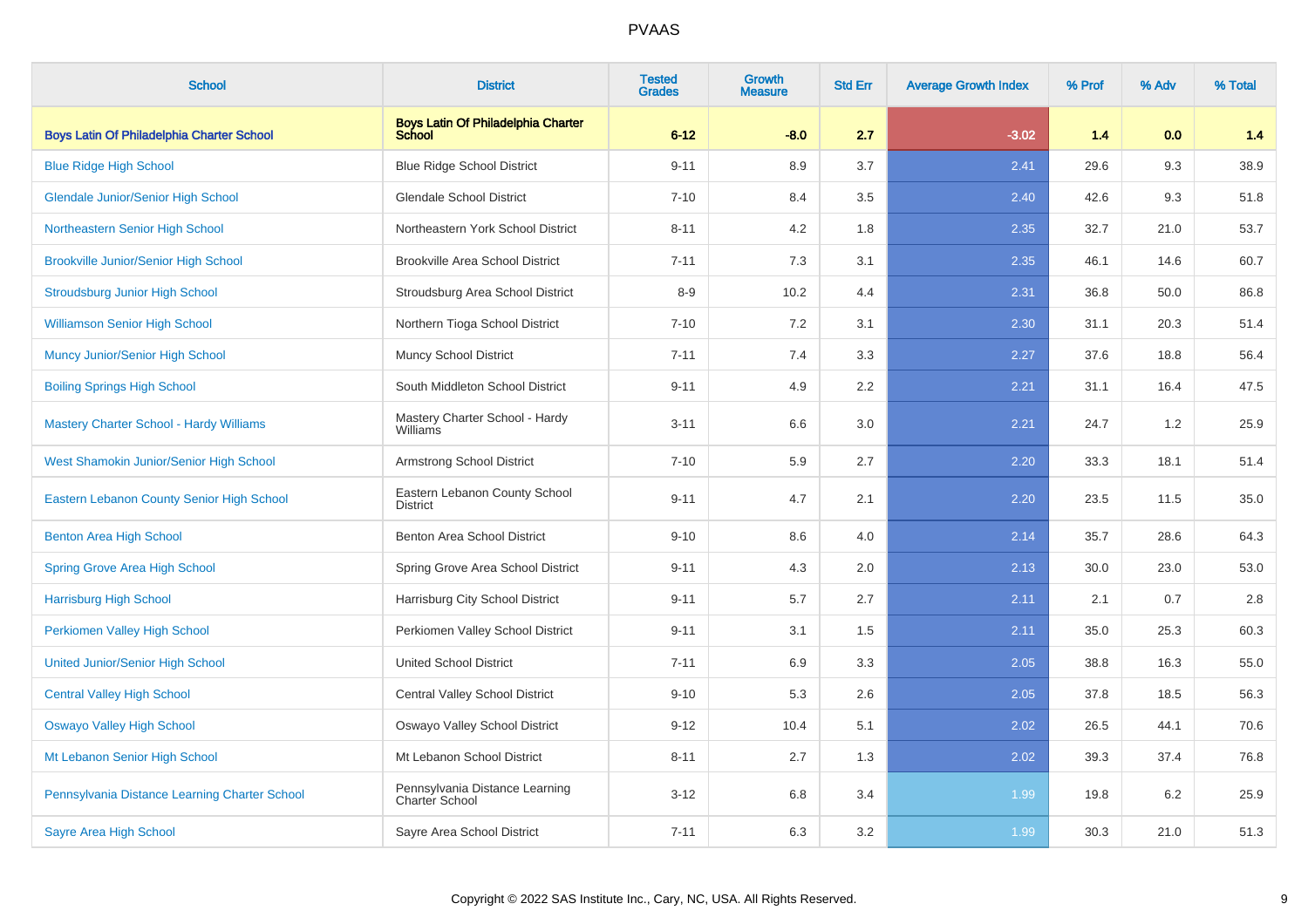| <b>School</b>                                     | <b>District</b>                                     | <b>Tested</b><br><b>Grades</b> | <b>Growth</b><br><b>Measure</b> | <b>Std Err</b> | <b>Average Growth Index</b> | % Prof | % Adv | % Total |
|---------------------------------------------------|-----------------------------------------------------|--------------------------------|---------------------------------|----------------|-----------------------------|--------|-------|---------|
| <b>Boys Latin Of Philadelphia Charter School</b>  | <b>Boys Latin Of Philadelphia Charter</b><br>School | $6 - 12$                       | $-8.0$                          | 2.7            | $-3.02$                     | 1.4    | 0.0   | 1.4     |
| <b>Waynesboro Area Senior High School</b>         | Waynesboro Area School District                     | $9 - 12$                       | 3.5                             | 1.8            | 1.97                        | 26.0   | 23.5  | 49.5    |
| <b>Wyalusing Valley Junior/Senior High School</b> | <b>Wyalusing Area School District</b>               | $7 - 12$                       | 6.2                             | 3.2            | 1.95                        | 38.6   | 12.9  | 51.4    |
| Penn Trafford High School                         | Penn-Trafford School District                       | $9 - 11$                       | 3.4                             | 1.7            | 1.94                        | 46.3   | 26.2  | 72.5    |
| Leechburg Area High School                        | Leechburg Area School District                      | $8 - 11$                       | 7.6                             | 3.9            | 1.93                        | 37.7   | 4.9   | 42.6    |
| Port Allegany Junior/Senior High School           | Port Allegany School District                       | $7 - 11$                       | 7.1                             | 3.8            | 1.89                        | 26.4   | 11.3  | 37.7    |
| <b>Gateway Senior High School</b>                 | <b>Gateway School District</b>                      | $9 - 11$                       | 3.6                             | 2.0            | 1.81                        | 35.7   | 18.5  | 54.2    |
| Fort Leboeuf Senior High School                   | Fort Leboeuf School District                        | $8 - 11$                       | 4.0                             | 2.2            | 1.79                        | 32.0   | 16.8  | 48.8    |
| <b>Halifax Area High School</b>                   | <b>Halifax Area School District</b>                 | $9 - 11$                       | 6.3                             | 3.5            | 1.79                        | 32.1   | 18.9  | 50.9    |
| <b>Salisbury Senior High School</b>               | Salisbury Township School District                  | $9 - 11$                       | 6.3                             | 3.6            | 1.77                        | 24.4   | 12.6  | 37.0    |
| Multicultural Academy Charter School              | Multicultural Academy Charter<br>School             | $9 - 11$                       | 6.0                             | 3.4            | 1.77                        | 12.3   | 0.0   | 12.3    |
| South Western Senior High School                  | South Western School District                       | $9 - 12$                       | 2.9                             | 1.7            | 1.73                        | 36.2   | 19.7  | 55.9    |
| <b>Frankford High School</b>                      | Philadelphia City School District                   | $9 - 11$                       | 6.5                             | 3.8            | 1.70                        | 0.0    | 1.8   | 1.8     |
| Conestoga Valley Senior High School               | Conestoga Valley School District                    | $9 - 11$                       | 2.8                             | 1.7            | 1.68                        | 35.0   | 23.5  | 58.5    |
| Susquehanna Township High School                  | Susquehanna Township School<br><b>District</b>      | $9 - 12$                       | 4.5                             | 2.7            | 1.68                        | 19.0   | 13.1  | 32.0    |
| Smethport Area Junior/Senior High School          | Smethport Area School District                      | $7 - 12$                       | 6.4                             | 3.8            | 1.67                        | 24.6   | 20.0  | 44.6    |
| Dr Robert Ketterer Charter School Inc             | Dr Robert Ketterer Charter School<br>Inc            | $6 - 12$                       | 7.1                             | 4.3            | 1.66                        | 7.3    | 1.7   | 9.0     |
| Northern Potter Junior/Senior High School         | Northern Potter School District                     | $7 - 12$                       | 7.4                             | 4.6            | 1.61                        | 30.6   | 11.1  | 41.7    |
| West Chester Henderson High School                | West Chester Area School District                   | $9 - 10$                       | 3.0                             | 1.9            | 1.61                        | 39.2   | 24.2  | 63.4    |
| <b>Western Wayne High School</b>                  | Western Wayne School District                       | $9 - 11$                       | 4.1                             | 2.6            | 1.60                        | 30.8   | 16.2  | 47.0    |
| <b>Midd-West High School</b>                      | Midd-West School District                           | $7 - 11$                       | 4.0                             | 2.5            | 1.59                        | 28.6   | 25.0  | 53.6    |
| <b>Ringgold Senior High School</b>                | Ringgold School District                            | $9 - 11$                       | 3.4                             | 2.2            | 1.58                        | 23.8   | 13.3  | 37.1    |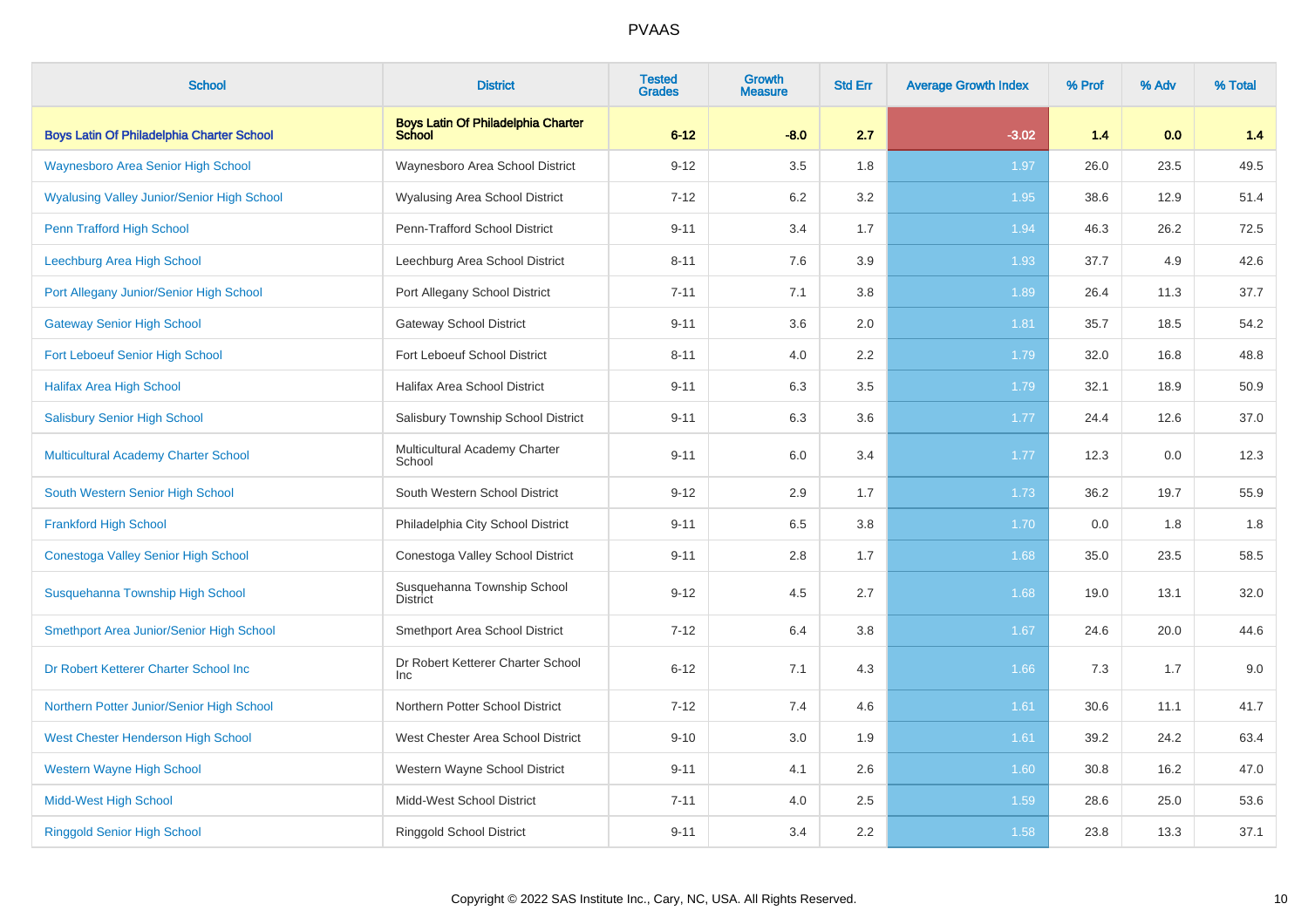| <b>School</b>                                      | <b>District</b>                                            | <b>Tested</b><br><b>Grades</b> | Growth<br><b>Measure</b> | <b>Std Err</b> | <b>Average Growth Index</b> | % Prof | % Adv | % Total |
|----------------------------------------------------|------------------------------------------------------------|--------------------------------|--------------------------|----------------|-----------------------------|--------|-------|---------|
| <b>Boys Latin Of Philadelphia Charter School</b>   | <b>Boys Latin Of Philadelphia Charter</b><br><b>School</b> | $6 - 12$                       | $-8.0$                   | 2.7            | $-3.02$                     | 1.4    | 0.0   | 1.4     |
| <b>Cowanesque Valley Junior/Senior High School</b> | Northern Tioga School District                             | $7 - 12$                       | 6.3                      | 4.0            | 1.56                        | 19.8   | 14.0  | 33.7    |
| Philipsburg-Osceola Area High School               | Philipsburg-Osceola Area School<br><b>District</b>         | $9 - 11$                       | 4.6                      | 3.0            | 1.56                        | 22.5   | 16.2  | 38.8    |
| <b>Chestnut Ridge Senior High School</b>           | <b>Chestnut Ridge School District</b>                      | $8 - 12$                       | 4.5                      | 2.9            | 1.56                        | 33.2   | 11.0  | 44.2    |
| Conemaugh Township Area Middle/Senior High School  | Conemaugh Township Area School<br><b>District</b>          | $6 - 12$                       | 5.3                      | 3.5            | 1.52                        | 30.9   | 27.8  | 58.8    |
| <b>Kensington High School</b>                      | Philadelphia City School District                          | $9 - 11$                       | 4.9                      | 3.2            | 1.52                        | 0.0    | 0.0   | 0.0     |
| Saegertown Junior/Senior High School               | <b>Penncrest School District</b>                           | $7 - 11$                       | 4.4                      | 2.9            | 1.50                        | 36.9   | 14.3  | 51.2    |
| Solanco High School                                | Solanco School District                                    | $9 - 11$                       | 2.7                      | 1.8            | 1.49                        | 27.2   | 15.0  | 42.3    |
| <b>Parkway West</b>                                | Philadelphia City School District                          | $9 - 10$                       | 5.3                      | 3.6            | 1.48                        | 13.5   | 1.9   | 15.4    |
| Purchase Line Junior/Senior High School            | Purchase Line School District                              | $7 - 12$                       | 4.8                      | 3.3            | 1.44                        | 32.3   | 9.0   | 41.4    |
| Keystone Junior/Senior High School                 | Keystone School District                                   | $7 - 11$                       | 8.3                      | 5.8            | 1.43                        | 35.0   | 45.0  | 80.0    |
| <b>Upper Dublin High School</b>                    | Upper Dublin School District                               | $9 - 12$                       | 2.5                      | 1.8            | $1.42$                      | 34.7   | 30.0  | 64.7    |
| <b>Bloomsburg Area High School</b>                 | Bloomsburg Area School District                            | $8 - 10$                       | 4.9                      | 3.4            | 1.41                        | 36.5   | 20.6  | 57.1    |
| <b>William Tennent High School</b>                 | <b>Centennial School District</b>                          | $6 - 10$                       | 2.1                      | 1.5            | 1.40                        | 23.6   | 12.4  | 36.0    |
| <b>Bellwood-Antis High School</b>                  | Bellwood-Antis School District                             | $9 - 10$                       | 3.9                      | 2.8            | 1.39                        | 40.9   | 19.4  | 60.2    |
| <b>Mastery Charter School - Thomas Campus</b>      | Mastery Charter School - Thomas<br>Campus                  | $3 - 10$                       | 7.9                      | 5.7            | 1.39                        | 12.5   | 0.0   | 12.5    |
| Johnsonburg Area High School                       | Johnsonburg Area School District                           | $7 - 11$                       | 5.4                      | 3.9            | 1.38                        | 35.5   | 11.8  | 47.4    |
| <b>Athens Area High School</b>                     | Athens Area School District                                | $9 - 11$                       | 3.2                      | 2.3            | 1.37                        | 34.9   | 12.3  | 47.3    |
| <b>Newport High School</b>                         | <b>Newport School District</b>                             | $9 - 12$                       | 4.3                      | 3.3            | 1.32                        | 38.8   | 10.4  | 49.2    |
| Pennsylvania Virtual Charter School                | Pennsylvania Virtual Charter School                        | $3 - 11$                       | 4.4                      | 3.4            | 1.31                        | 29.8   | 21.2  | 51.0    |
| <b>Haverford Senior High School</b>                | Haverford Township School District                         | $9 - 11$                       | 1.8                      | 1.4            | 1.31                        | 36.7   | 26.3  | 63.0    |
| <b>Academy Park High School</b>                    | Southeast Delco School District                            | $9 - 10$                       | 4.5                      | 3.5            | 1.29                        | 18.6   | 3.4   | 22.0    |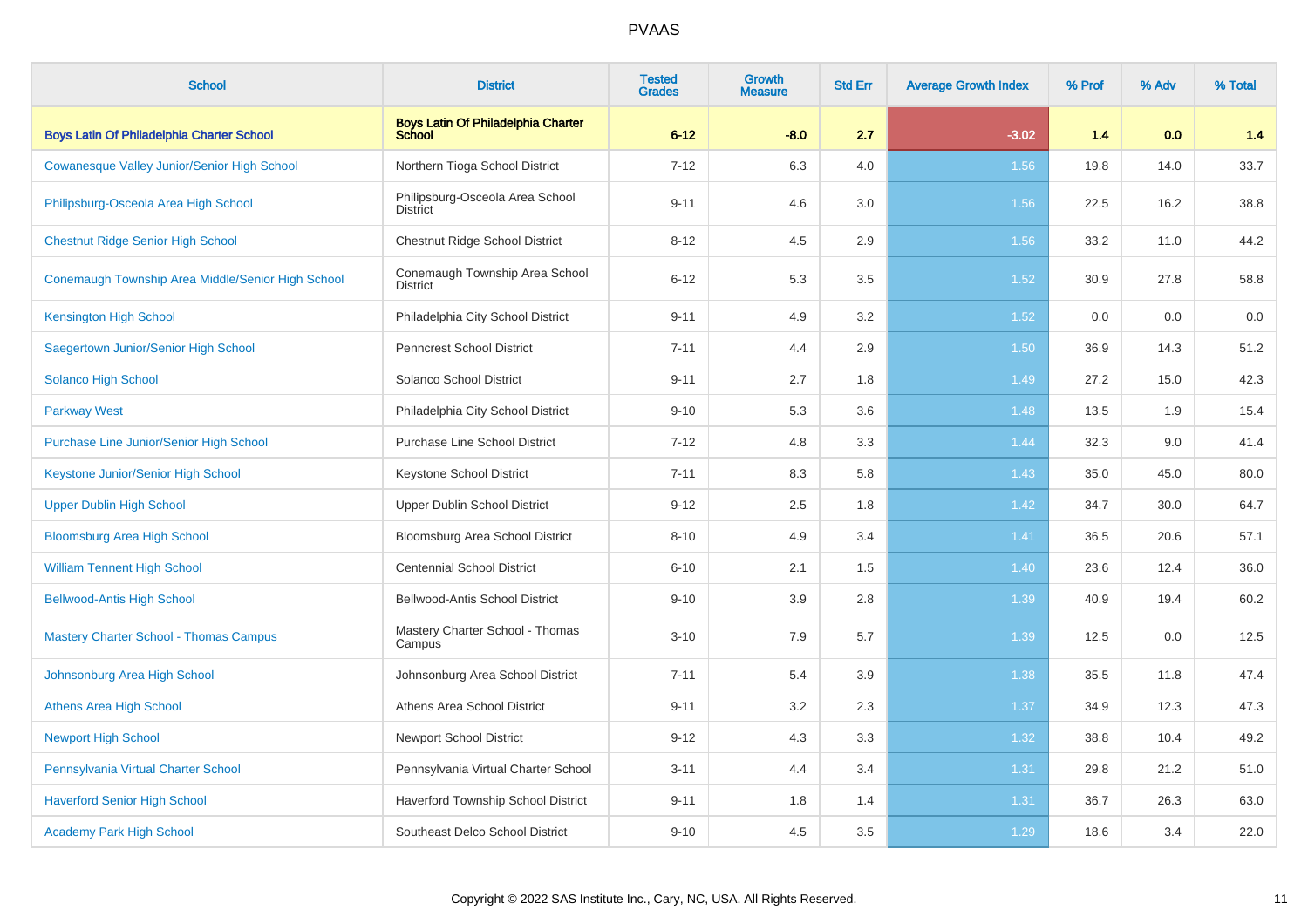| <b>School</b>                                 | <b>District</b>                                    | <b>Tested</b><br><b>Grades</b> | Growth<br><b>Measure</b> | <b>Std Err</b> | <b>Average Growth Index</b> | % Prof | % Adv | % Total |
|-----------------------------------------------|----------------------------------------------------|--------------------------------|--------------------------|----------------|-----------------------------|--------|-------|---------|
| Boys Latin Of Philadelphia Charter School     | Boys Latin Of Philadelphia Charter<br>School       | $6 - 12$                       | $-8.0$                   | 2.7            | $-3.02$                     | 1.4    | 0.0   | 1.4     |
| <b>Thomas Jefferson High School</b>           | West Jefferson Hills School District               | $8 - 11$                       | 2.4                      | 1.9            | 1.25                        | 34.8   | 27.3  | 62.1    |
| <b>Bermudian Springs High School</b>          | Bermudian Springs School District                  | $9 - 11$                       | 3.0                      | 2.4            | 1.25                        | 31.8   | 23.5  | 55.3    |
| <b>Brownsville Area High School</b>           | <b>Brownsville Area School District</b>            | $7 - 12$                       | 4.5                      | 3.8            | 1.20                        | 22.0   | 8.5   | 30.5    |
| <b>Pottstown Senior High School</b>           | Pottstown School District                          | $9 - 12$                       | 2.6                      | 2.2            | 1.17                        | 19.4   | 6.2   | 25.6    |
| <b>Sharpsville Area Senior High School</b>    | Sharpsville Area School District                   | $7 - 11$                       | 4.3                      | 3.7            | 1.16                        | 41.1   | 23.2  | 64.3    |
| <b>Esperanza Cyber Charter School</b>         | Esperanza Cyber Charter School                     | $3 - 11$                       | 7.1                      | 6.1            | 1.15                        | 8.8    | 2.9   | 11.8    |
| People For People Charter School              | People For People Charter School                   | $3 - 12$                       | 6.4                      | 5.6            | 1.15                        | 2.4    | 0.0   | $2.4\,$ |
| <b>Central Mountain High School</b>           | Keystone Central School District                   | $9 - 11$                       | 2.0                      | 1.8            | 1.11                        | 26.8   | 14.4  | 41.2    |
| <b>Moon Senior High School</b>                | Moon Area School District                          | $9 - 11$                       | 2.0                      | 1.8            | 1.10                        | 34.5   | 25.5  | 60.0    |
| <b>Galeton Area School</b>                    | Galeton Area School District                       | $3 - 11$                       | 5.9                      | 5.4            | 1.09                        | 33.3   | 22.2  | 55.6    |
| <b>Blackhawk High School</b>                  | <b>Blackhawk School District</b>                   | $8 - 11$                       | 2.5                      | 2.3            | 1.06                        | 34.6   | 20.7  | 55.3    |
| Sun Valley High School                        | Penn-Delco School District                         | $9 - 11$                       | 1.9                      | 1.8            | 1.05                        | 26.5   | 12.6  | 39.1    |
| <b>Clarion Area Junior/Senior High School</b> | Clarion Area School District                       | $7 - 11$                       | 3.8                      | 3.7            | 1.04                        | 31.7   | 13.3  | 45.0    |
| <b>Bensalem Township High School</b>          | Bensalem Township School District                  | $7 - 11$                       | 1.6                      | 1.6            | 1.01                        | 24.3   | 10.7  | 34.9    |
| Esperanza Academy Charter School              | Esperanza Academy Charter School                   | $4 - 11$                       | 2.1                      | 2.1            | 1.01                        | 14.2   | 3.6   | 17.8    |
| <b>Chester High School</b>                    | <b>Chester-Upland School District</b>              | $9 - 11$                       | 3.9                      | 3.9            | 0.99                        | 1.9    | 0.0   | 1.9     |
| <b>Furness Horace High School</b>             | Philadelphia City School District                  | $8 - 12$                       | 2.9                      | 3.0            | 0.98                        | 6.6    | 2.0   | 8.6     |
| <b>Garden Spot Senior High School</b>         | Eastern Lancaster County School<br><b>District</b> | $8 - 12$                       | 3.1                      | 3.2            | 0.98                        | 35.2   | 36.4  | 71.6    |
| <b>Fels Samuel High School</b>                | Philadelphia City School District                  | $9 - 11$                       | 3.0                      | 3.2            | 0.94                        | 2.8    | 0.9   | 3.7     |
| <b>Tunkhannock High School</b>                | Tunkhannock Area School District                   | $8 - 11$                       | 1.9                      | 2.0            | 0.94                        | 29.8   | 18.1  | 47.9    |
| <b>Springfield High School</b>                | Springfield School District                        | $9 - 11$                       | 1.6                      | 1.7            | 0.94                        | 31.8   | 25.2  | 56.9    |
| Forest Hills Junior/Senior High School        | <b>Forest Hills School District</b>                | $7 - 11$                       | 2.4                      | 2.5            | 0.93                        | 28.8   | 10.3  | 39.1    |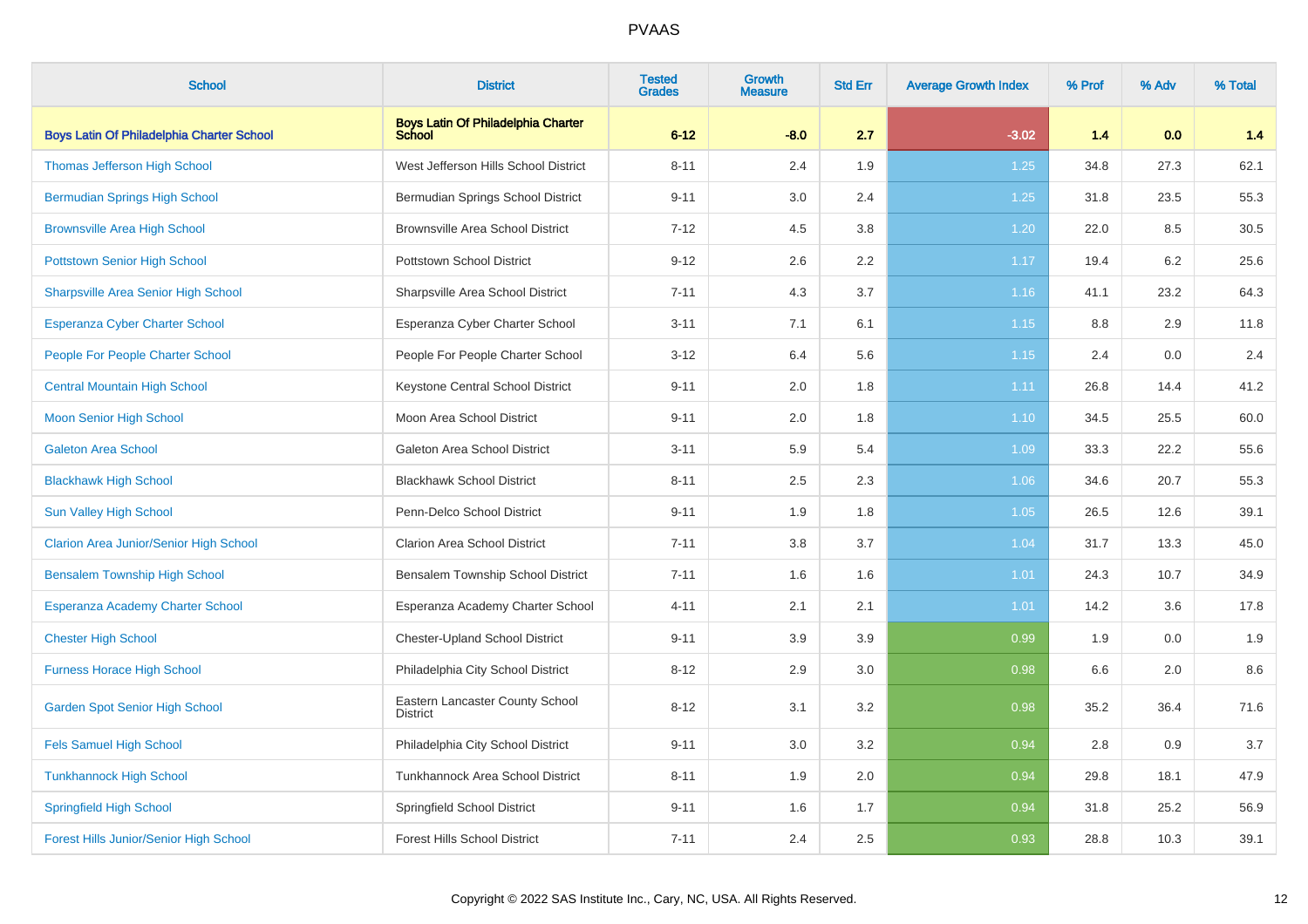| <b>School</b>                                    | <b>District</b>                                            | <b>Tested</b><br><b>Grades</b> | Growth<br><b>Measure</b> | <b>Std Err</b> | <b>Average Growth Index</b> | % Prof | % Adv | % Total |
|--------------------------------------------------|------------------------------------------------------------|--------------------------------|--------------------------|----------------|-----------------------------|--------|-------|---------|
| <b>Boys Latin Of Philadelphia Charter School</b> | <b>Boys Latin Of Philadelphia Charter</b><br><b>School</b> | $6 - 12$                       | $-8.0$                   | 2.7            | $-3.02$                     | 1.4    | 0.0   | 1.4     |
| North Clarion County Junior/Senior High School   | North Clarion County School District                       | $7 - 12$                       | 3.8                      | 4.1            | 0.93                        | 45.0   | 18.8  | 63.8    |
| Maplewood Junior/Senior High School              | <b>Penncrest School District</b>                           | $7 - 11$                       | 2.9                      | 3.2            | 0.90                        | 29.1   | 10.6  | 39.7    |
| <b>Cougar Academy</b>                            | Harrisburg City School District                            | $3 - 10$                       | 5.1                      | 5.7            | 0.88                        | 0.0    | 5.0   | 5.0     |
| Hope For Hyndman Charter School                  | Hope For Hyndman Charter School                            | $3 - 11$                       | 5.1                      | 5.8            | 0.88                        | 14.3   | 7.1   | 21.4    |
| Aspira Bilingual Cyber Charter School            | Aspira Bilingual Cyber Charter<br>School                   | $3 - 11$                       | 5.1                      | 5.8            | 0.87                        | 4.8    | 0.0   | 4.8     |
| Williams Valley Junior/Senior High School        | Williams Valley School District                            | $7 - 11$                       | 3.2                      | 3.7            | 0.86                        | 17.0   | 5.1   | 22.0    |
| Abington Junior High School                      | Abington School District                                   | $7 - 9$                        | 1.4                      | 1.6            | 0.86                        | 29.5   | 29.0  | 58.5    |
| <b>Mercer Area Senior High School</b>            | Mercer Area School District                                | $8 - 11$                       | 2.7                      | 3.1            | 0.86                        | 24.4   | 11.8  | 36.2    |
| <b>Seneca Valley High School</b>                 | Seneca Valley School District                              | $7 - 11$                       | 1.2                      | 1.4            | 0.86                        | 40.6   | 25.2  | 65.8    |
| <b>Lincoln High School</b>                       | Philadelphia City School District                          | $9 - 12$                       | 1.6                      | 1.9            | 0.85                        | 7.6    | 0.4   | $8.0\,$ |
| <b>Lewisburg High School</b>                     | Lewisburg Area School District                             | $9 - 11$                       | 2.0                      | 2.4            | 0.84                        | 35.9   | 35.9  | 71.8    |
| <b>Union High School</b>                         | <b>Union School District</b>                               | $6 - 12$                       | 3.1                      | 3.7            | 0.83                        | 17.9   | 10.4  | 28.4    |
| <b>Cochranton Junior/Senior High School</b>      | <b>Crawford Central School District</b>                    | $7 - 11$                       | 3.0                      | 3.8            | 0.80                        | 23.5   | 18.4  | 41.8    |
| <b>Upper Moreland High School</b>                | <b>Upper Moreland Township School</b><br><b>District</b>   | $9 - 11$                       | 1.6                      | 2.0            | 0.80                        | 24.8   | 26.6  | 51.3    |
| <b>Bethlehem-Center Senior High School</b>       | Bethlehem-Center School District                           | $9 - 10$                       | 2.7                      | 3.5            | 0.76                        | 32.3   | 4.6   | 36.9    |
| <b>Northeast High School</b>                     | Philadelphia City School District                          | $8 - 11$                       | 1.0                      | 1.3            | 0.76                        | 21.0   | 6.8   | 27.8    |
| <b>Oley Valley Senior High School</b>            | <b>Oley Valley School District</b>                         | $9 - 11$                       | 1.8                      | 2.4            | 0.72                        | 37.4   | 23.9  | 61.4    |
| <b>School Lane Charter School</b>                | School Lane Charter School                                 | $3 - 11$                       | 2.6                      | 3.6            | 0.72                        | 23.1   | 18.7  | 41.8    |
| Daniel Boone Area High School                    | Daniel Boone Area School District                          | $9 - 12$                       | 1.3                      | 1.9            | 0.71                        | 28.9   | 22.0  | 51.0    |
| <b>Sullivan County Junior/Senior High School</b> | <b>Sullivan County School District</b>                     | $7 - 10$                       | 3.0                      | 4.3            | 0.70                        | 43.6   | 7.7   | 51.3    |
| Juniata Valley Junior/Senior High School         | Juniata Valley School District                             | $6 - 11$                       | 2.1                      | 3.2            | 0.65                        | 23.1   | 9.4   | 32.5    |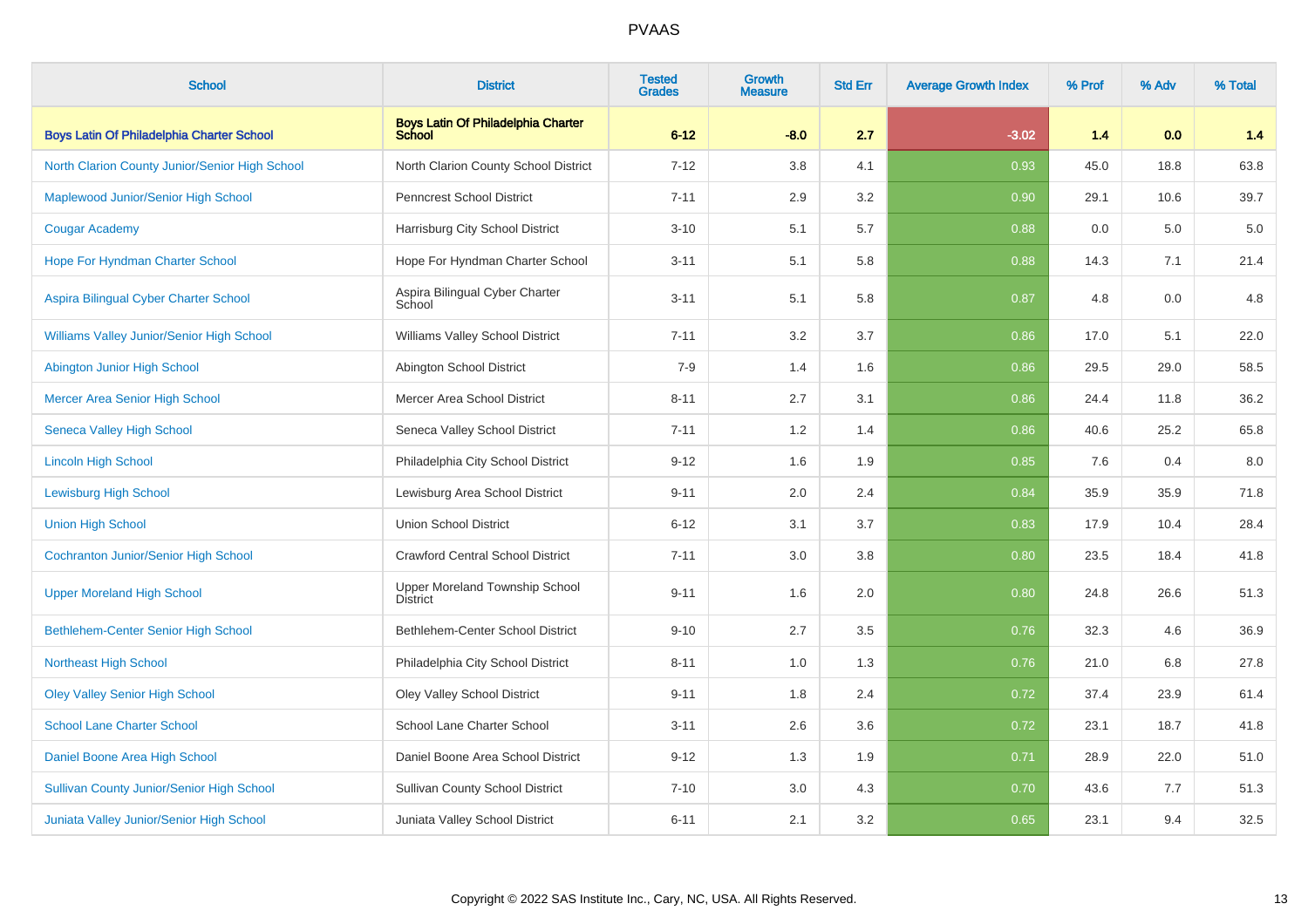| <b>School</b>                                     | <b>District</b>                                     | <b>Tested</b><br><b>Grades</b> | Growth<br>Measure | <b>Std Err</b> | <b>Average Growth Index</b> | % Prof | % Adv | % Total |
|---------------------------------------------------|-----------------------------------------------------|--------------------------------|-------------------|----------------|-----------------------------|--------|-------|---------|
| <b>Boys Latin Of Philadelphia Charter School</b>  | <b>Boys Latin Of Philadelphia Charter</b><br>School | $6 - 12$                       | $-8.0$            | 2.7            | $-3.02$                     | 1.4    | 0.0   | $1.4$   |
| Shenango High School                              | Shenango Area School District                       | $7 - 11$                       | 2.1               | 3.2            | 0.65                        | 41.4   | 13.8  | 55.3    |
| <b>Mastery Charter School-Pickett Campus</b>      | Mastery Charter School - Pickett<br>Campus          | $6 - 10$                       | 2.7               | 4.2            | 0.65                        | 20.6   | 0.0   | 20.6    |
| <b>Belmont Charter School</b>                     | <b>Belmont Charter School</b>                       | $3 - 10$                       | $2.2\,$           | 3.4            | 0.64                        | 5.3    | 1.8   | 7.0     |
| <b>Brentwood Senior High School</b>               | Brentwood Borough School District                   | $9 - 11$                       | 1.9               | 3.0            | 0.61                        | 20.2   | 16.0  | 36.2    |
| <b>Annville Cleona High School</b>                | Annville-Cleona School District                     | $9 - 12$                       | 1.5               | 2.4            | 0.61                        | 34.8   | 13.6  | 48.5    |
| <b>Coatesville Area Senior High School</b>        | Coatesville Area School District                    | $10 - 11$                      | 2.4               | 4.0            | 0.61                        | 2.6    | 0.9   | 3.5     |
| <b>Wilson High School</b>                         | <b>Wilson School District</b>                       | $8 - 12$                       | 0.9               | 1.4            | 0.60                        | 30.4   | 25.5  | 55.9    |
| Seneca High School                                | Wattsburg Area School District                      | $9 - 11$                       | 1.6               | 2.7            | 0.57                        | 20.4   | 12.4  | 32.7    |
| Bartram John - Main                               | Philadelphia City School District                   | $8 - 11$                       | 1.7               | 3.1            | 0.57                        | 1.0    | 0.0   | 1.0     |
| Shippensburg Area Senior High School              | Shippensburg Area School District                   | $9 - 11$                       | 1.0               | 1.7            | 0.56                        | 23.5   | 22.8  | 46.3    |
| <b>Mastbaum Jules E AVTS</b>                      | Philadelphia City School District                   | $9 - 10$                       | 1.5               | 2.7            | 0.53                        | 5.6    | 0.0   | 5.6     |
| <b>Ridley High School</b>                         | <b>Ridley School District</b>                       | $9 - 12$                       | 0.8               | 1.6            | 0.52                        | 32.0   | 10.7  | 42.6    |
| <b>Biglerville High School</b>                    | <b>Upper Adams School District</b>                  | $9 - 11$                       | 1.3               | 2.5            | 0.51                        | 33.0   | 17.0  | 50.0    |
| North Star High School                            | North Star School District                          | $9 - 11$                       | 1.6               | 3.3            | 0.50                        | 26.2   | 20.0  | 46.2    |
| <b>Hopewell Senior High School</b>                | <b>Hopewell Area School District</b>                | $9 - 11$                       | 1.3               | 2.6            | 0.49                        | 34.5   | 12.4  | 46.9    |
| Dobbins Avt High School                           | Philadelphia City School District                   | $9 - 10$                       | 1.2               | 2.6            | 0.48                        | 3.8    | 0.0   | $3.8\,$ |
| South Williamsport Area Junior/Senior High School | South Williamsport Area School<br><b>District</b>   | $7 - 10$                       | 1.5               | 3.1            | 0.48                        | 38.4   | 11.6  | 50.0    |
| Hamburg Area High School                          | Hamburg Area School District                        | $9 - 11$                       | 1.1               | 2.4            | 0.48                        | 28.0   | 15.5  | 43.6    |
| Austin Area Junior/Senior High School             | Austin Area School District                         | $7 - 11$                       | 2.9               | 6.1            | 0.47                        | 25.0   | 18.8  | 43.8    |
| Jersey Shore Area Senior High School              | Jersey Shore Area School District                   | $9 - 11$                       | 1.2               | 2.5            | 0.47                        | 39.3   | 13.6  | 52.9    |
| Hollidaysburg Area Senior High School             | Hollidaysburg Area School District                  | $10 - 11$                      | 0.9               | 2.0            | 0.45                        | 22.1   | 2.6   | 24.7    |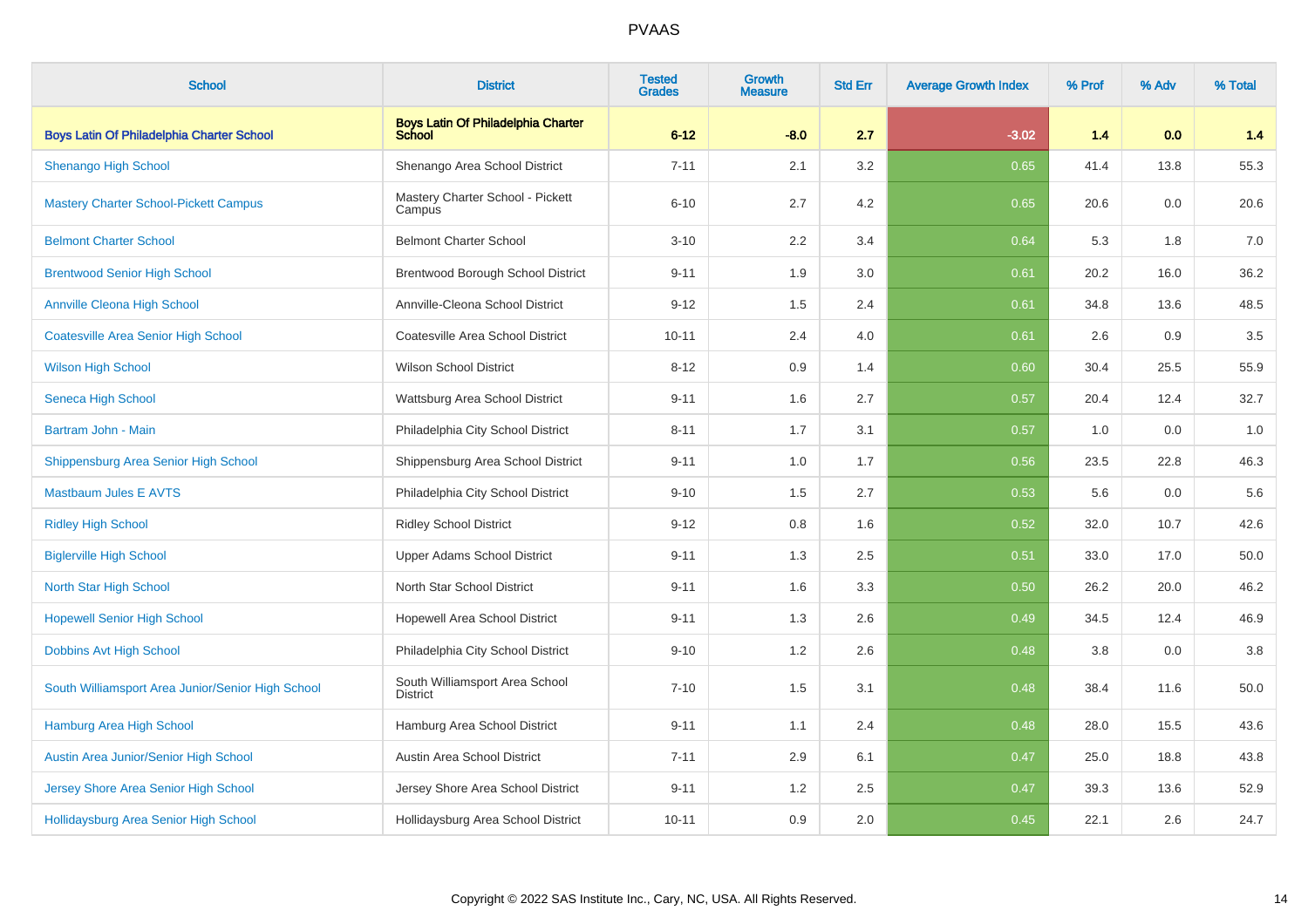| <b>School</b>                                      | <b>District</b>                                            | <b>Tested</b><br><b>Grades</b> | <b>Growth</b><br><b>Measure</b> | <b>Std Err</b> | <b>Average Growth Index</b> | % Prof | % Adv | % Total |
|----------------------------------------------------|------------------------------------------------------------|--------------------------------|---------------------------------|----------------|-----------------------------|--------|-------|---------|
| Boys Latin Of Philadelphia Charter School          | <b>Boys Latin Of Philadelphia Charter</b><br><b>School</b> | $6 - 12$                       | $-8.0$                          | 2.7            | $-3.02$                     | 1.4    | 0.0   | 1.4     |
| Marion Center Area Jr/Sr High School               | Marion Center Area School District                         | $7 - 10$                       | 1.3                             | 2.9            | 0.45                        | 23.3   | 11.1  | 34.4    |
| Philadelphia Electrical & Tech Charter High School | Philadelphia Electrical & Tech<br>Charter High School      | $10 - 10$                      | 1.2                             | 2.6            | 0.45                        | 0.9    | 0.0   | 0.9     |
| <b>MaST Community Charter School II</b>            | MaST Community Charter School II                           | $3 - 10$                       | 1.4                             | 3.0            | 0.45                        | 16.1   | 4.6   | 20.7    |
| <b>Warren Area High School</b>                     | Warren County School District                              | $8 - 11$                       | 1.0                             | 2.3            | 0.44                        | 25.5   | 13.2  | 38.6    |
| Avella Area Junior/Senior High School              | Avella Area School District                                | $7 - 12$                       | 2.0                             | 4.7            | 0.44                        | 34.8   | 7.2   | 42.0    |
| <b>Garnet Valley High School</b>                   | <b>Garnet Valley School District</b>                       | $9 - 10$                       | 0.7                             | 1.7            | 0.41                        | 34.9   | 26.4  | 61.3    |
| <b>Reach Cyber Charter School</b>                  | Reach Cyber Charter School                                 | $3 - 11$                       | 1.4                             | 3.6            | 0.40                        | 32.9   | 15.2  | 48.1    |
| Altoona Area High School                           | Altoona Area School District                               | $9 - 12$                       | 0.6                             | 1.5            | 0.39                        | 29.0   | 13.8  | 42.8    |
| King Martin Luther High School                     | Philadelphia City School District                          | $9 - 10$                       | 1.5                             | 4.0            | 0.38                        | 2.2    | 0.0   | 2.2     |
| Pennsylvania Cyber Charter School                  | Pennsylvania Cyber Charter School                          | $3 - 11$                       | 0.6                             | 1.5            | 0.37                        | 20.8   | 8.1   | 28.9    |
| Penn Hills Senior High School                      | Penn Hills School District                                 | $9 - 11$                       | 0.7                             | 2.4            | 0.31                        | 18.4   | 7.1   | 25.6    |
| Tulpehocken Junior/Senior High School              | Tulpehocken Area School District                           | $7-12$                         | 1.4                             | 5.0            | 0.29                        | 11.5   | 23.1  | 34.6    |
| <b>New Foundations Charter School</b>              | New Foundations Charter School                             | $3 - 11$                       | 0.6                             | 2.2            | 0.29                        | 22.4   | 4.0   | 26.4    |
| <b>Tech Freire Charter School</b>                  | <b>Tech Freire Charter School</b>                          | $9 - 11$                       | 0.7                             | 2.5            | 0.27                        | 3.6    | 0.0   | 3.6     |
| <b>Kensington Health Sciences</b>                  | Philadelphia City School District                          | $9 - 10$                       | 1.5                             | 6.1            | 0.25                        | 14.3   | 0.0   | 14.3    |
| <b>Central Columbia Senior High School</b>         | Central Columbia School District                           | $9 - 12$                       | 0.5                             | 2.3            | 0.24                        | 25.4   | 37.6  | 63.0    |
| North Penn-Liberty Junior/Senior High School       | Southern Tioga School District                             | $7 - 11$                       | 1.2                             | 5.0            | 0.24                        | 16.7   | 11.1  | 27.8    |
| <b>Wilkes-Barre Area Sd Stem Academy</b>           | Wilkes-Barre Area School District                          | $9 - 11$                       | 1.4                             | 6.4            | 0.22                        | 53.8   | 38.5  | 92.3    |
| <b>Edison High School/Fareira Skills</b>           | Philadelphia City School District                          | $8 - 12$                       | 0.7                             | 3.2            | 0.22                        | 4.9    | 0.0   | 4.9     |
| Sayre William L Middle School                      | Philadelphia City School District                          | $9 - 12$                       | 0.8                             | 4.0            | 0.20                        | 2.4    | 0.0   | 2.4     |
| <b>Tidioute Community Charter School</b>           | Tidioute Community Charter School                          | $3 - 11$                       | 0.8                             | 4.4            | 0.19                        | 18.1   | 6.9   | 25.0    |
| Northern Cambria High School                       | Northern Cambria School District                           | $9 - 11$                       | 0.6                             | 3.5            | 0.16                        | 27.6   | 1.3   | 29.0    |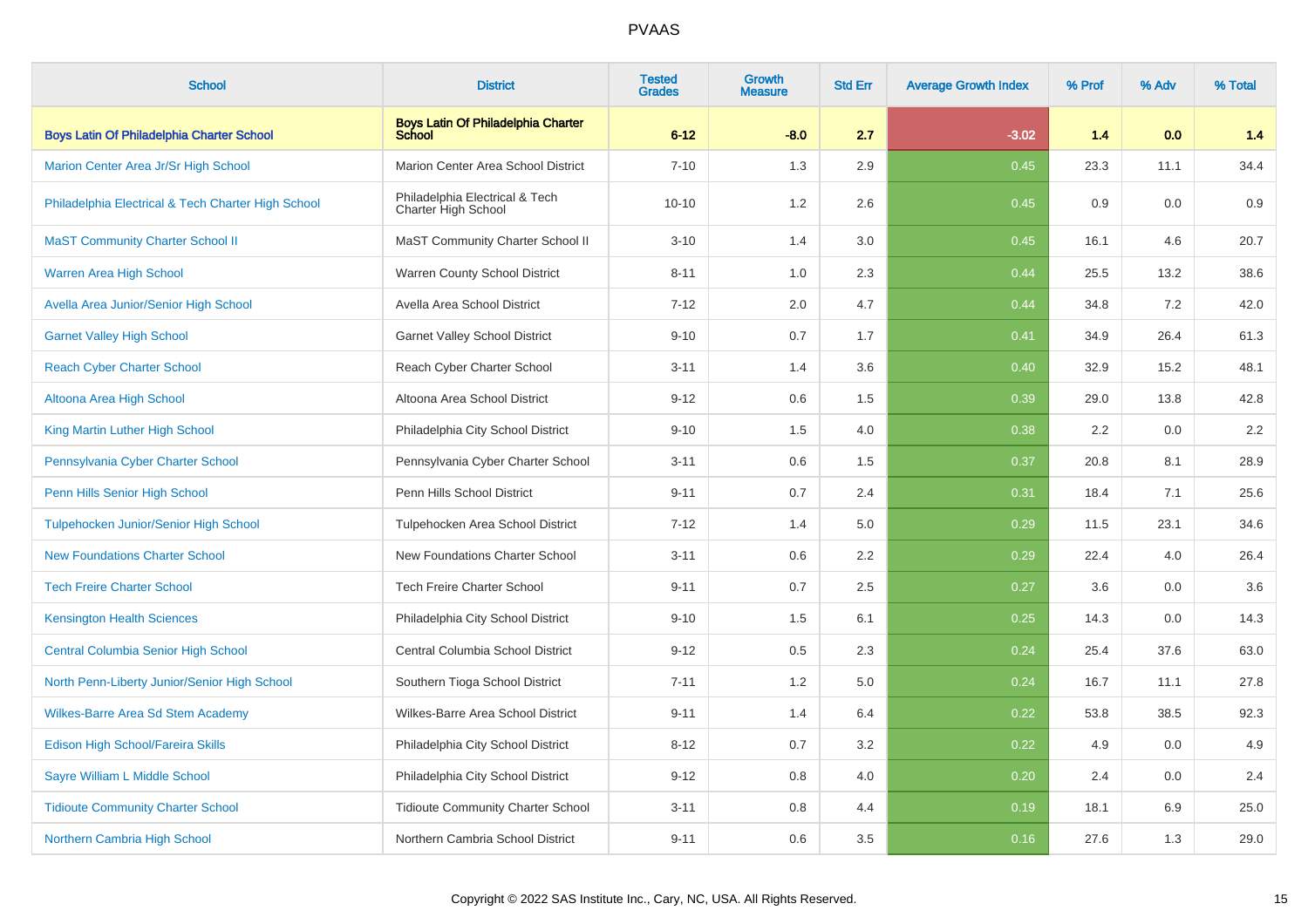| <b>School</b>                                     | <b>District</b>                                            | <b>Tested</b><br><b>Grades</b> | <b>Growth</b><br><b>Measure</b> | <b>Std Err</b> | <b>Average Growth Index</b> | % Prof | % Adv | % Total |
|---------------------------------------------------|------------------------------------------------------------|--------------------------------|---------------------------------|----------------|-----------------------------|--------|-------|---------|
| <b>Boys Latin Of Philadelphia Charter School</b>  | <b>Boys Latin Of Philadelphia Charter</b><br><b>School</b> | $6 - 12$                       | $-8.0$                          | 2.7            | $-3.02$                     | 1.4    | 0.0   | 1.4     |
| <b>Wilson Area High School</b>                    | Wilson Area School District                                | $9 - 11$                       | 0.2                             | 2.3            | 0.09                        | 35.4   | 14.6  | 50.0    |
| Sheffield M/Hs                                    | Warren County School District                              | $6 - 11$                       | 0.3                             | 4.7            | 0.07                        | 26.8   | 4.2   | 31.0    |
| Downingtown High School East Campus               | Downingtown Area School District                           | $9 - 11$                       | 0.1                             | 1.7            | 0.06                        | 31.7   | 24.0  | 55.8    |
| Community Academy Of Philadelphia Charter School  | Community Academy Of<br>Philadelphia Charter School        | $3 - 11$                       | 0.1                             | 2.6            | 0.06                        | 9.7    | 2.6   | 12.4    |
| <b>Waynesburg Central High School</b>             | <b>Central Greene School District</b>                      | $9 - 11$                       | 0.1                             | 2.5            | 0.05                        | 27.8   | 14.8  | 42.6    |
| Freeport Area Senior High School                  | Freeport Area School District                              | $9 - 10$                       | 0.1                             | 2.1            | 0.05                        | 37.4   | 29.8  | 67.2    |
| Greencastle-Antrim Senior High School             | Greencastle-Antrim School District                         | $9 - 11$                       | 0.1                             | 2.0            | 0.03                        | 30.9   | 22.2  | 53.1    |
| North Penn-Mansfield Junior/Senior High School    | Southern Tioga School District                             | $7 - 10$                       | 0.1                             | 3.2            | 0.02                        | 32.0   | 9.8   | 41.8    |
| <b>Fairfield Area High School</b>                 | <b>Fairfield Area School District</b>                      | $8 - 11$                       | $-0.0$                          | 3.6            | $-0.00$                     | 43.9   | 6.1   | 50.0    |
| Otto-Eldred Junior/Senior High School             | <b>Otto-Eldred School District</b>                         | $7 - 11$                       | 0.0                             | 3.5            | 0.00                        | 35.8   | 10.5  | 46.3    |
| The Science Leadership Academy At Beeber          | Philadelphia City School District                          | $5 - 12$                       | 0.0                             | 2.8            | 0.00                        | 24.0   | 6.7   | 30.8    |
| Brockway Area Junior/Senior High School           | Brockway Area School District                              | $7 - 11$                       | 0.0                             | 3.5            | 0.00                        | 41.2   | 13.8  | 55.0    |
| Northern Lebanon Senior High School               | Northern Lebanon School District                           | $9 - 11$                       | $-0.1$                          | 2.2            | $-0.02$                     | 18.8   | 6.8   | 25.6    |
| Portage Area Junior/Senior High School            | Portage Area School District                               | $7 - 10$                       | $-0.2$                          | 3.3            | $-0.04$                     | 27.0   | 20.6  | 47.6    |
| Jeannette High School                             | Jeannette City School District                             | $7 - 11$                       | $-0.2$                          | 3.4            | $-0.05$                     | 26.8   | 4.1   | 30.9    |
| Fort Cherry Junior/Senior High School             | Fort Cherry School District                                | $7 - 10$                       | $-0.2$                          | 3.1            | $-0.05$                     | 30.6   | 14.1  | 44.7    |
| South Side High School                            | South Side Area School District                            | $9 - 11$                       | $-0.3$                          | 3.1            | $-0.08$                     | 24.0   | 28.0  | 52.0    |
| <b>Blacklick Valley Junior/Senior High School</b> | <b>Blacklick Valley School District</b>                    | $7 - 11$                       | $-0.4$                          | 4.0            | $-0.09$                     | 7.7    | 7.7   | 15.4    |
| Lehigh Career & Technical Institute               | Lehigh Career & Technical Institute                        | $10 - 12$                      | $-0.7$                          | 6.3            | $-0.11$                     | 36.4   | 4.6   | 40.9    |
| <b>Cranberry Area Junior/Senior High School</b>   | Cranberry Area School District                             | $7 - 12$                       | $-0.4$                          | 3.1            | $-0.12$                     | 25.5   | 9.7   | 35.2    |
| South Allegheny High School                       | South Allegheny School District                            | $8 - 11$                       | $-0.4$                          | 3.1            | $-0.12$                     | 23.8   | 2.5   | 26.2    |
| <b>Claysburg-Kimmel High School</b>               | Claysburg-Kimmel School District                           | $7 - 11$                       | $-0.7$                          | 5.2            | $-0.13$                     | 5.0    | 0.0   | 5.0     |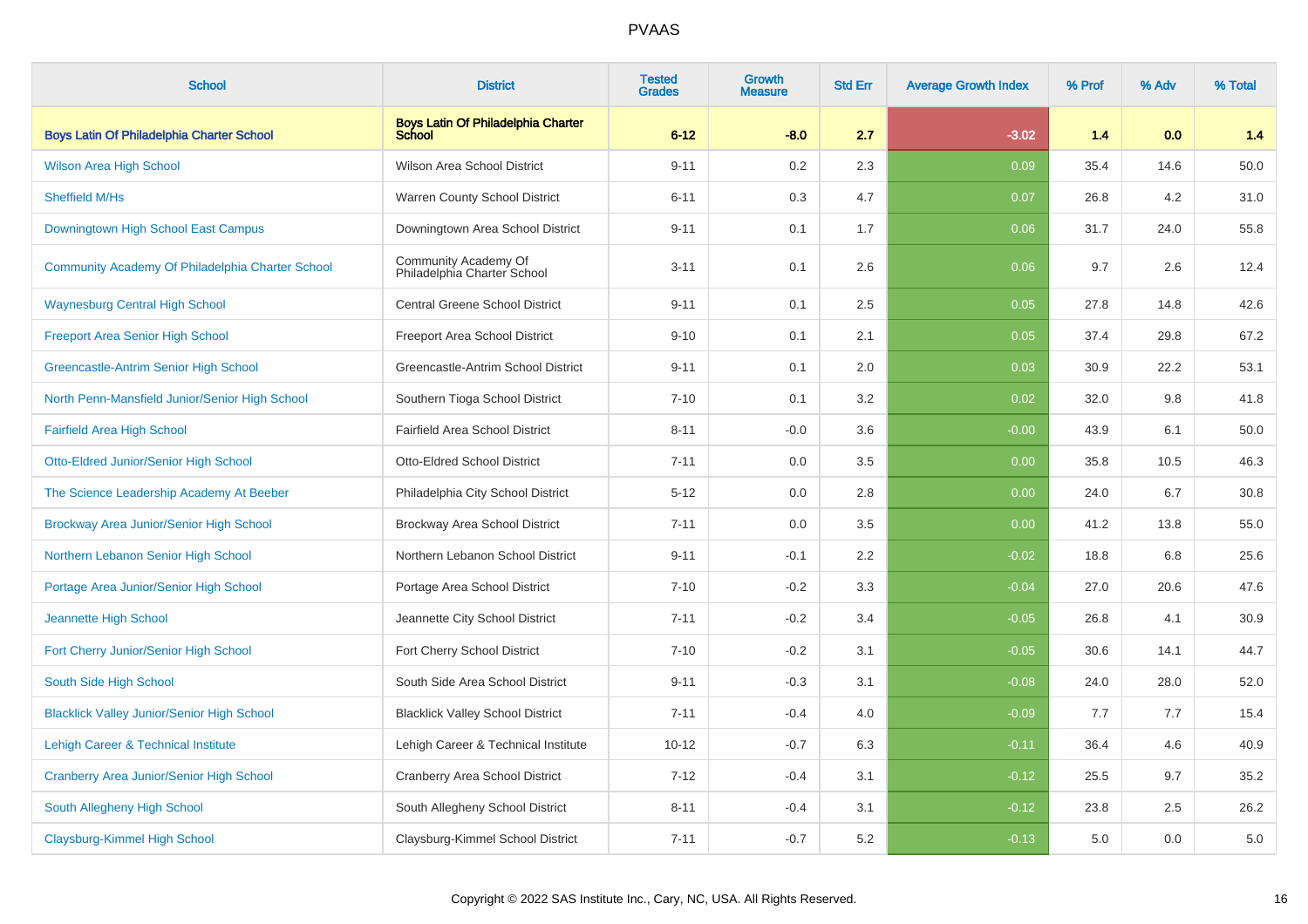| <b>School</b>                                     | <b>District</b>                                     | <b>Tested</b><br><b>Grades</b> | <b>Growth</b><br><b>Measure</b> | <b>Std Err</b> | <b>Average Growth Index</b> | % Prof | % Adv | % Total |
|---------------------------------------------------|-----------------------------------------------------|--------------------------------|---------------------------------|----------------|-----------------------------|--------|-------|---------|
| <b>Boys Latin Of Philadelphia Charter School</b>  | <b>Boys Latin Of Philadelphia Charter</b><br>School | $6 - 12$                       | $-8.0$                          | 2.7            | $-3.02$                     | 1.4    | 0.0   | 1.4     |
| Ferndale Area Junior/Senior High School           | Ferndale Area School District                       | $7 - 10$                       | $-0.7$                          | 4.2            | $-0.15$                     | 21.0   | 7.9   | 29.0    |
| <b>Columbia High School</b>                       | Columbia Borough School District                    | $8 - 12$                       | $-0.6$                          | 3.6            | $-0.16$                     | 17.2   | 1.7   | 19.0    |
| <b>Westmont Hilltop Junior/Senior High School</b> | Westmont Hilltop School District                    | $7 - 11$                       | $-0.6$                          | 2.8            | $-0.19$                     | 33.3   | 14.7  | 48.0    |
| Palmerton Area High School                        | Palmerton Area School District                      | $9 - 11$                       | $-0.5$                          | 2.7            | $-0.20$                     | 34.3   | 14.3  | 48.6    |
| <b>Clairton Middle/High School</b>                | Clairton City School District                       | $6 - 11$                       | $-1.1$                          | 5.0            | $-0.21$                     | 3.8    | 0.5   | 4.4     |
| Pine Grove Area High School                       | Pine Grove Area School District                     | $9 - 11$                       | $-0.6$                          | 3.0            | $-0.21$                     | 29.5   | 14.3  | 43.8    |
| <b>Forest City Regional High School</b>           | Forest City Regional School District                | $7 - 12$                       | $-0.8$                          | 3.6            | $-0.22$                     | 26.5   | 8.2   | 34.7    |
| <b>Evergreen Community Charter School</b>         | <b>Evergreen Community Charter</b><br>School        | $6 - 11$                       | $-1.1$                          | 4.7            | $-0.23$                     | 34.6   | 26.9  | 61.5    |
| <b>Clearfield Area Junior/Senior High School</b>  | <b>Clearfield Area School District</b>              | $7 - 10$                       | $-0.9$                          | 3.7            | $-0.24$                     | 43.9   | 24.6  | 68.4    |
| <b>Building 21</b>                                | Philadelphia City School District                   | $9 - 11$                       | $-0.8$                          | 3.0            | $-0.24$                     | 0.0    | 0.0   | 0.0     |
| Northwest PA Collegiate Academy                   | Erie City School District                           | $6 - 11$                       | $-0.6$                          | 2.5            | $-0.25$                     | 33.3   | 22.4  | 55.8    |
| <b>Schuylkill Valley High School</b>              | Schuylkill Valley School District                   | $9 - 11$                       | $-0.6$                          | 2.2            | $-0.27$                     | 29.8   | 20.2  | 50.0    |
| <b>Burrell High School</b>                        | <b>Burrell School District</b>                      | $9 - 11$                       | $-1.0$                          | 3.3            | $-0.29$                     | 27.8   | 17.7  | 45.6    |
| <b>Lebanon Senior High School</b>                 | Lebanon School District                             | $9 - 11$                       | $-0.6$                          | 1.9            | $-0.29$                     | 15.2   | 6.4   | 21.6    |
| <b>Cedar Cliff High School</b>                    | West Shore School District                          | $9 - 12$                       | $-0.6$                          | 1.9            | $-0.30$                     | 27.6   | 14.2  | 41.8    |
| Kennard-Dale High School                          | South Eastern School District                       | $9 - 11$                       | $-0.6$                          | 1.8            | $-0.30$                     | 36.4   | 17.1  | 53.5    |
| Mastery Charter High School-Lenfest Campus        | Mastery Charter High School-<br>Lenfest Campus      | $7 - 11$                       | $-1.8$                          | 5.8            | $-0.30$                     | 26.3   | 0.0   | 26.3    |
| <b>Exeter Township Senior High School</b>         | <b>Exeter Township School District</b>              | $9 - 11$                       | $-0.5$                          | 1.7            | $-0.32$                     | 27.2   | 15.6  | 42.8    |
| <b>Bangor Area High School</b>                    | Bangor Area School District                         | $9 - 12$                       | $-0.7$                          | 2.0            | $-0.33$                     | 25.8   | 12.7  | 38.5    |
| <b>Highlands Senior High School</b>               | <b>Highlands School District</b>                    | $9 - 11$                       | $-0.8$                          | 2.3            | $-0.33$                     | 32.6   | 10.5  | 43.0    |
| Farrell Area High School/Upper Middle School      | <b>Farrell Area School District</b>                 | $7 - 11$                       | $-1.4$                          | 4.2            | $-0.33$                     | 9.3    | 11.6  | 20.9    |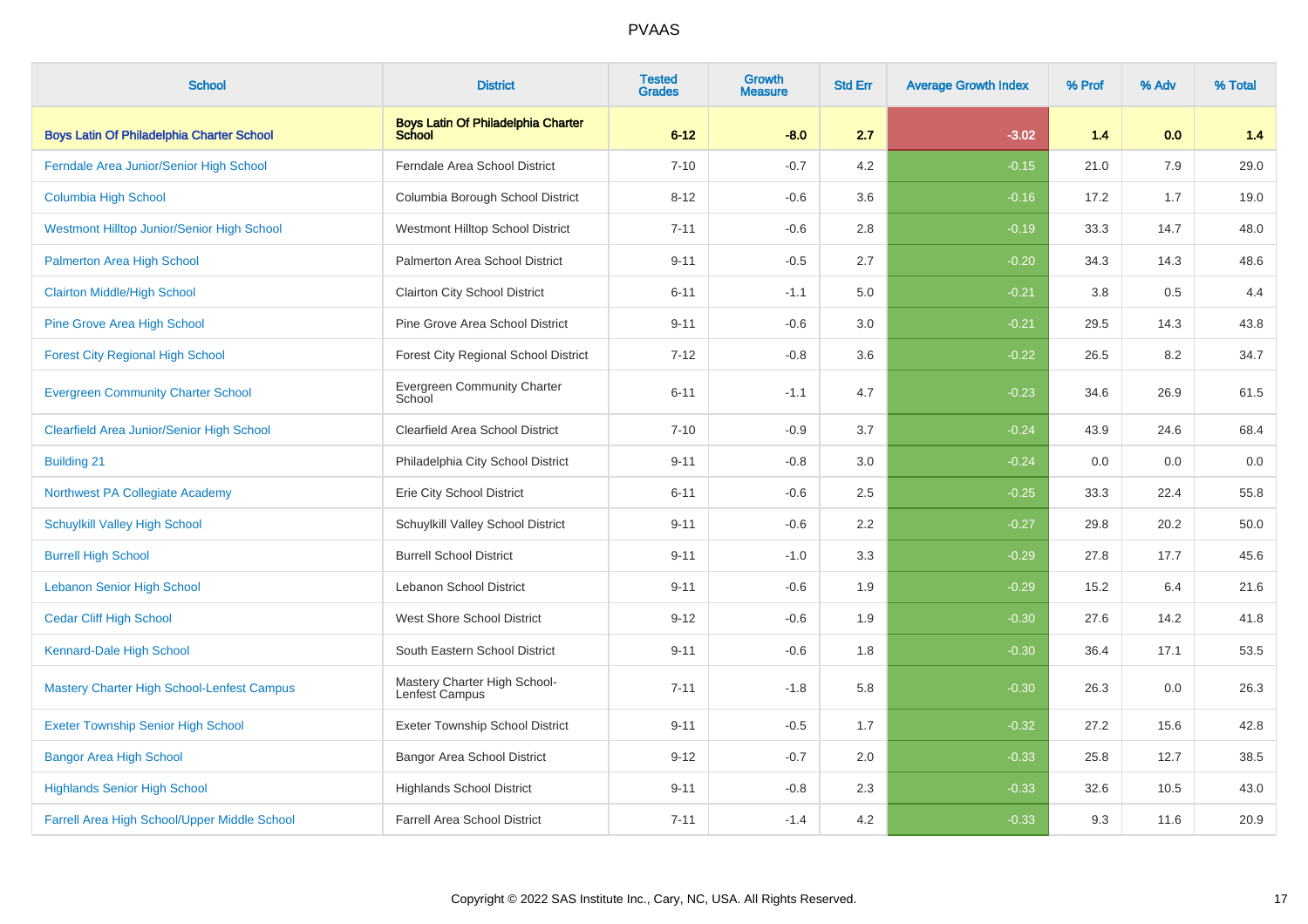| <b>School</b>                                    | <b>District</b>                                            | <b>Tested</b><br><b>Grades</b> | <b>Growth</b><br><b>Measure</b> | <b>Std Err</b> | <b>Average Growth Index</b> | % Prof | % Adv | % Total |
|--------------------------------------------------|------------------------------------------------------------|--------------------------------|---------------------------------|----------------|-----------------------------|--------|-------|---------|
| <b>Boys Latin Of Philadelphia Charter School</b> | <b>Boys Latin Of Philadelphia Charter</b><br>School        | $6 - 12$                       | $-8.0$                          | 2.7            | $-3.02$                     | 1.4    | 0.0   | 1.4     |
| <b>MaST Community Charter School</b>             | <b>MaST Community Charter School</b>                       | $3 - 10$                       | $-0.9$                          | 2.5            | $-0.34$                     | 25.0   | 21.6  | 46.6    |
| <b>Chichester Senior High School</b>             | <b>Chichester School District</b>                          | $9 - 11$                       | $-1.5$                          | 4.2            | $-0.35$                     | 40.0   | 14.0  | 54.0    |
| David E Williams Middle School                   | <b>Montour School District</b>                             | $5 - 8$                        | $-1.5$                          | 4.2            | $-0.35$                     | 30.6   | 63.3  | 93.9    |
| Franklin Benjamin High School                    | Philadelphia City School District                          | $9 - 11$                       | $-1.2$                          | 3.4            | $-0.36$                     | 1.4    | 0.0   | 1.4     |
| Springdale Junior/Senior High School             | Allegheny Valley School District                           | $7 - 11$                       | $-1.5$                          | 3.9            | $-0.37$                     | 31.8   | 11.4  | 43.2    |
| <b>Everett Area High School</b>                  | <b>Everett Area School District</b>                        | $9 - 11$                       | $-1.2$                          | 3.1            | $-0.39$                     | 34.7   | 13.3  | 48.0    |
| <b>Lakeview Middle-High School</b>               | <b>Lakeview School District</b>                            | $6 - 11$                       | $-1.5$                          | 3.5            | $-0.41$                     | 41.5   | 12.3  | 53.8    |
| Penns Manor Area Junior/Senior High School       | Penns Manor Area School District                           | $6 - 12$                       | $-1.5$                          | 3.5            | $-0.42$                     | 24.2   | 3.8   | 28.0    |
| <b>Overbrook High School</b>                     | Philadelphia City School District                          | $9 - 11$                       | $-1.7$                          | 3.9            | $-0.43$                     | 3.6    | 0.0   | 3.6     |
| <b>Penn Treaty School</b>                        | Philadelphia City School District                          | $6 - 11$                       | $-1.7$                          | 3.7            | $-0.44$                     | 0.0    | 0.0   | 0.0     |
| Mapletown Junior/Senior High School              | Southeastern Greene School District                        | $7 - 10$                       | $-2.0$                          | 4.4            | $-0.44$                     | 29.0   | 9.7   | 38.7    |
| <b>Carlynton Junior/Senior High School</b>       | <b>Carlynton School District</b>                           | $7 - 11$                       | $-1.4$                          | 3.2            | $-0.45$                     | 27.9   | 5.2   | 33.1    |
| Norwin Senior High School                        | Norwin School District                                     | $8 - 11$                       | $-0.7$                          | 1.6            | $-0.46$                     | 37.7   | 27.6  | 65.2    |
| <b>New Brighton Area High School</b>             | New Brighton Area School District                          | $9 - 11$                       | $-1.6$                          | 3.2            | $-0.50$                     | 31.5   | 11.1  | 42.6    |
| <b>York Academy Regional Charter School</b>      | York Academy Regional Charter<br>School                    | $3 - 11$                       | $-2.3$                          | 4.4            | $-0.52$                     | 23.5   | 2.0   | 25.5    |
| Albert Gallatin Area Senior High School          | Albert Gallatin Area School District                       | $8 - 11$                       | $-1.2$                          | 2.3            | $-0.53$                     | 31.9   | 20.7  | 52.7    |
| <b>Susq-Cyber Charter School</b>                 | Susq-Cyber Charter School                                  | $9 - 11$                       | $-3.2$                          | 5.8            | $-0.54$                     | 23.8   | 4.8   | 28.6    |
| <b>Bradford Area High School</b>                 | <b>Bradford Area School District</b>                       | $9 - 12$                       | $-1.2$                          | 2.2            | $-0.54$                     | 31.2   | 16.7  | 47.9    |
| Northern Bedford County High School              | Northern Bedford County School<br><b>District</b>          | $9 - 11$                       | $-1.8$                          | 3.3            | $-0.55$                     | 26.2   | 16.9  | 43.1    |
| Center For Student Lrng Charter School Pennsbury | Center For Student Learning Charter<br>School At Pennsbury | $6 - 12$                       | $-3.3$                          | 6.0            | $-0.55$                     | 23.1   | 0.0   | 23.1    |
| <b>Strawberry Mansion High School</b>            | Philadelphia City School District                          | $9 - 11$                       | $-3.5$                          | 6.0            | $-0.57$                     | 0.0    | 0.0   | 0.0     |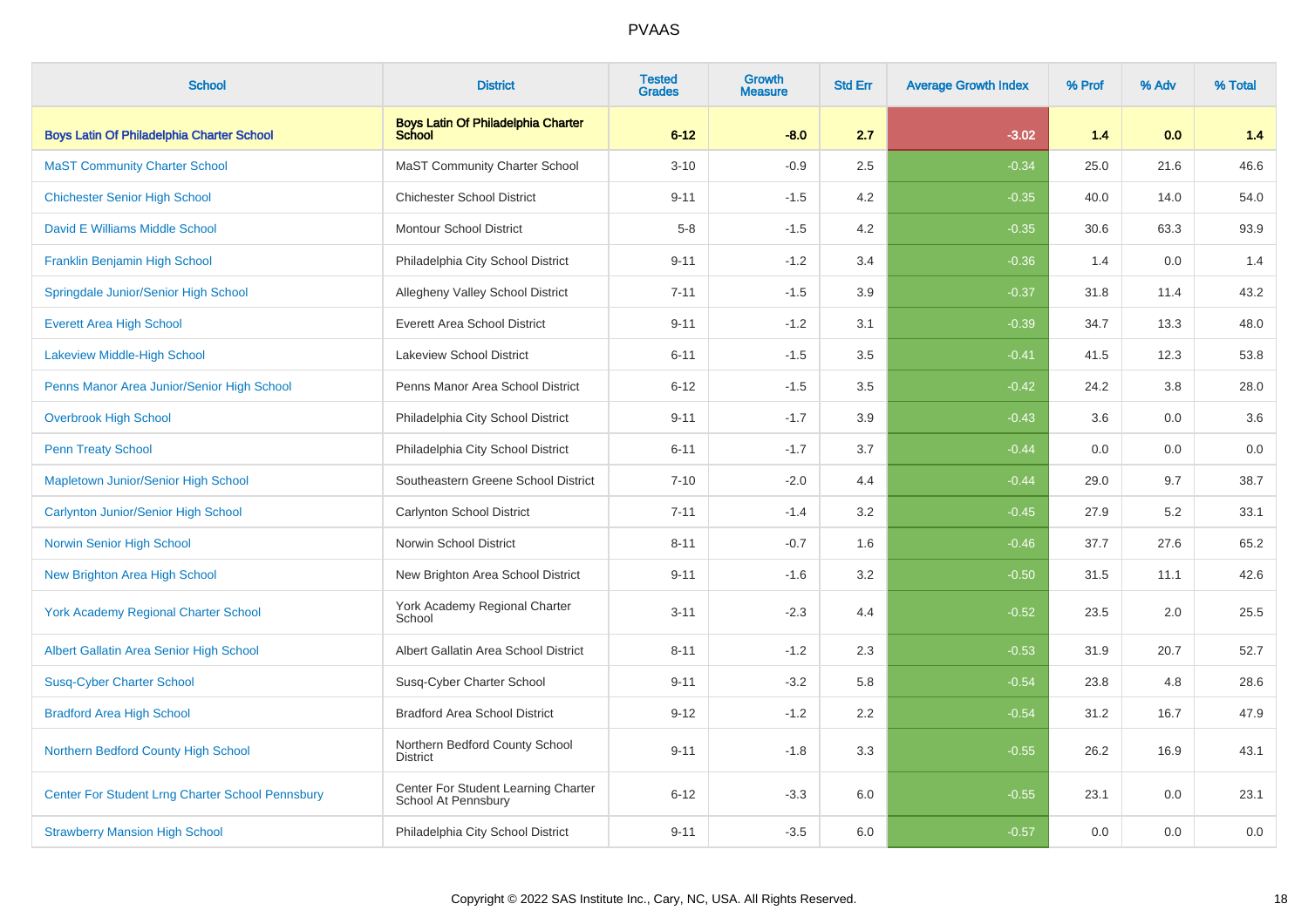| <b>School</b>                                       | <b>District</b>                                     | <b>Tested</b><br><b>Grades</b> | <b>Growth</b><br><b>Measure</b> | <b>Std Err</b> | <b>Average Growth Index</b> | % Prof | % Adv | % Total |
|-----------------------------------------------------|-----------------------------------------------------|--------------------------------|---------------------------------|----------------|-----------------------------|--------|-------|---------|
| <b>Boys Latin Of Philadelphia Charter School</b>    | <b>Boys Latin Of Philadelphia Charter</b><br>School | $6 - 12$                       | $-8.0$                          | 2.7            | $-3.02$                     | 1.4    | 0.0   | 1.4     |
| Tri-Valley Junior/Senior High School                | Tri-Valley School District                          | $7 - 10$                       | $-2.3$                          | 3.9            | $-0.59$                     | 31.0   | 9.5   | 40.5    |
| <b>Monessen Senior High School</b>                  | Monessen City School District                       | $8 - 10$                       | $-3.6$                          | 5.7            | $-0.62$                     | 21.0   | 10.5  | 31.6    |
| <b>Scranton High School</b>                         | <b>Scranton School District</b>                     | $9 - 11$                       | $-2.5$                          | 4.0            | $-0.62$                     | 25.5   | 14.9  | 40.4    |
| <b>Propel Charter School-Braddock Hills</b>         | Propel Charter School - Braddock<br><b>Hills</b>    | $3 - 11$                       | $-2.1$                          | 3.3            | $-0.63$                     | 4.8    | 3.2   | 8.1     |
| Rocky Grove Junior/Senior High School               | Valley Grove School District                        | $7 - 10$                       | $-3.8$                          | 5.6            | $-0.68$                     | 68.4   | 15.8  | 84.2    |
| <b>Conneaut Area Senior High</b>                    | <b>Conneaut School District</b>                     | $9 - 12$                       | $-1.8$                          | 2.5            | $-0.69$                     | 27.4   | 9.7   | 37.1    |
| Mount Union Area Senior High School                 | Mount Union Area School District                    | $9 - 10$                       | $-2.0$                          | 2.8            | $-0.70$                     | 19.8   | 5.8   | 25.6    |
| Roosevelt Campus of the Norristown Area High School | Norristown Area School District                     | $9 - 12$                       | $-4.4$                          | 6.3            | $-0.70$                     | 0.0    | 0.0   | 0.0     |
| <b>Motivation High School</b>                       | Philadelphia City School District                   | $9 - 10$                       | $-2.4$                          | 3.3            | $-0.71$                     | 1.3    | 0.0   | 1.3     |
| Urban Pathways 6-12 Charter School                  | Urban Pathways 6-12 Charter<br>School               | $6 - 11$                       | $-4.1$                          | 5.7            | $-0.72$                     | 0.0    | 0.0   | 0.0     |
| Carbondale Area Junior/Senior High School           | Carbondale Area School District                     | $7 - 10$                       | $-2.3$                          | 3.2            | $-0.72$                     | 27.5   | 2.9   | 30.4    |
| <b>Reynolds Junior/Senior High School</b>           | <b>Reynolds School District</b>                     | $7 - 10$                       | $-2.5$                          | 3.5            | $-0.73$                     | 27.3   | 9.1   | 36.4    |
| Northgate Middle School High School                 | Northgate School District                           | $7 - 11$                       | $-2.6$                          | 3.4            | $-0.75$                     | 35.6   | 6.8   | 42.4    |
| Uniontown Area Senior High School                   | Uniontown Area School District                      | $9 - 11$                       | $-2.3$                          | 3.0            | $-0.75$                     | 31.7   | 7.3   | 39.0    |
| Minersville Area Junior/Senior High School          | Minersville Area School District                    | $7 - 11$                       | $-2.6$                          | 3.4            | $-0.75$                     | 27.4   | 9.7   | 37.1    |
| Randolph A. Philip AVT High School                  | Philadelphia City School District                   | $9 - 10$                       | $-3.1$                          | 4.1            | $-0.76$                     | 2.7    | 0.0   | 2.7     |
| <b>Wyomissing Area Junior/Senior High School</b>    | Wyomissing Area School District                     | $7 - 12$                       | $-2.0$                          | 2.6            | $-0.78$                     | 25.6   | 28.1  | 53.7    |
| <b>Roberto Clemente Charter School</b>              | Roberto Clemente Charter School                     | $3 - 12$                       | $-3.3$                          | 4.1            | $-0.79$                     | 22.7   | 4.6   | 27.3    |
| <b>Mastery Charter School - Shoemaker Campus</b>    | Mastery Charter School -<br>Shoemaker Campus        | $7 - 10$                       | $-2.3$                          | 2.8            | $-0.81$                     | 10.1   | 3.7   | 13.8    |
| Northwest Area High School                          | Northwest Area School District                      | $7 - 10$                       | $-2.8$                          | 3.3            | $-0.84$                     | 30.4   | 13.0  | 43.5    |
| <b>Shamokin Area High School</b>                    | Shamokin Area School District                       | $8 - 11$                       | $-2.1$                          | 2.4            | $-0.85$                     | 19.6   | 9.8   | 29.3    |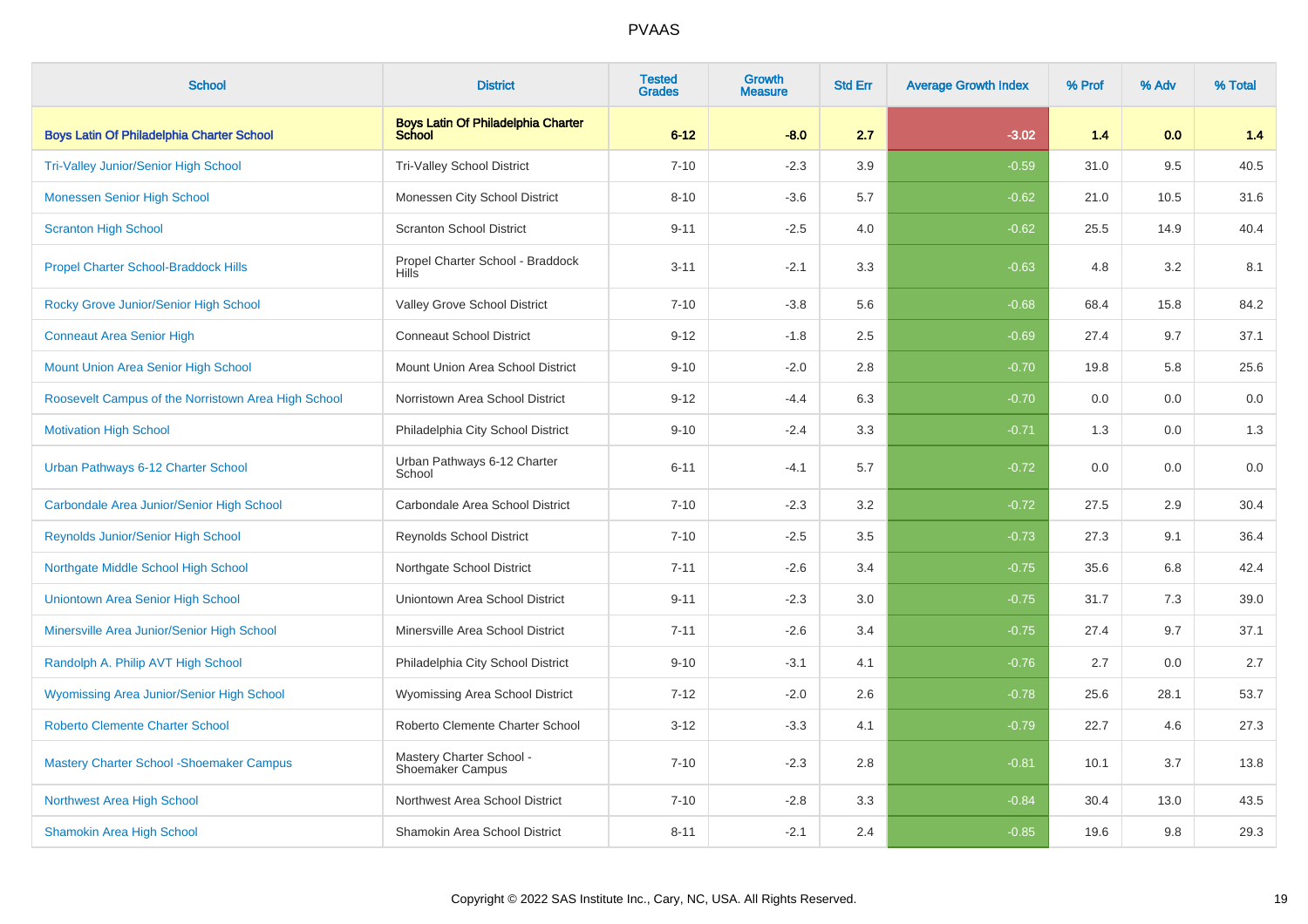| <b>School</b>                                    | <b>District</b>                                     | <b>Tested</b><br><b>Grades</b> | Growth<br>Measure | <b>Std Err</b> | <b>Average Growth Index</b> | % Prof | % Adv | % Total |
|--------------------------------------------------|-----------------------------------------------------|--------------------------------|-------------------|----------------|-----------------------------|--------|-------|---------|
| <b>Boys Latin Of Philadelphia Charter School</b> | <b>Boys Latin Of Philadelphia Charter</b><br>School | $6 - 12$                       | $-8.0$            | 2.7            | $-3.02$                     | 1.4    | 0.0   | 1.4     |
| West Philadelphia High School                    | Philadelphia City School District                   | $9 - 11$                       | $-3.4$            | 3.9            | $-0.87$                     | 8.5    | 0.0   | 8.5     |
| Mahanoy Area Junior/Senior High School           | Mahanoy Area School District                        | $7 - 10$                       | $-2.9$            | 3.1            | $-0.91$                     | 21.4   | 8.6   | 30.0    |
| <b>West Chester East High School</b>             | West Chester Area School District                   | $9 - 11$                       | $-1.7$            | 1.9            | $-0.91$                     | 34.3   | 24.6  | 59.0    |
| <b>Shaler Area High School</b>                   | <b>Shaler Area School District</b>                  | $9 - 11$                       | $-1.6$            | 1.7            | $-0.92$                     | 32.0   | 13.0  | 45.0    |
| <b>Propel Charter School-Montour</b>             | Propel Charter School-Montour                       | $3 - 10$                       | $-3.4$            | 3.6            | $-0.93$                     | 7.7    | 0.0   | 7.7     |
| Northwestern Lehigh High School                  | Northwestern Lehigh School District                 | $9 - 11$                       | $-2.0$            | 2.1            | $-0.94$                     | 41.7   | 17.9  | 59.5    |
| <b>The Linc</b>                                  | Philadelphia City School District                   | $9 - 11$                       | $-5.7$            | 6.0            | $-0.95$                     | 7.1    | 0.0   | 7.1     |
| <b>KIPP Dubois Charter School</b>                | <b>KIPP Dubois Charter School</b>                   | $9 - 10$                       | $-3.0$            | 3.1            | $-0.95$                     | 10.0   | 0.0   | 10.0    |
| <b>Sugar Valley Rural Charter School</b>         | Sugar Valley Rural Charter School                   | $3 - 11$                       | $-3.6$            | 3.7            | $-0.98$                     | 10.3   | 0.0   | 10.3    |
| <b>Beaver Area Senior High School</b>            | <b>Beaver Area School District</b>                  | $9 - 10$                       | $-2.5$            | 2.5            | $-0.99$                     | 25.8   | 27.8  | 53.6    |
| Pocono Mountain East High School                 | Pocono Mountain School District                     | $9 - 12$                       | $-2.4$            | 2.4            | $-1.01$                     | 31.2   | 20.0  | 51.2    |
| <b>Cameron County Junior/Senior High School</b>  | <b>Cameron County School District</b>               | $7 - 12$                       | $-4.6$            | 4.5            | $-1.02$                     | 34.9   | 4.8   | 39.7    |
| Moshannon Valley Junior/Senior High School       | Moshannon Valley School District                    | $7 - 10$                       | $-4.9$            | 4.6            | $-1.06$                     | 25.0   | 12.5  | 37.5    |
| Harmony Area Junior/Senior High School           | Harmony Area School District                        | $7 - 10$                       | $-5.4$            | 5.1            | $-1.07$                     | 33.3   | 0.0   | 33.3    |
| East Stroudsburg Senior High School South        | East Stroudsburg Area School<br><b>District</b>     | $9 - 11$                       | $-2.0$            | 1.8            | $-1.07$                     | 26.0   | 12.2  | 38.2    |
| <b>Cornell High School</b>                       | <b>Cornell School District</b>                      | $7 - 11$                       | $-5.0$            | 4.6            | $-1.09$                     | 11.3   | 3.2   | 14.5    |
| Susquehanna Community Junior/Senior High School  | Susquehanna Community School<br><b>District</b>     | $7 - 11$                       | $-4.2$            | 3.8            | $-1.11$                     | 31.9   | 8.8   | 40.7    |
| Shenandoah Valley Junior/Senior High School      | Shenandoah Valley School District                   | $7 - 11$                       | $-3.9$            | 3.5            | $-1.12$                     | 14.3   | 0.0   | 14.3    |
| Philadelphia Military Acad At Elverson           | Philadelphia City School District                   | $9 - 10$                       | $-4.0$            | 3.5            | $-1.14$                     | 1.8    | 0.0   | 1.8     |
| Dubois Area Senior High School                   | Dubois Area School District                         | $8 - 11$                       | $-2.3$            | 2.0            | $-1.15$                     | 35.5   | 19.0  | 54.6    |
| <b>Greater Johnstown Senior High School</b>      | Greater Johnstown School District                   | $8 - 11$                       | $-2.8$            | 2.4            | $-1.16$                     | 10.3   | 1.3   | 11.5    |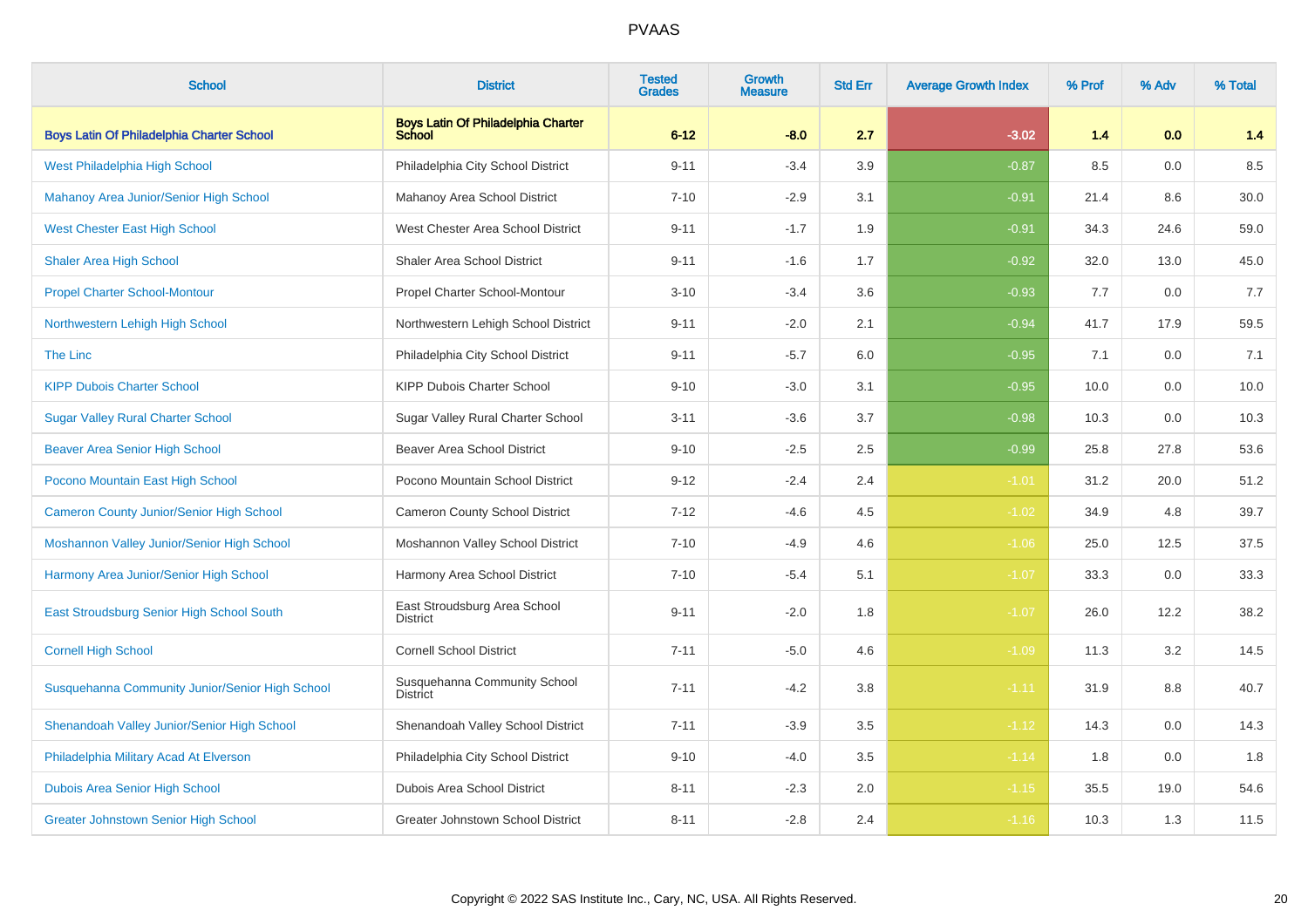| <b>School</b>                                    | <b>District</b>                                            | <b>Tested</b><br><b>Grades</b> | Growth<br><b>Measure</b> | <b>Std Err</b> | <b>Average Growth Index</b> | % Prof | % Adv | % Total |
|--------------------------------------------------|------------------------------------------------------------|--------------------------------|--------------------------|----------------|-----------------------------|--------|-------|---------|
| <b>Boys Latin Of Philadelphia Charter School</b> | <b>Boys Latin Of Philadelphia Charter</b><br><b>School</b> | $6 - 12$                       | $-8.0$                   | 2.7            | $-3.02$                     | 1.4    | 0.0   | 1.4     |
| <b>Springfield Township High School</b>          | Springfield Township School District                       | $9 - 11$                       | $-3.6$                   | 3.1            | $-1.17$                     | 37.2   | 30.8  | 68.1    |
| Millville Area Junior/Senior High School         | Millville Area School District                             | $7 - 12$                       | $-5.3$                   | 4.4            | $-1.19$                     | 31.4   | 11.4  | 42.9    |
| Southern Fulton Junior/Senior High School        | Southern Fulton School District                            | $7 - 11$                       | $-4.8$                   | 4.0            | $-1.19$                     | 21.7   | 13.0  | 34.8    |
| <b>Penncrest High School</b>                     | Rose Tree Media School District                            | $9 - 10$                       | $-2.6$                   | 2.1            | $-1.20$                     | 35.2   | 29.6  | 64.8    |
| Northeast Bradford Junior/Senior High School     | Northeast Bradford School District                         | $7 - 10$                       | $-4.6$                   | 3.7            | $-1.22$                     | 30.6   | 4.8   | 35.5    |
| Franklin Area Junior/Senior High School          | Franklin Area School District                              | $7 - 11$                       | $-3.2$                   | 2.6            | $-1.23$                     | 30.5   | 5.9   | 36.4    |
| <b>Saltsburg Middle/High School</b>              | Blairsville-Saltsburg School District                      | $6 - 11$                       | $-4.9$                   | 3.9            | $-1.25$                     | 19.1   | 8.1   | 27.2    |
| <b>Middletown Area High School</b>               | Middletown Area School District                            | $9 - 11$                       | $-3.0$                   | 2.4            | $-1.26$                     | 34.3   | 15.2  | 49.4    |
| <b>Propel Charter School-Homestead</b>           | Propel Charter School-Homestead                            | $3 - 11$                       | $-5.0$                   | 3.9            | $-1.27$                     | 7.3    | 0.0   | $7.3$   |
| <b>Keystone Education Center Charter School</b>  | Keystone Education Center Charter<br>School                | $3 - 12$                       | $-6.5$                   | 5.1            | $-1.28$                     | 0.0    | 0.0   | 0.0     |
| Nazareth Area High School                        | Nazareth Area School District                              | $9 - 11$                       | $-2.1$                   | 1.6            | $-1.28$                     | 29.2   | 24.6  | 53.8    |
| <b>Bucks County Technical High School</b>        | <b>Bucks County Technical High</b><br>School               | $9 - 10$                       | $-2.9$                   | 2.2            | $-1.29$                     | 27.7   | 10.4  | 38.2    |
| Troy Area Junior/Senior High School              | <b>Troy Area School District</b>                           | $7 - 10$                       | $-4.2$                   | 3.2            | $-1.31$                     | 22.8   | 16.5  | 39.2    |
| Towanda Area Junior/Senior High School           | Towanda Area School District                               | $7 - 11$                       | $-3.5$                   | 2.6            | $-1.33$                     | 24.8   | 9.9   | 34.8    |
| <b>Rochester High School</b>                     | Rochester Area School District                             | $9 - 11$                       | $-5.3$                   | 4.0            | $-1.33$                     | 14.9   | 2.1   | 17.0    |
| <b>Weatherly Area Senior High School</b>         | Weatherly Area School District                             | $9 - 11$                       | $-5.4$                   | 4.0            | $-1.34$                     | 32.1   | 8.9   | 41.1    |
| <b>Crestwood Secondary Campus</b>                | <b>Crestwood School District</b>                           | $7 - 11$                       | $-3.0$                   | 2.2            | $-1.35$                     | 33.1   | 21.7  | 54.9    |
| Charleroi Area High School                       | Charleroi School District                                  | $8 - 11$                       | $-3.7$                   | 2.7            | $-1.35$                     | 22.2   | 15.9  | 38.1    |
| Hatboro-Horsham Senior High School               | Hatboro-Horsham School District                            | $9 - 11$                       | $-2.2$                   | 1.6            | $-1.37$                     | 27.9   | 17.9  | 45.8    |
| Downingtown High School West Campus              | Downingtown Area School District                           | $9 - 11$                       | $-2.2$                   | 1.6            | $-1.38$                     | 31.7   | 18.8  | 50.5    |
| Slippery Rock Area High School                   | Slippery Rock Area School District                         | $9 - 11$                       | $-3.4$                   | 2.4            | $-1.39$                     | 30.8   | 21.9  | 52.7    |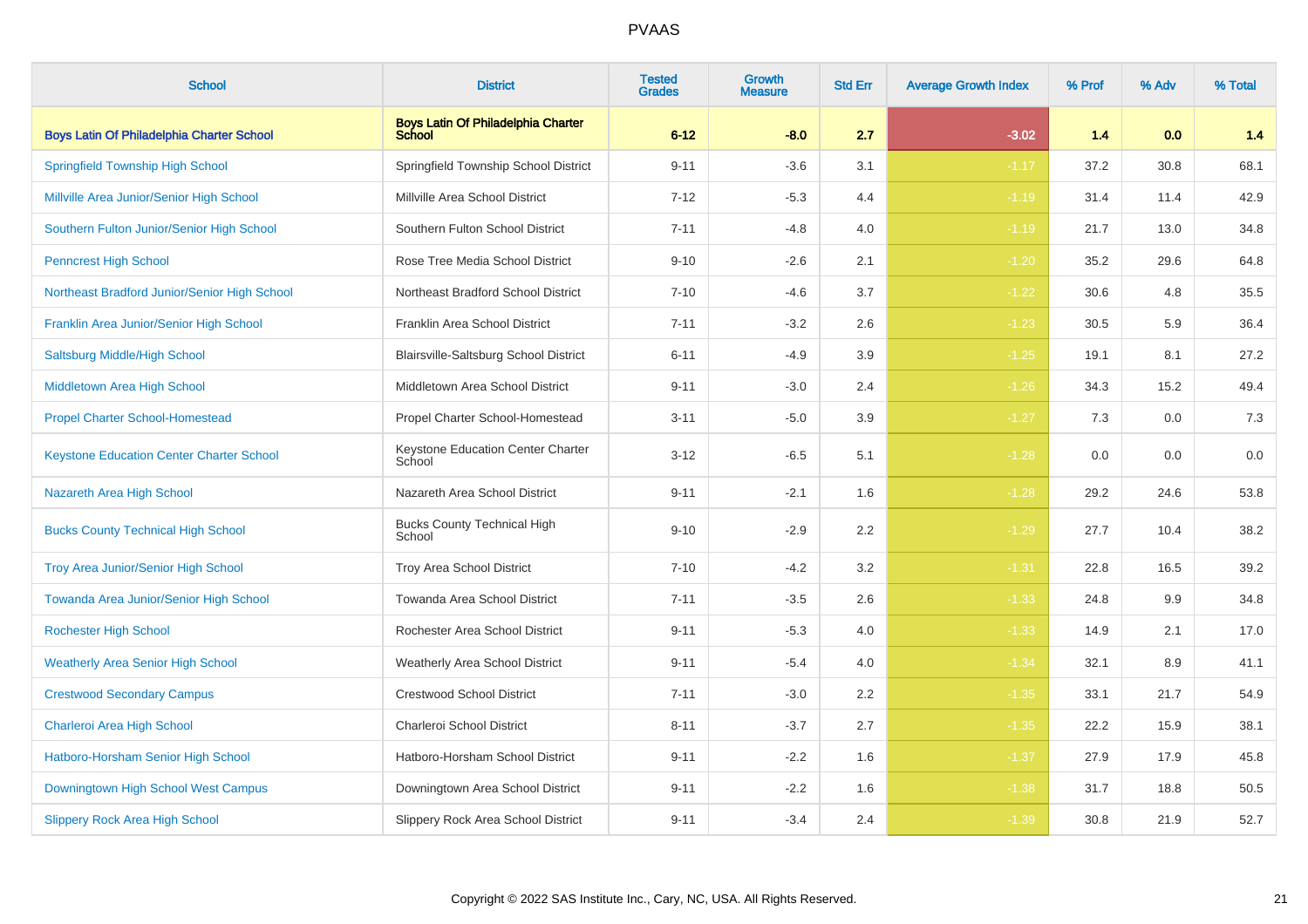| <b>School</b>                                     | <b>District</b>                                     | <b>Tested</b><br><b>Grades</b> | <b>Growth</b><br><b>Measure</b> | <b>Std Err</b> | <b>Average Growth Index</b> | % Prof           | % Adv | % Total |
|---------------------------------------------------|-----------------------------------------------------|--------------------------------|---------------------------------|----------------|-----------------------------|------------------|-------|---------|
| <b>Boys Latin Of Philadelphia Charter School</b>  | <b>Boys Latin Of Philadelphia Charter</b><br>School | $6 - 12$                       | $-8.0$                          | 2.7            | $-3.02$                     | 1.4              | 0.0   | 1.4     |
| <b>Woodland Hills High School</b>                 | Woodland Hills School District                      | $8 - 12$                       | $-3.5$                          | 2.5            | $-1.39$                     | 10.1             | 1.4   | 11.5    |
| Salisbury-Elk Lick Junior/Senior High School      | Salisbury-Elk Lick School District                  | $7 - 11$                       | $-8.3$                          | 5.8            | $-1.42$                     | 33.3             | 5.6   | 38.9    |
| <b>Laurel Highlands Senior High School</b>        | Laurel Highlands School District                    | $9 - 11$                       | $-3.3$                          | 2.3            | $-1.43$                     | 20.9             | 14.6  | 35.4    |
| Kensington Creative & Performing Arts High School | Philadelphia City School District                   | $8 - 11$                       | $-4.2$                          | 2.9            | $-1.43$                     | $2.2\phantom{0}$ | 0.0   | 2.2     |
| <b>Steelton-Highspire High School</b>             | Steelton-Highspire School District                  | $7 - 11$                       | $-4.7$                          | 3.2            | $-1.45$                     | 13.9             | 0.0   | 13.9    |
| Ridgway Area High School                          | Ridgway Area School District                        | $9 - 11$                       | $-5.9$                          | 4.0            | $-1.46$                     | 42.2             | 15.6  | 57.8    |
| Conemaugh Valley Junior/Senior High School        | Conemaugh Valley School District                    | $7 - 12$                       | $-6.0$                          | 4.1            | $-1.46$                     | 23.7             | 5.1   | 28.8    |
| <b>Oxford Area High School</b>                    | Oxford Area School District                         | $9 - 11$                       | $-2.6$                          | 1.7            | $-1.49$                     | 27.5             | 14.5  | 42.0    |
| <b>Twin Valley High School</b>                    | Twin Valley School District                         | $9 - 12$                       | $-2.9$                          | 1.9            | $-1.50$                     | 38.8             | 19.8  | 58.6    |
| Shanksville-Stonycreek High School                | Shanksville-Stonycreek School<br>District           | $9 - 10$                       | $-8.6$                          | 5.6            | $-1.53$                     | 17.6             | 23.5  | 41.2    |
| <b>Universal Audenried Charter School</b>         | Universal Audenried Charter School                  | $9 - 11$                       | $-3.8$                          | 2.5            | $-1.53$                     | 3.0              | 0.5   | 3.5     |
| Masterman Julia R Sec School                      | Philadelphia City School District                   | $5 - 10$                       | $-4.1$                          | 2.6            | $-1.55$                     | 25.2             | 73.1  | 98.3    |
| <b>Freedom High School</b>                        | Bethlehem Area School District                      | $9 - 11$                       | $-2.6$                          | 1.7            | $-1.56$                     | 21.7             | 9.1   | 30.9    |
| <b>Pleasant Valley High School</b>                | Pleasant Valley School District                     | $9 - 11$                       | $-2.8$                          | 1.8            | $-1.57$                     | 28.5             | 10.4  | 39.0    |
| Valley Junior/Senior High School                  | New Kensington-Arnold School<br><b>District</b>     | $7 - 11$                       | $-5.2$                          | 3.2            | $-1.61$                     | 10.8             | 1.2   | 12.0    |
| <b>Union Area High School</b>                     | Union Area School District                          | $9 - 11$                       | $-6.1$                          | 3.8            | $-1.61$                     | 30.6             | 12.2  | 42.9    |
| Southern Huntingdon County HS/MS                  | Southern Huntingdon County School<br>District       | $6 - 11$                       | $-5.5$                          | 3.4            | $-1.62$                     | 32.8             | 4.9   | 37.7    |
| Insight PA Cyber Charter School                   | Insight PA Cyber Charter School                     | $3 - 11$                       | $-9.4$                          | 5.8            | $-1.62$                     | 25.6             | 4.6   | 30.2    |
| West Forest Junior/Senior High School             | <b>Forest Area School District</b>                  | $7 - 11$                       | $-9.4$                          | 5.7            | $-1.65$                     | 16.7             | 6.7   | 23.3    |
| South Philadelphia High School                    | Philadelphia City School District                   | $9 - 10$                       | $-6.3$                          | 3.8            | $-1.66$                     | 1.7              | 0.0   | 1.7     |
| <b>Dauphin County Technical School</b>            | Dauphin County Technical School                     | $9 - 11$                       | $-3.9$                          | 2.3            | $-1.67$                     | 18.3             | 11.1  | 29.3    |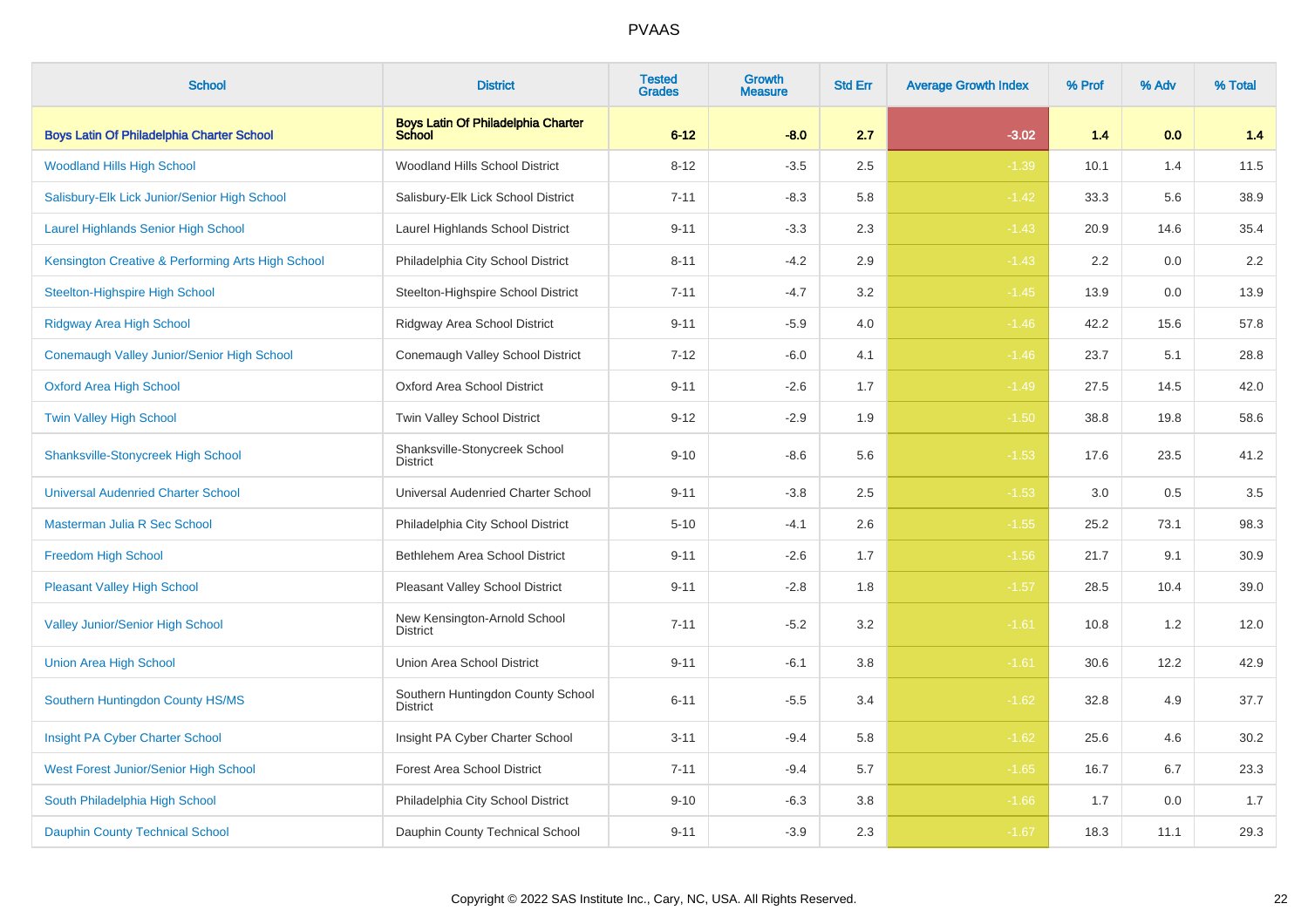| <b>School</b>                                     | <b>District</b>                                      | <b>Tested</b><br><b>Grades</b> | <b>Growth</b><br><b>Measure</b> | <b>Std Err</b> | <b>Average Growth Index</b> | % Prof | % Adv | % Total |
|---------------------------------------------------|------------------------------------------------------|--------------------------------|---------------------------------|----------------|-----------------------------|--------|-------|---------|
| <b>Boys Latin Of Philadelphia Charter School</b>  | <b>Boys Latin Of Philadelphia Charter</b><br>School  | $6 - 12$                       | $-8.0$                          | 2.7            | $-3.02$                     | 1.4    | 0.0   | 1.4     |
| <b>Environmental Charter School At Frick Park</b> | Environmental Charter School At<br><b>Frick Park</b> | $3-9$                          | $-6.2$                          | 3.7            | $-1.67$                     | 25.9   | 3.4   | 29.3    |
| <b>Washington George High School</b>              | Philadelphia City School District                    | $9 - 11$                       | $-3.8$                          | 2.3            | $-1.68$                     | 8.6    | 2.2   | 10.8    |
| Montgomery Junior/Senior High School              | Montgomery Area School District                      | $7 - 11$                       | $-5.4$                          | 3.2            | $-1.70$                     | 25.0   | 11.5  | 36.5    |
| Penn Cambria High School                          | Penn Cambria School District                         | $9 - 11$                       | $-4.1$                          | 2.4            | $-1.70$                     | 27.3   | 15.8  | 43.2    |
| Millersburg Area Senior High School               | Millersburg Area School District                     | $8 - 11$                       | $-5.9$                          | 3.4            | $-1.71$                     | 24.6   | 10.5  | 35.1    |
| <b>Titusville Senior High School</b>              | <b>Titusville Area School District</b>               | $9 - 11$                       | $-4.3$                          | 2.5            | $-1.72$                     | 26.2   | 6.9   | 33.0    |
| East Juniata Junior/Senior High School            | Juniata County School District                       | $7 - 12$                       | $-5.8$                          | 3.3            | $-1.73$                     | 21.7   | 13.0  | 34.8    |
| Kiski Area High School                            | Kiski Area School District                           | $8 - 11$                       | $-3.5$                          | 2.0            | $-1.74$                     | 23.1   | 18.2  | 41.3    |
| <b>Phoenix Academy</b>                            | Lancaster School District                            | $7 - 12$                       | $-6.3$                          | 3.6            | $-1.74$                     | 0.0    | 0.0   | 0.0     |
| The U School: Innovative Lab                      | Philadelphia City School District                    | $9 - 11$                       | $-9.0$                          | 5.2            | $-1.74$                     | 8.3    | 0.0   | 8.3     |
| <b>Boyertown Area Senior High School</b>          | Boyertown Area School District                       | $9 - 11$                       | $-2.4$                          | 1.4            | $-1.76$                     | 30.8   | 22.6  | 53.4    |
| Southern Lehigh Senior High School                | Southern Lehigh School District                      | $9 - 11$                       | $-3.7$                          | 2.1            | $-1.76$                     | 39.3   | 28.0  | 67.2    |
| Schuylkill Haven Senior High School               | Schuylkill Haven Area School<br><b>District</b>      | $8 - 11$                       | $-4.8$                          | 2.7            | $-1.78$                     | 22.2   | 11.6  | 33.8    |
| Renaissance Academy Charter School                | Renaissance Academy Charter<br>School                | $3 - 11$                       | $-5.6$                          | 3.1            | $-1.79$                     | 28.4   | 18.5  | 46.9    |
| <b>Central Dauphin East Senior High School</b>    | Central Dauphin School District                      | $9 - 11$                       | $-3.4$                          | 1.9            | $-1.79$                     | 20.6   | 4.2   | 24.8    |
| Sto-Rox Junior/Senior High School                 | <b>Sto-Rox School District</b>                       | $7 - 10$                       | $-6.3$                          | 3.5            | $-1.81$                     | 3.2    | 0.0   | 3.2     |
| <b>Westinghouse Arts Academy Charter School</b>   | Westinghouse Arts Academy<br>Charter School          | $9 - 10$                       | $-6.0$                          | 3.3            | $-1.81$                     | 20.2   | 8.9   | 29.1    |
| Pittsburgh Milliones 6-12                         | Pittsburgh School District                           | $6 - 11$                       | $-8.3$                          | 4.5            | $-1.84$                     | 2.3    | 0.0   | 2.3     |
| <b>Bristol High School</b>                        | <b>Bristol Borough School District</b>               | $9 - 12$                       | $-5.4$                          | 2.9            | $-1.84$                     | 27.8   | 3.3   | 31.1    |
| Jenkintown Middle/High School                     | Jenkintown School District                           | $6 - 11$                       | $-7.6$                          | 4.1            | $-1.85$                     | 34.1   | 27.3  | 61.4    |
| North East High School                            | North East School District                           | $9 - 11$                       | $-5.1$                          | 2.7            | $-1.88$                     | 31.7   | 24.8  | 56.4    |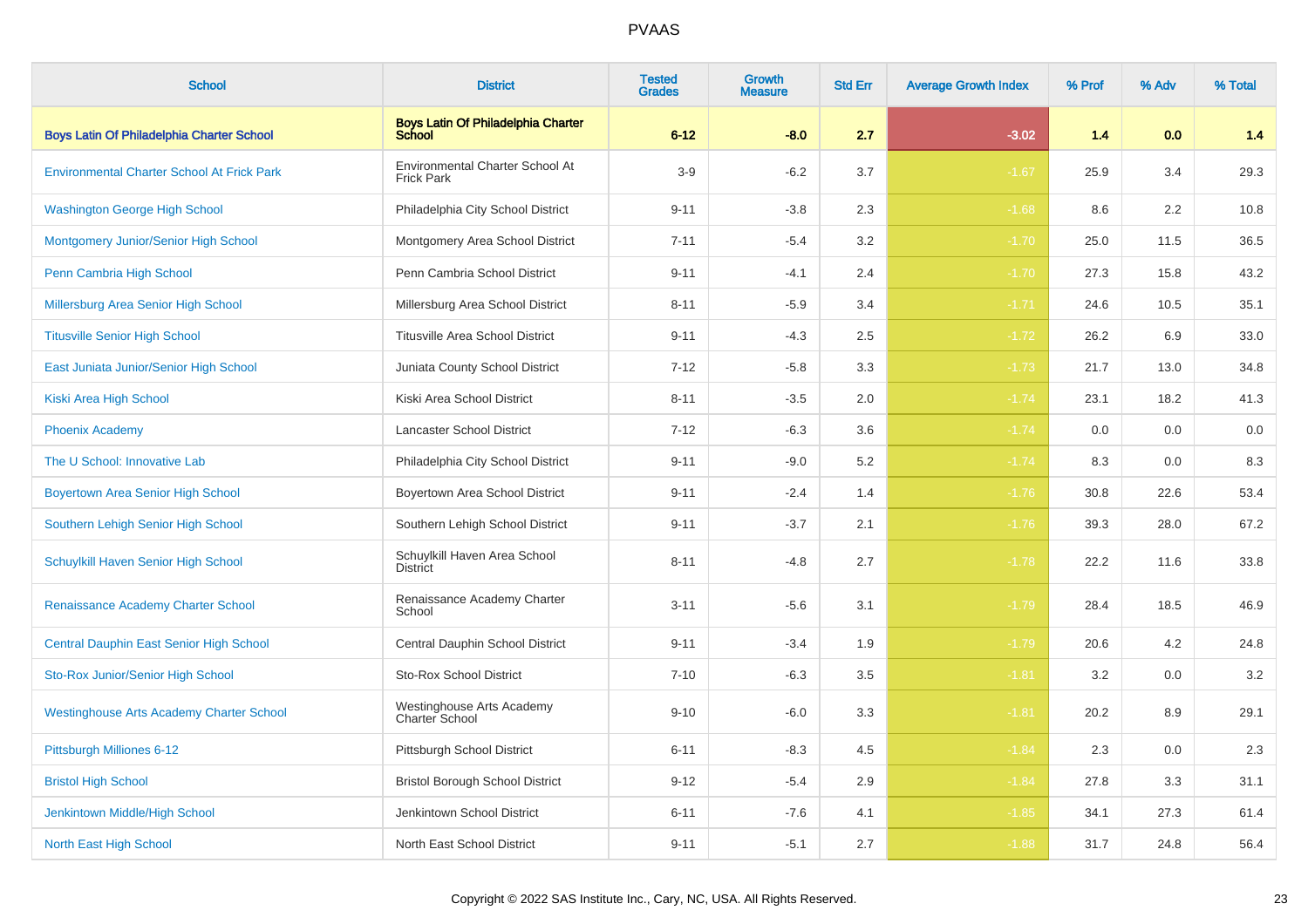| <b>School</b>                                                                   | <b>District</b>                                                             | <b>Tested</b><br><b>Grades</b> | <b>Growth</b><br><b>Measure</b> | <b>Std Err</b> | <b>Average Growth Index</b> | % Prof | % Adv | % Total |
|---------------------------------------------------------------------------------|-----------------------------------------------------------------------------|--------------------------------|---------------------------------|----------------|-----------------------------|--------|-------|---------|
| <b>Boys Latin Of Philadelphia Charter School</b>                                | <b>Boys Latin Of Philadelphia Charter</b><br><b>School</b>                  | $6 - 12$                       | $-8.0$                          | 2.7            | $-3.02$                     | 1.4    | 0.0   | 1.4     |
| <b>Chester Charter Scholars Academy Charter School</b>                          | <b>Chester Charter Scholars Academy</b><br><b>Charter School</b>            | $3 - 12$                       | $-6.2$                          | 3.3            | $-1.88$                     | 2.2    | 0.0   | $2.2\,$ |
| Freedom Area Senior High School                                                 | Freedom Area School District                                                | $9 - 11$                       | $-5.8$                          | 3.1            | $-1.90$                     | 22.9   | 8.4   | 31.3    |
| <b>Chambersburg Area Career Magnet School</b>                                   | Chambersburg Area School District                                           | $9 - 11$                       | $-3.9$                          | 2.1            | $-1.90$                     | 26.8   | 16.8  | 43.6    |
| <b>Riverside High School</b>                                                    | Riverside Beaver County School<br><b>District</b>                           | $9 - 11$                       | $-5.2$                          | 2.7            | $-1.92$                     | 35.8   | 23.2  | 59.0    |
| East Allegheny Junior/Senior High School                                        | East Allegheny School District                                              | $7 - 11$                       | $-5.9$                          | 3.0            | $-1.93$                     | 21.0   | 7.4   | 28.4    |
| <b>Wellsboro Area High School</b>                                               | Wellsboro Area School District                                              | $8 - 11$                       | $-5.9$                          | 3.0            | $-1.95$                     | 24.4   | 13.4  | 37.8    |
| <b>Cambria Heights Senior High School</b>                                       | Cambria Heights School District                                             | $9 - 10$                       | $-5.7$                          | 2.9            | $-1.95$                     | 25.0   | 13.0  | 38.0    |
| North Schuylkill Junior/Senior High School                                      | North Schuylkill School District                                            | $7 - 11$                       | $-4.2$                          | 2.2            | $-1.95$                     | 20.2   | 11.7  | 31.9    |
| <b>Pottsgrove Middle School</b>                                                 | Pottsgrove School District                                                  | $6 - 8$                        | $-10.7$                         | 5.4            | $-1.96$                     | 68.2   | 13.6  | 81.8    |
| <b>Coatesville Area School District Cyber Academy</b>                           | Coatesville Area School District                                            | $3 - 11$                       | $-12.5$                         | 6.3            | $-1.97$                     | 8.0    | 0.0   | 8.0     |
| <b>Pottsgrove Senior High School</b>                                            | <b>Pottsgrove School District</b>                                           | $9 - 11$                       | $-4.0$                          | 2.0            | $-1.97$                     | 24.3   | 9.9   | 34.2    |
| Elk Lake Junior/Senior High School                                              | Elk Lake School District                                                    | $7 - 11$                       | $-5.6$                          | 2.8            | $-1.97$                     | 26.3   | 11.6  | 37.9    |
| Lehigh Valley Academy Regional Charter School                                   | Lehigh Valley Academy Regional<br><b>Charter School</b>                     | $3 - 11$                       | $-5.9$                          | 3.0            | $-1.98$                     | 20.0   | 7.7   | 27.7    |
| West Middlesex Area Junior/Senior High School                                   | West Middlesex Area School District                                         | $7 - 10$                       | $-7.0$                          | 3.5            | $-1.99$                     | 32.0   | 9.6   | 41.6    |
| Lincoln Leadership Academy Charter School                                       | Lincoln Leadership Academy<br><b>Charter School</b>                         | $3 - 12$                       | $-7.4$                          | 3.7            | $-1.99$                     | 6.4    | 2.1   | 8.5     |
| West Greene Junior/Senior High School                                           | West Greene School District                                                 | $7 - 11$                       | $-7.8$                          | 3.9            | $-2.00$                     | 31.0   | 11.9  | 42.9    |
| Elmer L Meyers Junior/Senior High School                                        | Wilkes-Barre Area School District                                           | $7 - 11$                       | $-11.1$                         | 5.5            | $-2.03$                     | 10.0   | 0.0   | 10.0    |
| Preparatory Charter School Of Mathematics, Science,<br><b>Tech. And Careers</b> | Preparatory Charter School Of<br>Mathematics, Science, Tech, And<br>Careers | $9 - 10$                       | $-5.1$                          | 2.5            | $-2.03$                     | 6.3    | 1.4   | 7.7     |
| <b>Wyoming Area Sec Center</b>                                                  | Wyoming Area School District                                                | $7 - 10$                       | $-5.1$                          | 2.5            | $-2.04$                     | 32.0   | 9.6   | 41.6    |
| <b>Elizabeth Forward Senior High School</b>                                     | Elizabeth Forward School District                                           | $9 - 11$                       | $-5.1$                          | 2.4            | $-2.07$                     | 32.2   | 12.8  | 45.0    |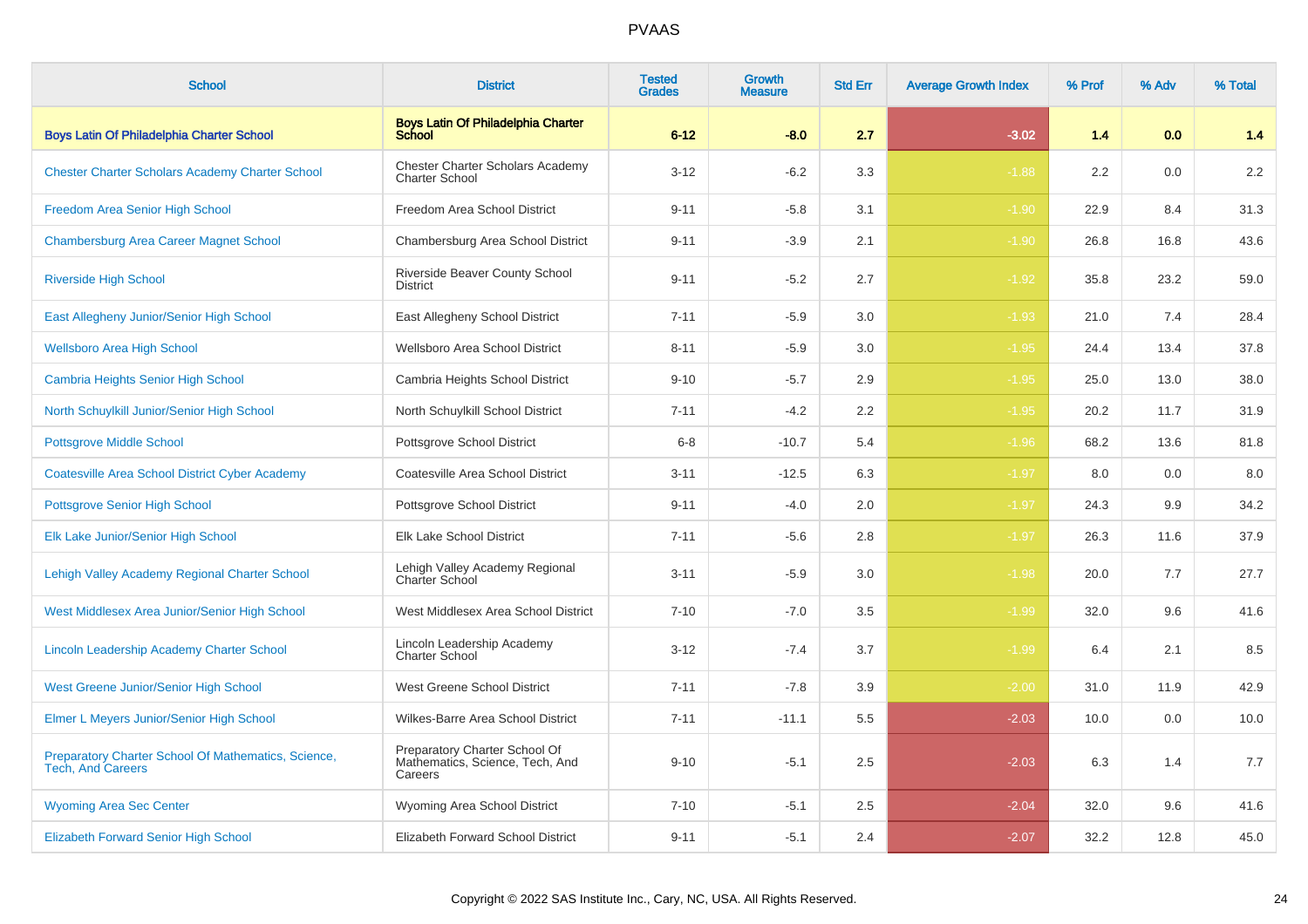| <b>School</b>                                   | <b>District</b>                                     | <b>Tested</b><br><b>Grades</b> | <b>Growth</b><br><b>Measure</b> | <b>Std Err</b> | <b>Average Growth Index</b> | % Prof | % Adv | % Total |
|-------------------------------------------------|-----------------------------------------------------|--------------------------------|---------------------------------|----------------|-----------------------------|--------|-------|---------|
| Boys Latin Of Philadelphia Charter School       | <b>Boys Latin Of Philadelphia Charter</b><br>School | $6 - 12$                       | $-8.0$                          | 2.7            | $-3.02$                     | 1.4    | 0.0   | 1.4     |
| Gamp                                            | Philadelphia City School District                   | $5 - 10$                       | $-12.8$                         | 6.1            | $-2.08$                     | 53.3   | 26.7  | 80.0    |
| Owen J Roberts High School                      | Owen J Roberts School District                      | $9 - 11$                       | $-3.2$                          | 1.5            | $-2.08$                     | 36.8   | 24.4  | 61.2    |
| <b>Mastery Charter School-Gratz Campus</b>      | Mastery Charter School - Gratz<br>Campus            | $7 - 10$                       | $-9.5$                          | 4.6            | $-2.09$                     | 0.0    | 3.4   | 3.4     |
| Pocono Mountain West High School                | Pocono Mountain School District                     | $9 - 11$                       | $-5.2$                          | 2.5            | $-2.09$                     | 40.1   | 14.0  | 54.1    |
| <b>Yough Senior High School</b>                 | Yough School District                               | $9 - 10$                       | $-5.7$                          | 2.7            | $-2.09$                     | 28.9   | 8.8   | 37.7    |
| <b>Susquenita High School</b>                   | Susquenita School District                          | $9 - 11$                       | $-5.4$                          | 2.6            | $-2.10$                     | 30.6   | 13.9  | 44.4    |
| Pottsville Area High School                     | Pottsville Area School District                     | $9 - 12$                       | $-4.4$                          | 2.1            | $-2.13$                     | 21.8   | 7.9   | 29.6    |
| <b>Blairsville Senior High School</b>           | Blairsville-Saltsburg School District               | $9 - 11$                       | $-8.0$                          | 3.7            | $-2.14$                     | 21.3   | 8.3   | 29.6    |
| <b>Carmichaels Area High School</b>             | Carmichaels Area School District                    | $9 - 10$                       | $-6.6$                          | 3.0            | $-2.15$                     | 17.8   | 9.6   | 27.4    |
| Western Beaver County Junior/Senior High School | Western Beaver County School<br><b>District</b>     | $6 - 11$                       | $-9.1$                          | 4.2            | $-2.15$                     | 45.1   | 3.9   | 49.0    |
| Mount Pleasant Area High School                 | Mount Pleasant Area School District                 | $9 - 11$                       | $-4.9$                          | 2.3            | $-2.17$                     | 33.3   | 8.7   | 42.0    |
| <b>Wyoming Valley West Senior High School</b>   | Wyoming Valley West School<br><b>District</b>       | $9 - 11$                       | $-5.0$                          | 2.3            | $-2.17$                     | 22.2   | 9.2   | 31.4    |
| Riverside Junior/Senior High School             | <b>Riverside School District</b>                    | $7 - 11$                       | $-5.8$                          | 2.7            | $-2.19$                     | 20.8   | 17.0  | 37.7    |
| <b>Stem At Showalter</b>                        | <b>Chester-Upland School District</b>               | $7 - 10$                       | $-7.1$                          | 3.3            | $-2.19$                     | 1.3    | 0.0   | 1.3     |
| Octorara Area Junior/Senior High School         | Octorara Area School District                       | $7 - 11$                       | $-7.2$                          | 3.2            | $-2.24$                     | 26.1   | 17.0  | 43.2    |
| Commodore Perry Junior/Senior High School       | Commodore Perry School District                     | $7 - 11$                       | $-10.1$                         | 4.5            | $-2.24$                     | 29.4   | 5.9   | 35.3    |
| Jamestown Area Junior/Senior High School        | Jamestown Area School District                      | $7 - 11$                       | $-9.2$                          | 4.1            | $-2.25$                     | 41.5   | 4.9   | 46.3    |
| <b>Redbank Valley High School</b>               | Redbank Valley School District                      | $6 - 11$                       | $-7.1$                          | 3.1            | $-2.27$                     | 12.4   | 10.6  | 23.1    |
| <b>Achievement House Charter School</b>         | Achievement House Charter School                    | $7 - 11$                       | $-8.2$                          | 3.6            | $-2.28$                     | 16.7   | 2.8   | 19.4    |
| <b>Union City High School</b>                   | Union City Area School District                     | $9 - 12$                       | $-7.7$                          | 3.4            | $-2.29$                     | 30.2   | 11.1  | 41.3    |
| Harrisburg High School - SciTech Cmp            | Harrisburg City School District                     | $9 - 11$                       | $-6.6$                          | 2.9            | $-2.29$                     | 14.0   | 3.5   | 17.4    |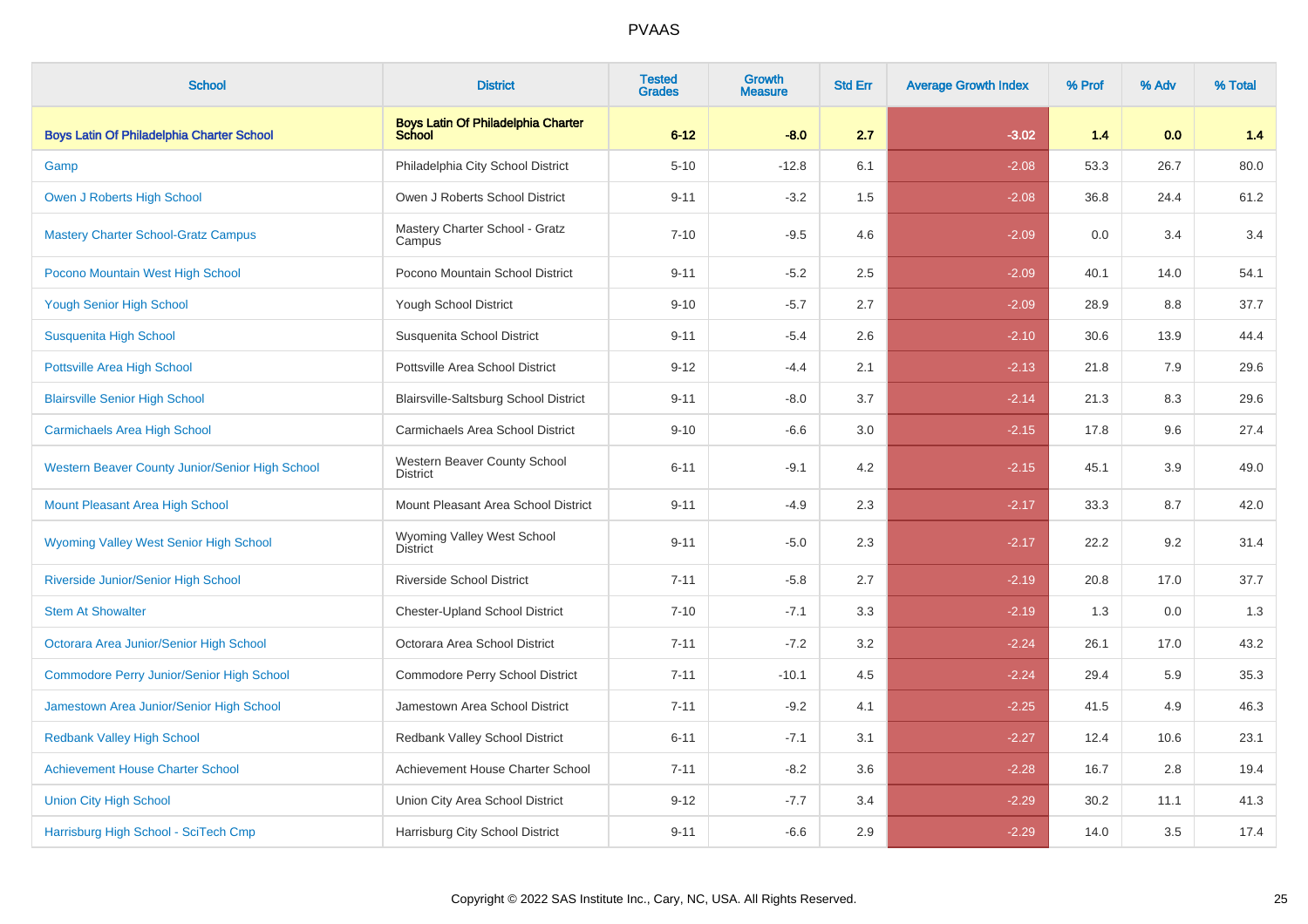| <b>School</b>                                    | <b>District</b>                                     | <b>Tested</b><br><b>Grades</b> | Growth<br><b>Measure</b> | <b>Std Err</b> | <b>Average Growth Index</b> | % Prof | % Adv | % Total |
|--------------------------------------------------|-----------------------------------------------------|--------------------------------|--------------------------|----------------|-----------------------------|--------|-------|---------|
| <b>Boys Latin Of Philadelphia Charter School</b> | <b>Boys Latin Of Philadelphia Charter</b><br>School | $6 - 12$                       | $-8.0$                   | 2.7            | $-3.02$                     | 1.4    | 0.0   | $1.4$   |
| <b>City Charter High School</b>                  | City CHS                                            | $10 - 11$                      | $-5.6$                   | 2.4            | $-2.34$                     | 15.9   | 1.5   | 17.4    |
| <b>Connellsville Area Senior High School</b>     | <b>Connellsville Area School District</b>           | $9 - 11$                       | $-4.7$                   | 2.0            | $-2.37$                     | 24.2   | 5.0   | 29.1    |
| <b>Governor Mifflin Senior High School</b>       | Governor Mifflin School District                    | $9 - 11$                       | $-3.8$                   | 1.6            | $-2.37$                     | 30.3   | 7.7   | 38.0    |
| Forbes Road Junior/Senior High School            | <b>Forbes Road School District</b>                  | $7 - 11$                       | $-11.3$                  | 4.7            | $-2.38$                     | 23.1   | 10.3  | 33.3    |
| <b>Greater Nanticoke Area Senior High School</b> | Greater Nanticoke Area School<br><b>District</b>    | $9 - 12$                       | $-6.3$                   | 2.6            | $-2.42$                     | 15.2   | 8.9   | 24.1    |
| Catasauqua Senior High School                    | Catasauqua Area School District                     | $9 - 12$                       | $-6.9$                   | 2.8            | $-2.45$                     | 27.1   | 11.2  | 38.3    |
| Antietam Middle/High School                      | Antietam School District                            | $7 - 10$                       | $-9.1$                   | 3.7            | $-2.45$                     | 20.9   | 1.5   | 22.4    |
| <b>Bethel Park High School</b>                   | <b>Bethel Park School District</b>                  | $8 - 11$                       | $-4.1$                   | 1.7            | $-2.46$                     | 40.1   | 27.3  | 67.4    |
| <b>Quakertown Community High School</b>          | Quakertown Community School<br><b>District</b>      | $9 - 12$                       | $-3.8$                   | 1.5            | $-2.48$                     | 33.8   | 20.1  | 53.8    |
| <b>Richland High School</b>                      | <b>Richland School District</b>                     | $7 - 11$                       | $-6.5$                   | 2.6            | $-2.50$                     | 40.1   | 20.9  | 61.0    |
| Perseus House Charter School Of Excellence       | Perseus House Charter School Of<br>Excellence       | $6 - 11$                       | $-6.4$                   | 2.6            | $-2.50$                     | 0.9    | 0.0   | 0.9     |
| <b>Avonworth High School</b>                     | Avonworth School District                           | $9 - 10$                       | $-5.8$                   | 2.3            | $-2.50$                     | 35.9   | 14.1  | 50.0    |
| <b>Columbia-Montour AVTS</b>                     | Columbia-Montour AVTS                               | $9 - 10$                       | $-7.1$                   | 2.8            | $-2.52$                     | 19.5   | 3.2   | 22.7    |
| <b>Eastern York High School</b>                  | Eastern York School District                        | $9 - 11$                       | $-5.8$                   | 2.3            | $-2.54$                     | 27.8   | 18.5  | 46.4    |
| Selinsgrove Area High School                     | Selinsgrove Area School District                    | $8 - 12$                       | $-5.4$                   | 2.1            | $-2.58$                     | 25.4   | 13.9  | 39.2    |
| <b>Sharon High School</b>                        | Sharon City School District                         | $8 - 11$                       | $-6.0$                   | 2.3            | $-2.58$                     | 13.1   | 5.0   | 18.1    |
| <b>Karns City High School</b>                    | Karns City Area School District                     | $7 - 11$                       | $-6.9$                   | 2.6            | $-2.59$                     | 26.4   | 20.8  | 47.2    |
| <b>Berwick Area High School</b>                  | <b>Berwick Area School District</b>                 | $9 - 11$                       | $-6.4$                   | 2.4            | $-2.63$                     | 22.3   | 11.5  | 33.8    |
| Mifflinburg Area Senior High School              | Mifflinburg Area School District                    | $9 - 11$                       | $-5.5$                   | 2.1            | $-2.64$                     | 32.7   | 13.3  | 46.0    |
| Turkeyfoot Valley Area Junior/Senior High School | Turkeyfoot Valley Area School<br><b>District</b>    | $7 - 12$                       | $-15.4$                  | 5.8            | $-2.64$                     | 3.9    | 3.9   | 7.8     |
| <b>Lawrence County CTC</b>                       | Lawrence County CTC                                 | $10 - 11$                      | $-9.8$                   | 3.7            | $-2.68$                     | 7.3    | 0.0   | 7.3     |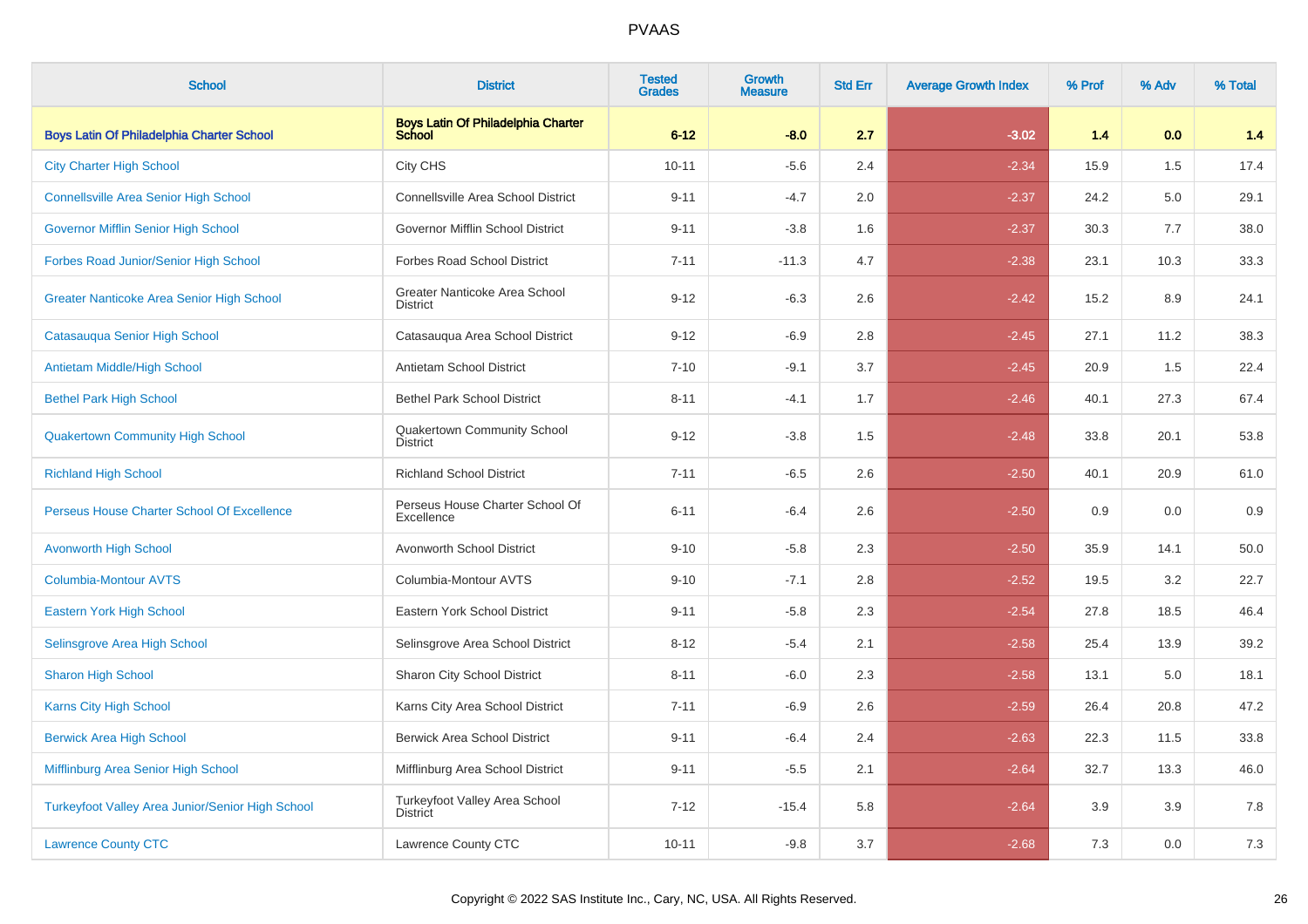| <b>School</b>                                    | <b>District</b>                                            | <b>Tested</b><br><b>Grades</b> | <b>Growth</b><br><b>Measure</b> | <b>Std Err</b> | <b>Average Growth Index</b> | % Prof | % Adv | % Total |
|--------------------------------------------------|------------------------------------------------------------|--------------------------------|---------------------------------|----------------|-----------------------------|--------|-------|---------|
| <b>Boys Latin Of Philadelphia Charter School</b> | <b>Boys Latin Of Philadelphia Charter</b><br><b>School</b> | $6 - 12$                       | $-8.0$                          | 2.7            | $-3.02$                     | 1.4    | 0.0   | 1.4     |
| Clarion-Limestone Area Junior/Senior High School | Clarion-Limestone Area School<br><b>District</b>           | $7 - 12$                       | $-9.8$                          | 3.6            | $-2.68$                     | 28.3   | 20.0  | 48.3    |
| <b>Baldwin Senior High School</b>                | <b>Baldwin-Whitehall School District</b>                   | $7 - 11$                       | $-5.0$                          | 1.9            | $-2.68$                     | 32.0   | 14.7  | 46.7    |
| La Academia Partnership Charter School           | La Academia Partnership Charter<br>School                  | $6 - 11$                       | $-15.5$                         | 5.7            | $-2.70$                     | 2.3    | 0.0   | 2.3     |
| <b>Carlisle Area High School</b>                 | Carlisle Area School District                              | $9 - 11$                       | $-4.7$                          | 1.7            | $-2.72$                     | 28.0   | 19.3  | 47.3    |
| <b>Corry Area High School</b>                    | Corry Area School District                                 | $9 - 11$                       | $-6.2$                          | 2.3            | $-2.74$                     | 24.1   | 7.8   | 31.9    |
| <b>Hill Freedman World Academy</b>               | Philadelphia City School District                          | $6 - 10$                       | $-9.2$                          | 3.4            | $-2.74$                     | 16.5   | 0.0   | 16.5    |
| Southern Columbia High School                    | Southern Columbia Area School<br><b>District</b>           | $9 - 11$                       | $-8.2$                          | 3.0            | $-2.75$                     | 30.5   | 12.8  | 43.3    |
| <b>Academy at Westinghouse</b>                   | Pittsburgh School District                                 | $5 - 11$                       | $-8.4$                          | 3.0            | $-2.76$                     | 2.8    | 0.0   | 2.8     |
| Pittsburgh Science And Technology Academy 6-12   | Pittsburgh School District                                 | $6 - 11$                       | $-8.4$                          | 3.0            | $-2.81$                     | 34.7   | 6.6   | 41.3    |
| <b>Parkland High School</b>                      | <b>Parkland School District</b>                            | $9 - 11$                       | $-3.3$                          | 1.1            | $-2.83$                     | 31.4   | 30.6  | 62.0    |
| Greensburg-Salem High School                     | Greensburg Salem School District                           | $9 - 11$                       | $-6.3$                          | 2.2            | $-2.83$                     | 30.3   | 13.3  | 43.6    |
| <b>Innovative Arts Academy Charter School</b>    | Innovative Arts Academy Charter<br>School                  | $6 - 11$                       | $-7.2$                          | 2.5            | $-2.83$                     | 2.0    | 0.0   | 2.0     |
| Gettysburg Area High School                      | Gettysburg Area School District                            | $9 - 11$                       | $-5.6$                          | 2.0            | $-2.85$                     | 28.8   | 19.6  | 48.5    |
| Hollidaysburg Area Junior High School            | Hollidaysburg Area School District                         | $7 - 9$                        | $-7.4$                          | 2.6            | $-2.88$                     | 47.7   | 33.3  | 81.1    |
| <b>Mount Carmel Area High School</b>             | Mount Carmel Area School District                          | $6 - 11$                       | $-6.8$                          | 2.4            | $-2.88$                     | 18.3   | 3.9   | 22.2    |
| <b>Wissahickon Senior High School</b>            | Wissahickon School District                                | $9 - 10$                       | $-4.9$                          | 1.7            | $-2.89$                     | 27.5   | 29.0  | 56.6    |
| <b>Montour High School</b>                       | Montour School District                                    | $9 - 11$                       | $-6.6$                          | 2.3            | $-2.91$                     | 31.9   | 18.1  | 50.0    |
| <b>Carbon Career &amp; Technical Institute</b>   | Carbon Career & Technical Institute                        | $9 - 11$                       | $-9.3$                          | 3.2            | $-2.92$                     | 19.6   | 2.2   | 21.7    |
| <b>Keystone Oaks High School</b>                 | Keystone Oaks School District                              | $9 - 11$                       | $-6.7$                          | 2.3            | $-2.94$                     | 30.0   | 11.1  | 41.0    |
| <b>Franklin LC</b>                               | Philadelphia City School District                          | $9 - 11$                       | $-7.4$                          | 2.5            | $-3.00$                     | 23.3   | 1.2   | 24.5    |
| <b>Erie High School</b>                          | Erie City School District                                  | $9 - 12$                       | $-5.1$                          | 1.7            | $-3.01$                     | 5.5    | 0.5   | 6.0     |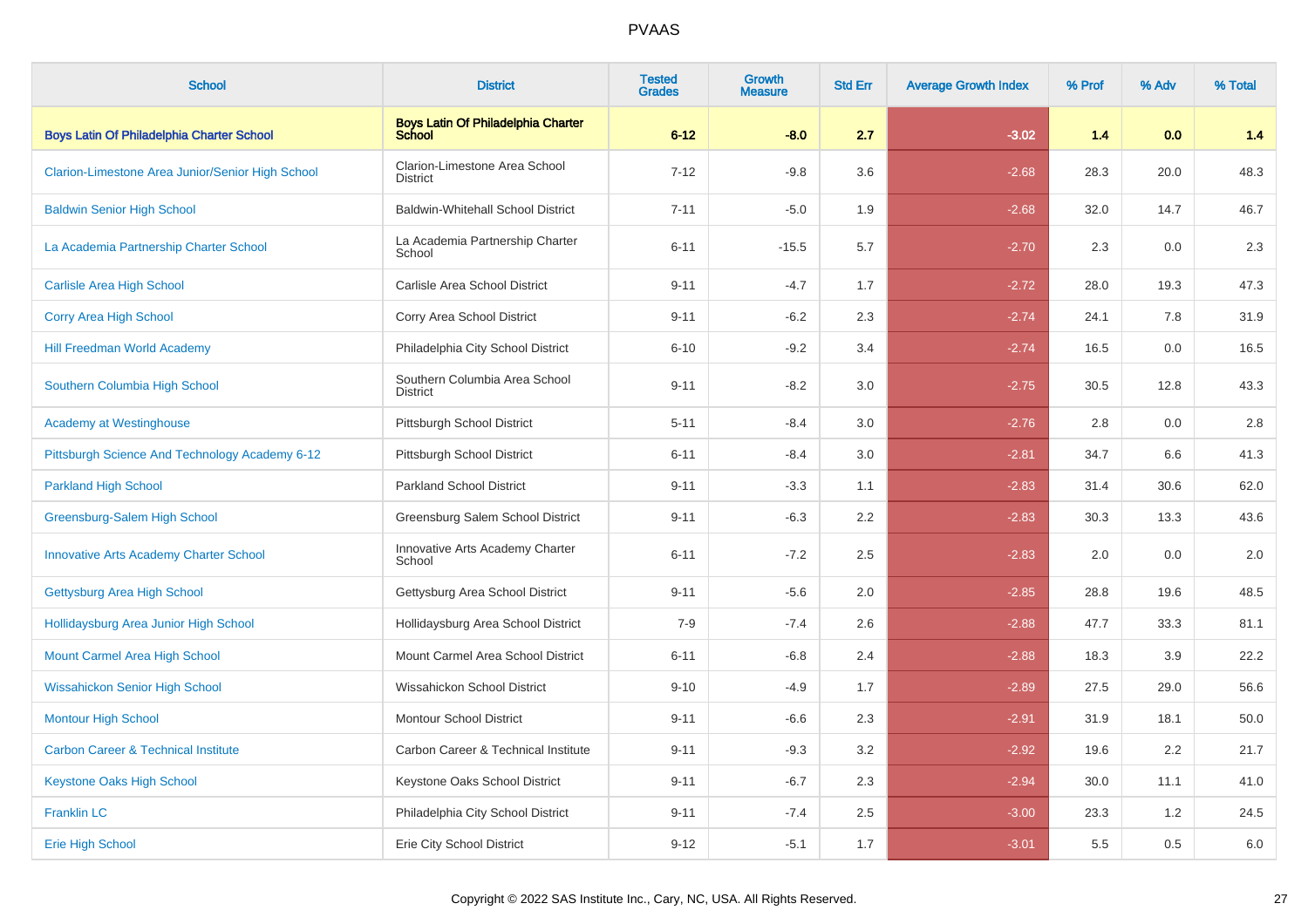| <b>School</b>                                    | <b>District</b>                                     | <b>Tested</b><br><b>Grades</b> | Growth<br><b>Measure</b> | <b>Std Err</b> | <b>Average Growth Index</b> | % Prof | % Adv | % Total |
|--------------------------------------------------|-----------------------------------------------------|--------------------------------|--------------------------|----------------|-----------------------------|--------|-------|---------|
| <b>Boys Latin Of Philadelphia Charter School</b> | <b>Boys Latin Of Philadelphia Charter</b><br>School | $6 - 12$                       | $-8.0$                   | 2.7            | $-3.02$                     | 1.4    | 0.0   | 1.4     |
| Somerset Area Jr-Sr High School                  | Somerset Area School District                       | $6 - 11$                       | $-7.1$                   | 2.4            | $-3.01$                     | 21.0   | 14.5  | 35.5    |
| Montoursville Area Senior High School            | Montoursville Area School District                  | $9 - 12$                       | $-8.0$                   | 2.6            | $-3.02$                     | 38.8   | 18.2  | 57.0    |
| Jefferson-Morgan Middle/High School              | Jefferson-Morgan School District                    | $7 - 10$                       | $-11.7$                  | 3.9            | $-3.02$                     | 28.6   | 6.1   | 34.7    |
| <b>Boys Latin Of Philadelphia Charter School</b> | <b>Boys Latin Of Philadelphia Charter</b><br>School | $6 - 12$                       | $-8.0$                   | 2.7            | $-3.02$                     | 1.4    | 0.0   | 1.4     |
| Imhotep Institute Charter High School            | Imhotep Institute Charter High<br>School            | $9 - 11$                       | $-17.6$                  | 5.8            | $-3.03$                     | 15.4   | 0.0   | 15.4    |
| California Area Senior High School               | California Area School District                     | $9 - 10$                       | $-13.7$                  | 4.5            | $-3.03$                     | 41.7   | 16.7  | 58.3    |
| <b>Roxborough High School</b>                    | Philadelphia City School District                   | $9 - 10$                       | $-9.4$                   | 3.1            | $-3.04$                     | 2.3    | 0.0   | 2.3     |
| Canon-Mcmillan Senior High School                | Canon-Mcmillan School District                      | $9 - 11$                       | $-4.7$                   | 1.5            | $-3.07$                     | 30.8   | 28.5  | 59.3    |
| Hanover Area Junior/Senior High School           | Hanover Area School District                        | $7 - 11$                       | $-14.5$                  | 4.7            | $-3.07$                     | 12.1   | 3.0   | 15.2    |
| <b>G A R Middle School</b>                       | Wilkes-Barre Area School District                   | $7 - 11$                       | $-11.8$                  | 3.8            | $-3.08$                     | 8.8    | 0.0   | 8.8     |
| Pittsburgh Capa 6-12                             | Pittsburgh School District                          | $6 - 11$                       | $-8.7$                   | 2.8            | $-3.13$                     | 33.3   | 20.0  | 53.3    |
| <b>Building 21 Allentown</b>                     | Allentown City School District                      | $9 - 11$                       | $-13.0$                  | 4.1            | $-3.14$                     | 0.0    | 0.0   | 0.0     |
| <b>Riverview Junior/Senior High School</b>       | <b>Riverview School District</b>                    | $7 - 11$                       | $-12.7$                  | 4.0            | $-3.22$                     | 43.1   | 7.8   | 51.0    |
| <b>Liberty High School</b>                       | Bethlehem Area School District                      | $9 - 11$                       | $-4.6$                   | 1.4            | $-3.23$                     | 19.4   | 12.9  | 32.3    |
| Pittsburgh Perry High School                     | Pittsburgh School District                          | $8 - 11$                       | $-11.3$                  | 3.5            | $-3.24$                     | 0.0    | 0.0   | 0.0     |
| Lackawanna Trail Junior/Senior High School       | Lackawanna Trail School District                    | $7 - 10$                       | $-10.6$                  | 3.3            | $-3.25$                     | 13.1   | 18.0  | 31.2    |
| Mechanicsburg Area Senior High School            | Mechanicsburg Area School District                  | $9 - 11$                       | $-5.3$                   | 1.6            | $-3.26$                     | 35.1   | 16.0  | 51.2    |
| <b>Burgettstown Middle/High School</b>           | <b>Burgettstown Area School District</b>            | $6 - 11$                       | $-10.7$                  | 3.2            | $-3.31$                     | 16.0   | 2.7   | 18.7    |
| <b>Ligonier Valley High School</b>               | Ligonier Valley School District                     | $9 - 11$                       | $-10.4$                  | 3.1            | $-3.32$                     | 34.1   | 5.8   | 39.9    |
| South Park Senior High School                    | South Park School District                          | $7 - 11$                       | $-8.5$                   | 2.5            | $-3.35$                     | 28.1   | 17.0  | 45.2    |
| James M Coughlin Junior/Senior High School       | Wilkes-Barre Area School District                   | $9 - 11$                       | $-11.7$                  | 3.5            | $-3.36$                     | 12.9   | 1.6   | 14.5    |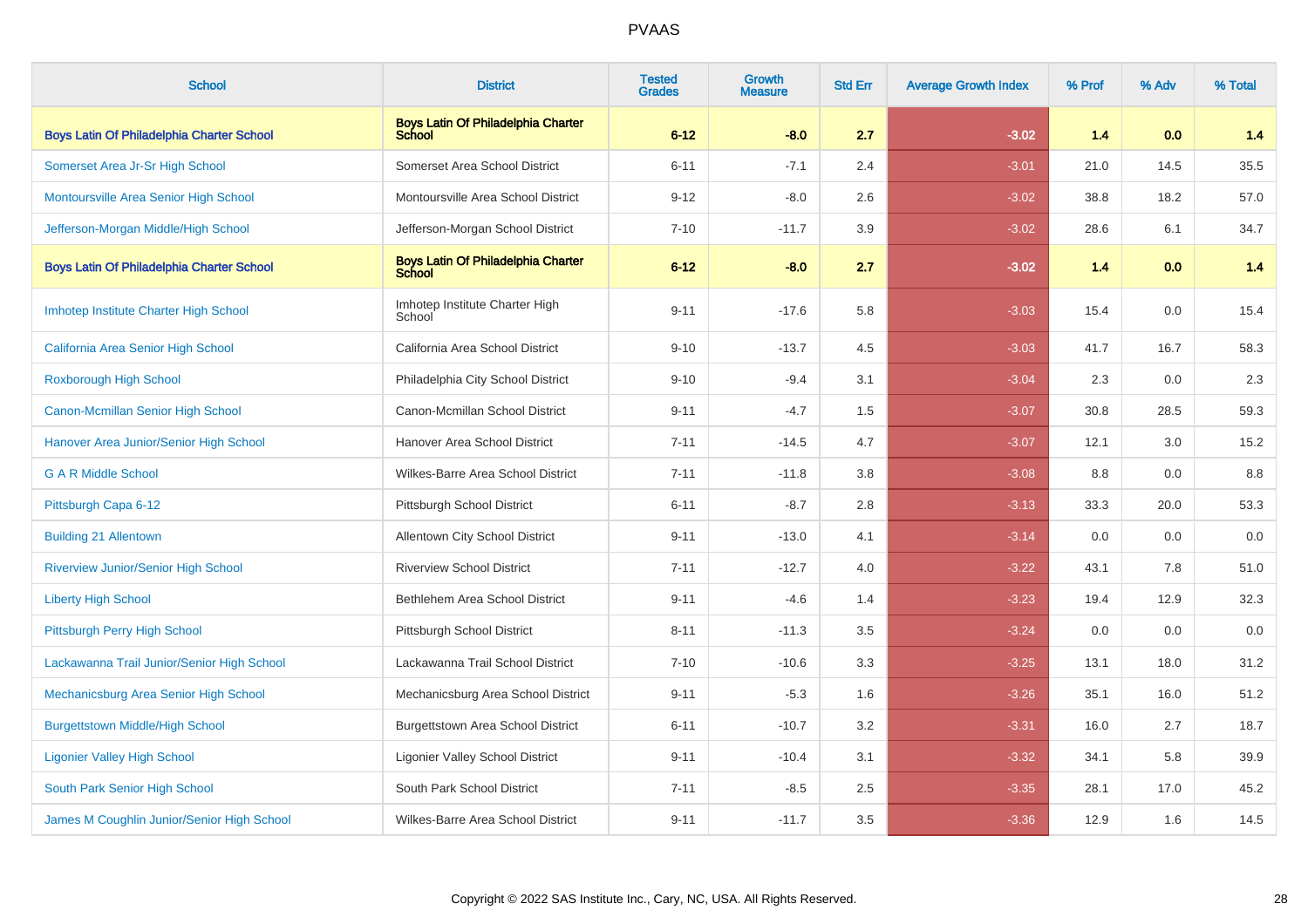| <b>School</b>                                    | <b>District</b>                                 | <b>Tested</b><br><b>Grades</b> | Growth<br><b>Measure</b> | <b>Std Err</b> | <b>Average Growth Index</b> | % Prof | % Adv | % Total |
|--------------------------------------------------|-------------------------------------------------|--------------------------------|--------------------------|----------------|-----------------------------|--------|-------|---------|
| <b>Boys Latin Of Philadelphia Charter School</b> | Boys Latin Of Philadelphia Charter              | $6 - 12$                       | $-8.0$                   | 2.7            | $-3.02$                     | 1.4    | 0.0   | 1.4     |
| Morrisville High School (8381)                   | Morrisville Borough School District             | $6 - 11$                       | $-12.5$                  | 3.7            | $-3.36$                     | 4.9    | 1.6   | 6.6     |
| West Chester Bayard Rustin High School           | West Chester Area School District               | $9 - 10$                       | $-6.6$                   | 1.9            | $-3.38$                     | 35.6   | 20.6  | 56.2    |
| <b>West York Area High School</b>                | West York Area School District                  | $8 - 12$                       | $-9.3$                   | 2.7            | $-3.40$                     | 21.9   | 10.9  | 32.8    |
| <b>Parkway Northwest</b>                         | Philadelphia City School District               | $9 - 10$                       | $-13.0$                  | 3.8            | $-3.42$                     | 4.3    | 0.0   | 4.3     |
| <b>Butler Area Senior High School</b>            | <b>Butler Area School District</b>              | $10 - 11$                      | $-7.4$                   | 2.2            | $-3.45$                     | 13.3   | 2.8   | 16.1    |
| East Stroudsburg Senior High School North        | East Stroudsburg Area School<br><b>District</b> | $9 - 11$                       | $-7.4$                   | 2.1            | $-3.45$                     | 18.2   | 12.8  | 31.0    |
| Old Forge Junior/Senior High School              | Old Forge School District                       | $7 - 12$                       | $-11.0$                  | 3.1            | $-3.51$                     | 28.6   | 13.2  | 41.8    |
| <b>Pittston Area Senior High School</b>          | Pittston Area School District                   | $9 - 11$                       | $-7.7$                   | 2.2            | $-3.54$                     | 26.7   | 14.8  | 41.5    |
| <b>Central Dauphin Senior High School</b>        | Central Dauphin School District                 | $9 - 11$                       | $-5.3$                   | 1.5            | $-3.55$                     | 35.1   | 11.8  | 46.9    |
| Vaux High School: A Big Picture School           | Philadelphia City School District               | $9 - 12$                       | $-8.4$                   | 2.3            | $-3.58$                     | 0.0    | 0.0   | $0.0\,$ |
| <b>Grove City Area High School</b>               | Grove City Area School District                 | $8 - 12$                       | $-8.1$                   | 2.3            | $-3.58$                     | 29.9   | 19.5  | 49.4    |
| <b>Shade Junior/Senior High School</b>           | Shade-Central City School District              | $7 - 11$                       | $-14.3$                  | 4.0            | $-3.59$                     | 9.6    | 0.0   | 9.6     |
| <b>Mohawk Senior High School</b>                 | Mohawk Area School District                     | $9 - 11$                       | $-10.2$                  | 2.8            | $-3.65$                     | 35.1   | 10.6  | 45.7    |
| Chambersburg Area Senior High School             | Chambersburg Area School District               | $9 - 11$                       | $-5.5$                   | 1.5            | $-3.68$                     | 23.0   | 14.5  | 37.5    |
| Jefferson County-Dubois AVTS                     | Jefferson County-Dubois AVTS                    | $9 - 11$                       | $-11.7$                  | 3.1            | $-3.72$                     | 17.6   | 2.8   | 20.4    |
| <b>Windber Area High School</b>                  | Windber Area School District                    | $9 - 11$                       | $-11.4$                  | 3.1            | $-3.72$                     | 41.9   | 6.8   | 48.6    |
| <b>Tussey Mountain High School</b>               | <b>Tussey Mountain School District</b>          | $9 - 12$                       | $-12.6$                  | 3.3            | $-3.80$                     | 11.1   | 3.2   | 14.3    |
| Deer Lakes High School                           | Deer Lakes School District                      | $9 - 11$                       | $-9.5$                   | 2.5            | $-3.85$                     | 27.7   | 9.9   | 37.6    |
| Pittsburgh Carrick High School                   | Pittsburgh School District                      | $9 - 10$                       | $-11.4$                  | 3.0            | $-3.85$                     | 7.4    | 2.1   | 9.5     |
| <b>Plum Senior High School</b>                   | Plum Borough School District                    | $9 - 11$                       | $-9.1$                   | 2.4            | $-3.86$                     | 32.9   | 27.4  | 60.4    |
| <b>Milton High School</b>                        | Milton Area School District                     | $8 - 11$                       | $-9.6$                   | 2.5            | $-3.86$                     | 22.8   | 11.0  | 33.8    |
| <b>Mcguffey High School</b>                      | <b>Mcguffey School District</b>                 | $9 - 11$                       | $-11.5$                  | 3.0            | $-3.88$                     | 12.8   | 5.9   | 18.6    |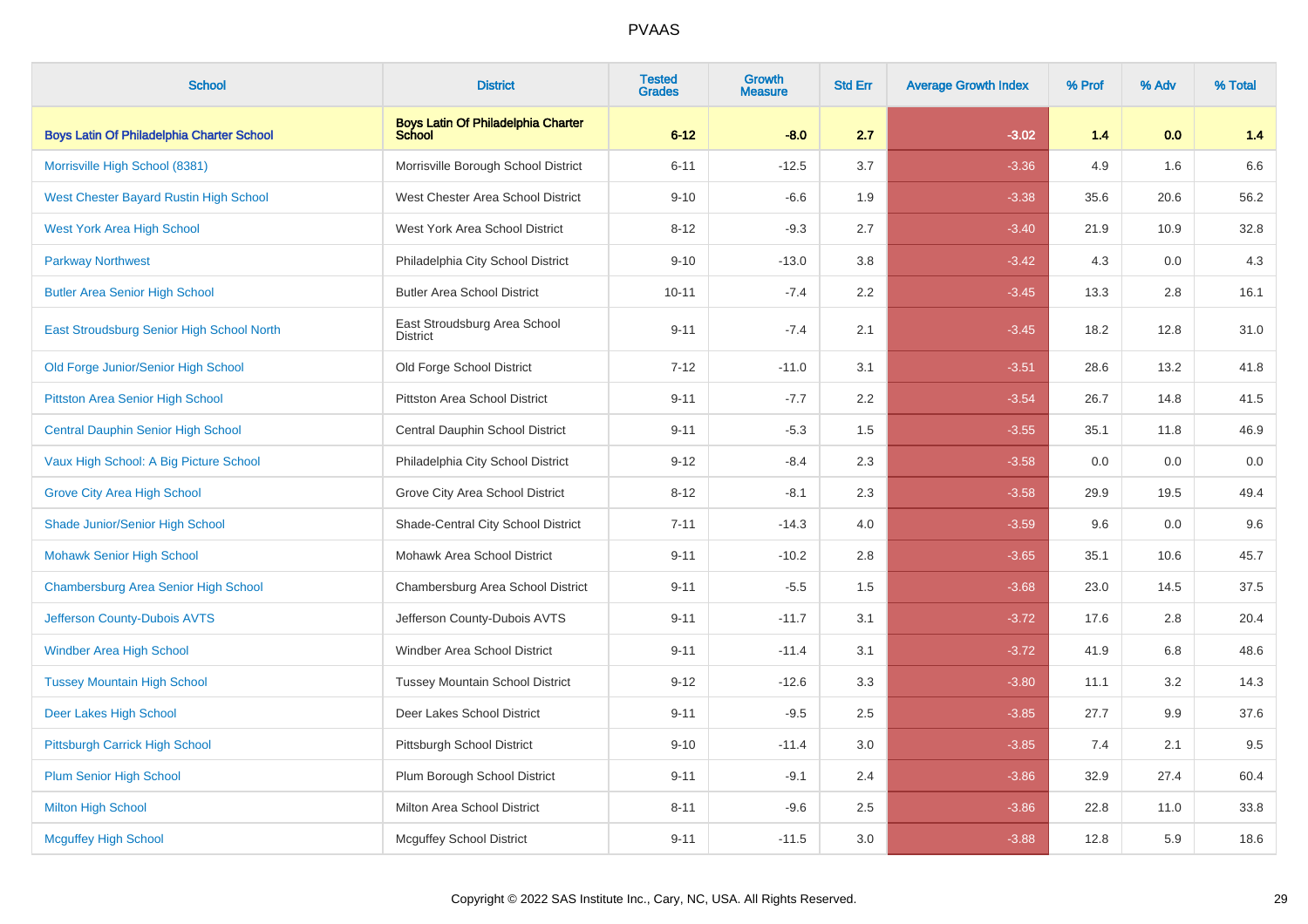| <b>School</b>                                    | <b>District</b>                                     | <b>Tested</b><br><b>Grades</b> | Growth<br><b>Measure</b> | <b>Std Err</b> | <b>Average Growth Index</b> | % Prof | % Adv | % Total |
|--------------------------------------------------|-----------------------------------------------------|--------------------------------|--------------------------|----------------|-----------------------------|--------|-------|---------|
| <b>Boys Latin Of Philadelphia Charter School</b> | <b>Boys Latin Of Philadelphia Charter</b><br>School | $6 - 12$                       | $-8.0$                   | 2.7            | $-3.02$                     | 1.4    | 0.0   | 1.4     |
| <b>Constitution High School</b>                  | Philadelphia City School District                   | $8 - 11$                       | $-10.9$                  | 2.8            | $-3.89$                     | 3.8    | 1.0   | $4.8\,$ |
| <b>Science Leadership Academy</b>                | Philadelphia City School District                   | $8 - 11$                       | $-13.6$                  | 3.5            | $-3.90$                     | 30.8   | 12.3  | 43.1    |
| <b>Lincoln Junior/Senior High School</b>         | Ellwood City Area School District                   | $7 - 11$                       | $-12.2$                  | 3.1            | $-3.90$                     | 26.7   | 8.7   | 35.4    |
| <b>Tacony Academy Charter School</b>             | <b>Tacony Academy Charter School</b>                | $3 - 11$                       | $-12.9$                  | 3.3            | $-3.90$                     | 8.6    | 1.4   | 10.0    |
| Moniteau Junior/Senior High School               | Moniteau School District                            | $7 - 11$                       | $-11.4$                  | 2.9            | $-3.92$                     | 22.6   | 5.0   | 27.6    |
| <b>Mid Valley Secondary Center</b>               | Mid Valley School District                          | $7 - 10$                       | $-10.7$                  | 2.7            | $-3.96$                     | 28.3   | 8.1   | 36.4    |
| <b>Chartiers Valley High School</b>              | <b>Chartiers Valley School District</b>             | $9 - 11$                       | $-8.5$                   | 2.1            | $-3.99$                     | 20.7   | 17.4  | 38.0    |
| Southmoreland Senior High School                 | Southmoreland School District                       | $9 - 11$                       | $-12.3$                  | 3.1            | $-3.99$                     | 33.3   | 15.5  | 48.8    |
| Panther Valley Junior/Senior High School         | Panther Valley School District                      | $7 - 12$                       | $-12.9$                  | 3.2            | $-3.99$                     | 31.5   | 4.1   | 35.6    |
| <b>Interboro Senior High School</b>              | Interboro School District                           | $7 - 12$                       | $-7.9$                   | 2.0            | $-4.03$                     | 27.6   | 6.4   | 34.1    |
| Williamsburg Community Junior/Senior High School | Williamsburg Community School<br><b>District</b>    | $7 - 11$                       | $-16.7$                  | 4.1            | $-4.08$                     | 22.4   | 0.0   | 22.4    |
| <b>Mcconnellsburg High School</b>                | Central Fulton School District                      | $9 - 11$                       | $-13.0$                  | 3.2            | $-4.10$                     | 18.1   | 9.7   | 27.8    |
| <b>Big Spring High School</b>                    | <b>Big Spring School District</b>                   | $9 - 11$                       | $-9.3$                   | 2.3            | $-4.12$                     | 23.6   | 12.9  | 36.5    |
| <b>West Scranton High School</b>                 | <b>Scranton School District</b>                     | $9 - 12$                       | $-12.7$                  | 3.0            | $-4.21$                     | 16.9   | 3.6   | 20.5    |
| Saul W B Agricultural School                     | Philadelphia City School District                   | $9 - 10$                       | $-10.4$                  | 2.5            | $-4.22$                     | 10.3   | 0.8   | 11.1    |
| <b>General Mclane High School</b>                | <b>General Mclane School District</b>               | $8 - 11$                       | $-10.4$                  | 2.4            | $-4.28$                     | 34.0   | 15.6  | 49.6    |
| Jim Thorpe Area High School                      | Jim Thorpe Area School District                     | $9 - 11$                       | $-10.4$                  | 2.4            | $-4.30$                     | 19.5   | 6.0   | 25.5    |
| <b>Greenville Junior/Senior High School</b>      | Greenville Area School District                     | $7 - 11$                       | $-12.8$                  | 3.0            | $-4.32$                     | 32.1   | 4.6   | 36.7    |
| Dunmore Junior/Senior High School                | <b>Dunmore School District</b>                      | $7 - 11$                       | $-11.7$                  | 2.7            | $-4.34$                     | 15.0   | 5.3   | 20.4    |
| <b>Hanover Senior High School</b>                | Hanover Public School District                      | $9 - 11$                       | $-11.9$                  | 2.7            | $-4.34$                     | 22.7   | 6.2   | 28.9    |
| Derry Area Senior High School                    | Derry Area School District                          | $9 - 11$                       | $-11.4$                  | 2.6            | $-4.37$                     | 34.8   | 6.1   | 40.9    |
| Pittsburgh Obama 6-12                            | Pittsburgh School District                          | $6 - 11$                       | $-11.3$                  | 2.6            | $-4.38$                     | 9.2    | 6.9   | 16.1    |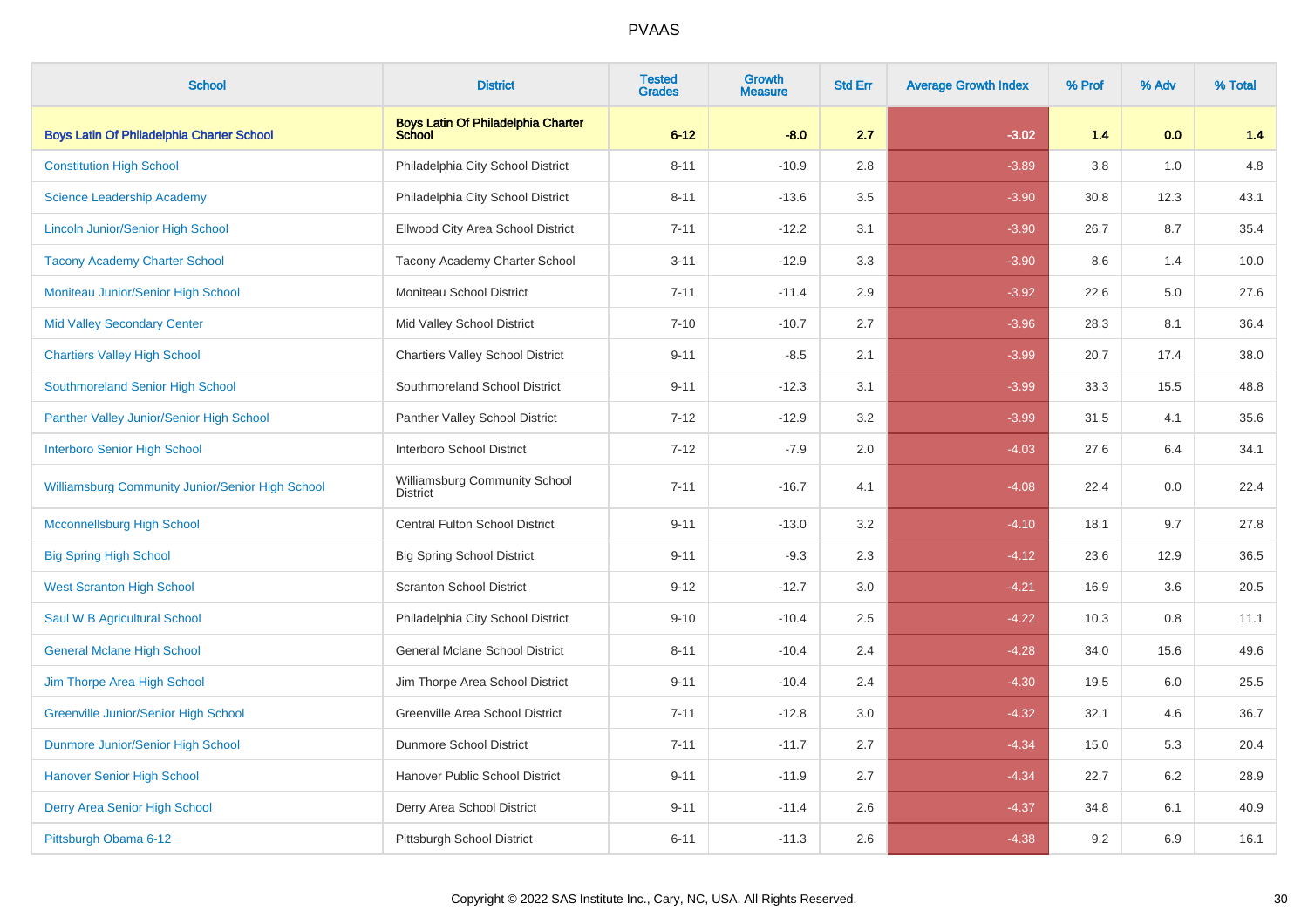| <b>School</b>                                      | <b>District</b>                                             | <b>Tested</b><br><b>Grades</b> | <b>Growth</b><br><b>Measure</b> | <b>Std Err</b> | <b>Average Growth Index</b> | % Prof | % Adv | % Total |
|----------------------------------------------------|-------------------------------------------------------------|--------------------------------|---------------------------------|----------------|-----------------------------|--------|-------|---------|
| Boys Latin Of Philadelphia Charter School          | <b>Boys Latin Of Philadelphia Charter</b><br>School         | $6 - 12$                       | $-8.0$                          | 2.7            | $-3.02$                     | 1.4    | 0.0   | 1.4     |
| <b>Northwestern Senior High School</b>             | Northwestern School District                                | $9 - 11$                       | $-14.3$                         | 3.2            | $-4.43$                     | 32.5   | 13.7  | 46.2    |
| Youngsville Middle/High School                     | Warren County School District                               | $6 - 11$                       | $-15.6$                         | 3.4            | $-4.56$                     | 29.4   | 4.0   | 33.3    |
| West Mifflin Area High School                      | West Mifflin Area School District                           | $8 - 12$                       | $-11.4$                         | 2.5            | $-4.58$                     | 15.9   | 4.0   | 19.9    |
| Neshannock Junior/Senior High School               | Neshannock Township School<br><b>District</b>               | $7 - 10$                       | $-12.3$                         | 2.6            | $-4.63$                     | 29.0   | 13.0  | 42.0    |
| <b>Trinity Senior High School</b>                  | <b>Trinity Area School District</b>                         | $9 - 11$                       | $-8.2$                          | 1.8            | $-4.63$                     | 20.9   | 9.8   | 30.8    |
| <b>Fannett-Metal Senior High School</b>            | Fannett-Metal School District                               | $9 - 11$                       | $-22.4$                         | 4.8            | $-4.65$                     | 16.4   | 6.6   | 23.0    |
| <b>Chartiers-Houston Junior/Senior High School</b> | <b>Chartiers-Houston School District</b>                    | $7 - 10$                       | $-16.2$                         | 3.5            | $-4.68$                     | 26.3   | 6.6   | 32.9    |
| <b>Girard High School</b>                          | <b>Girard School District</b>                               | $9 - 11$                       | $-12.0$                         | 2.6            | $-4.69$                     | 29.7   | 18.9  | 48.6    |
| Lehigh Valley Charter High School For The Arts     | Lehigh Valley Charter High School<br>For The Arts           | $9 - 10$                       | $-11.8$                         | 2.5            | $-4.76$                     | 28.9   | 5.7   | 34.6    |
| <b>School Of The Future</b>                        | Philadelphia City School District                           | $9 - 10$                       | $-11.5$                         | 2.4            | $-4.80$                     | 2.4    | 0.0   | 2.4     |
| <b>Executive Education Academy Charter School</b>  | <b>Executive Education Academy</b><br><b>Charter School</b> | $3 - 10$                       | $-14.6$                         | 3.0            | $-4.81$                     | 8.5    | 1.2   | 9.8     |
| Meyersdale Area High School                        | Meyersdale Area School District                             | $9 - 11$                       | $-15.8$                         | 3.2            | $-4.85$                     | 20.3   | 5.8   | 26.1    |
| Hughesville Junior/Senior High School              | East Lycoming School District                               | $7 - 11$                       | $-10.4$                         | 2.1            | $-4.88$                     | 22.5   | 8.2   | 30.8    |
| <b>Truman Senior High School</b>                   | <b>Bristol Township School District</b>                     | $9 - 11$                       | $-6.8$                          | 1.4            | $-4.88$                     | 13.8   | 4.6   | 18.4    |
| Parkway Center City Middle College                 | Philadelphia City School District                           | $9 - 10$                       | $-13.5$                         | 2.7            | $-4.98$                     | 25.2   | 2.6   | 27.8    |
| <b>Girls High School</b>                           | Philadelphia City School District                           | $8 - 11$                       | $-10.1$                         | 2.0            | $-5.15$                     | 17.1   | 2.4   | 19.6    |
| <b>Washington High School</b>                      | Washington School District                                  | $9 - 11$                       | $-15.4$                         | 2.9            | $-5.28$                     | 12.9   | 1.7   | 14.7    |
| <b>Frazier High School</b>                         | <b>Frazier School District</b>                              | $9 - 11$                       | $-18.5$                         | 3.4            | $-5.40$                     | 18.3   | 1.4   | 19.7    |
| Aliquippa Junior/Senior High School                | Aliquippa School District                                   | $7 - 11$                       | $-19.5$                         | 3.6            | $-5.41$                     | 1.7    | 0.0   | 1.7     |
| <b>Central Cambria High School</b>                 | Central Cambria School District                             | $9 - 11$                       | $-12.2$                         | 2.3            | $-5.41$                     | 19.4   | 7.4   | 26.9    |
| Philadelphia Academy Charter School                | Philadelphia Academy Charter<br>School                      | $3 - 11$                       | $-14.7$                         | 2.7            | $-5.42$                     | 21.6   | 3.9   | 25.5    |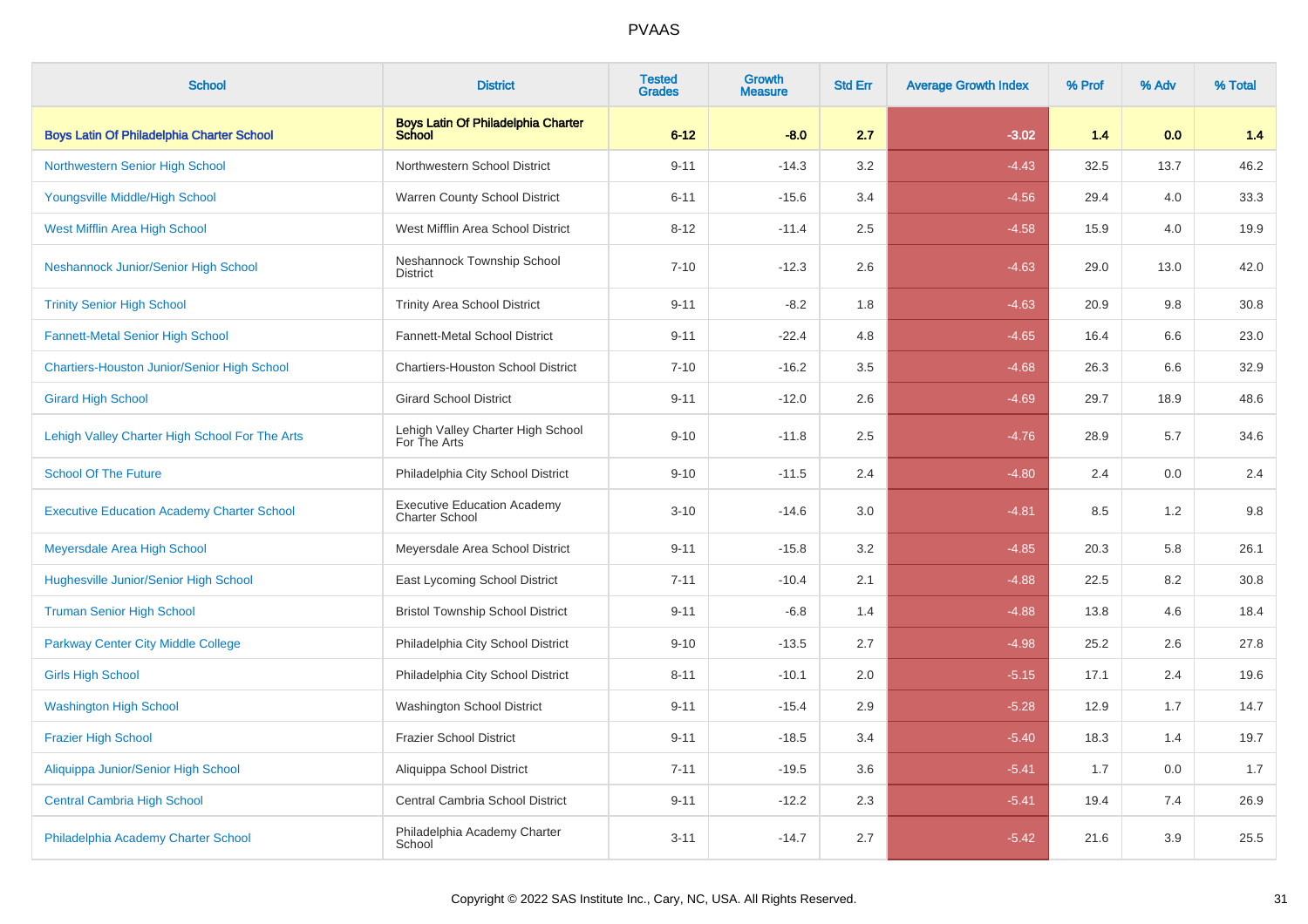| <b>School</b>                                      | <b>District</b>                                     | <b>Tested</b><br><b>Grades</b> | <b>Growth</b><br><b>Measure</b> | <b>Std Err</b> | <b>Average Growth Index</b> | % Prof | % Adv | % Total |
|----------------------------------------------------|-----------------------------------------------------|--------------------------------|---------------------------------|----------------|-----------------------------|--------|-------|---------|
| <b>Boys Latin Of Philadelphia Charter School</b>   | <b>Boys Latin Of Philadelphia Charter</b><br>School | $6 - 12$                       | $-8.0$                          | 2.7            | $-3.02$                     | 1.4    | 0.0   | 1.4     |
| <b>Lincoln Park Performing Arts Charter School</b> | Lincoln Park Performing Arts Charter<br>School      | $7 - 11$                       | $-14.9$                         | 2.7            | $-5.45$                     | 39.3   | 8.9   | 48.2    |
| Coatesville Intermediate High School               | Coatesville Area School District                    | $8 - 9$                        | $-10.1$                         | 1.8            | $-5.72$                     | 16.9   | 4.5   | 21.3    |
| Pittsburgh Allderdice High School                  | Pittsburgh School District                          | $9 - 10$                       | $-12.2$                         | 2.1            | $-5.73$                     | 26.4   | 10.6  | 37.0    |
| <b>New Castle Senior High School</b>               | New Castle Area School District                     | $7 - 12$                       | $-13.1$                         | 2.3            | $-5.78$                     | 17.6   | 2.0   | 19.5    |
| <b>Shikellamy High School</b>                      | <b>Shikellamy School District</b>                   | $9 - 10$                       | $-15.2$                         | 2.6            | $-5.89$                     | 23.6   | 4.6   | 28.2    |
| Swenson Arts & Technology High School              | Philadelphia City School District                   | $9 - 10$                       | $-13.5$                         | 2.3            | $-5.99$                     | 9.8    | 1.4   | 11.2    |
| <b>Kennett High School</b>                         | Kennett Consolidated School District                | $9 - 11$                       | $-10.0$                         | 1.7            | $-6.05$                     | 28.7   | 14.0  | 42.7    |
| Beaver Falls Area Senior High School               | Big Beaver Falls Area School District               | $9 - 11$                       | $-17.4$                         | 2.8            | $-6.12$                     | 9.4    | 2.8   | 12.2    |
| <b>Hempfield Area Senior High School</b>           | Hempfield Area School District                      | $9 - 12$                       | $-9.8$                          | 1.6            | $-6.14$                     | 28.1   | 19.2  | 47.3    |
| <b>Mccaskey Campus</b>                             | Lancaster School District                           | $8 - 11$                       | $-9.6$                          | 1.5            | $-6.56$                     | 10.8   | 4.7   | 15.5    |
| <b>York County School Of Technology</b>            | York Co School Of Technology                        | $9 - 12$                       | $-10.9$                         | 1.6            | $-6.79$                     | 22.6   | 4.0   | 26.6    |
| <b>Greater Latrobe Senior High School</b>          | <b>Greater Latrobe School District</b>              | $9 - 11$                       | $-13.8$                         | 2.0            | $-7.00$                     | 41.0   | 12.6  | 53.6    |
| <b>Carver High School</b>                          | Philadelphia City School District                   | $7 - 11$                       | $-16.8$                         | 2.3            | $-7.26$                     | 38.6   | 6.7   | 45.2    |
| Arts Academy At Benjamin Rush                      | Philadelphia City School District                   | $9 - 10$                       | $-18.6$                         | 2.5            | $-7.35$                     | 23.6   | 6.1   | 29.7    |
| Ambridge Area High School                          | Ambridge Area School District                       | $9 - 12$                       | $-18.9$                         | 2.5            | $-7.48$                     | 23.2   | 5.6   | 28.9    |
| Pittsburgh Brashear High School                    | Pittsburgh School District                          | $9 - 11$                       | $-20.1$                         | 2.7            | $-7.56$                     | 6.0    | 0.7   | 6.6     |
| <b>Williamsport Area Senior High School</b>        | Williamsport Area School District                   | $9 - 11$                       | $-11.1$                         | 1.4            | $-7.95$                     | 18.2   | 10.5  | 28.7    |
| <b>William Allen High School</b>                   | Allentown City School District                      | $8 - 12$                       | $-15.5$                         | 1.9            | $-8.04$                     | 7.8    | 0.8   | 8.6     |
| <b>West Side CTC</b>                               | West Side CTC                                       | $9 - 10$                       | $-32.0$                         | 3.9            | $-8.16$                     | 5.9    | 0.0   | 5.9     |
| Louis E Dieruff High School                        | Allentown City School District                      | $8 - 12$                       | $-16.3$                         | 1.9            | $-8.44$                     | 5.2    | 0.0   | 5.2     |
| <b>Creative And Performing Arts</b>                | Philadelphia City School District                   | $8 - 11$                       | $-17.7$                         | 2.1            | $-8.51$                     | 31.8   | 5.2   | 37.0    |
| <b>Cheltenham High School</b>                      | <b>Cheltenham School District</b>                   | $9 - 11$                       | $-17.2$                         | 2.0            | $-8.55$                     | 24.4   | 8.3   | 32.6    |